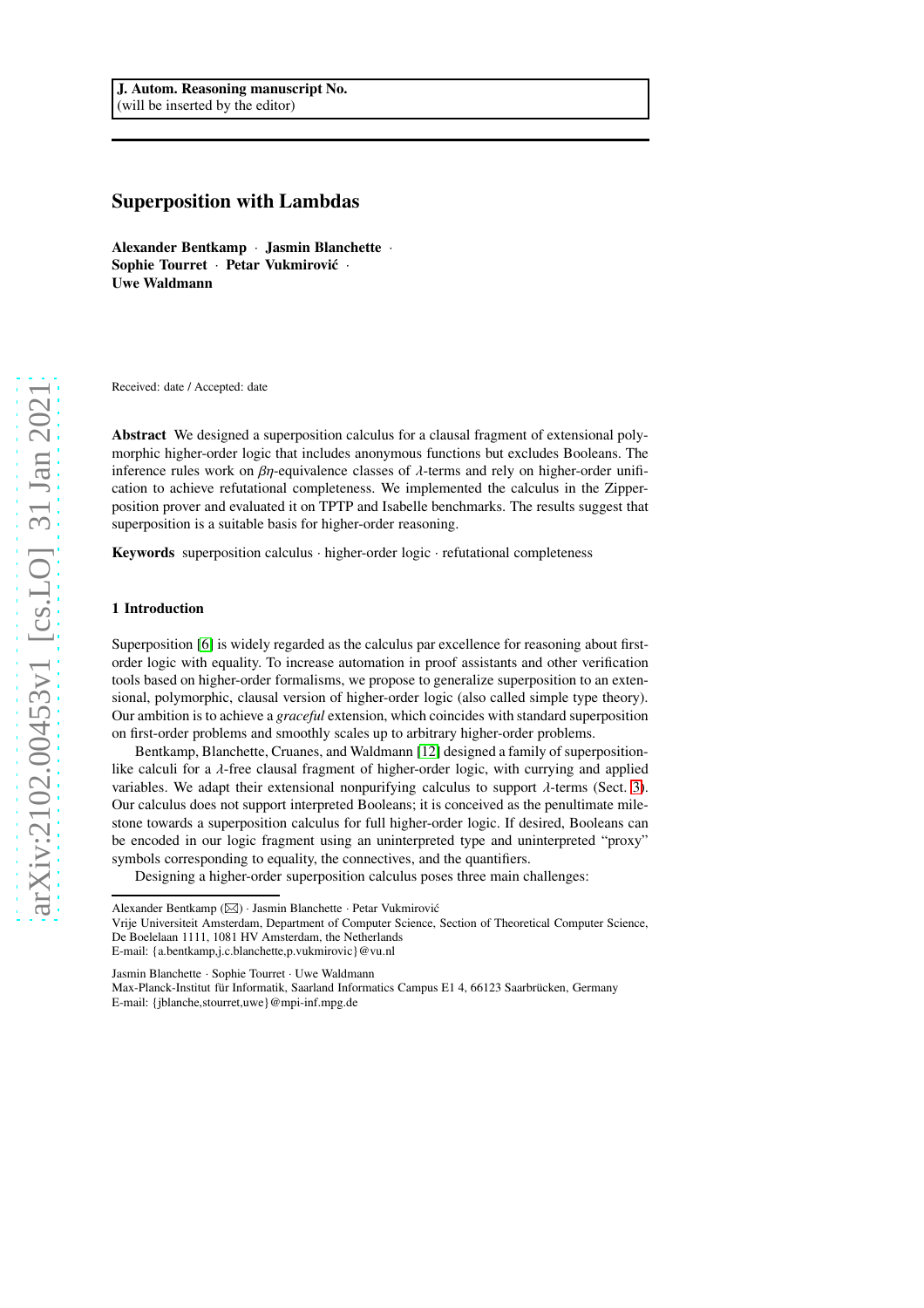- 1. Standard superposition is parameterized by a ground-total simplification order ≻, but such orders do not exist for  $\lambda$ -terms equal up to  $\beta$ -conversion. The relations designed for proving termination of higher-order term rewriting systems, such as HORPO [\[40\]](#page-43-0) and CPO [\[22\]](#page-42-2), lack many of the desired properties (e.g., transitivity, stability under grounding substitutions).
- 2. Higher-order unification is undecidable and may give rise to an infinite set of incomparable unifiers. For example, the constraint  $f(ya) = y(fa)$  admits infinitely many independent solutions of the form  $\{y \mapsto \lambda x$ .  $f^n x\}.$
- 3. In first-order logic, to rewrite into a term *s* using an oriented equation  $t \approx t'$ , it suffices to find a subterm of *s* that is unifiable with *t*. In higher-order logic, this is insufficient. Consider superposition from  $f c \approx a$  into  $y c \not\approx y b$ . The left-hand sides can obviously be unified by  $\{y \mapsto f\}$ , but the more general  $\{y \mapsto \lambda x. z x (f x)\}$  also gives rise to a subterm f c after *β*-reduction. The corresponding inference generates the clause  $z \text{ c a} \approx z \text{ b (f b)}$ .

To address the first challenge, we adopt the *η*-short  $\beta$ -normal form to represent  $\beta$ *η*equivalence classes of λ-terms. In the spirit of Jouannaud and Rubio's early joint work [\[39\]](#page-43-1), we state requirements on the term order only for ground terms (i.e., closed monomorphic  $\beta$ η-equivalence classes); the nonground case is connected to the ground case via stability under grounding substitutions. Even on ground terms, we cannot obtain all desirable properties. We sacrifice compatibility with arguments (the property that  $s' \succ s$  implies  $s' t \succ s t$ ), compensating with an *argument congruence* rule (ARGCONG), as in Bentkamp et al. [\[12\]](#page-42-1).

For the second challenge, we accept that there might be infinitely many incomparable unifiers and enumerate a complete set (including the notorious flex–flex pairs [\[37\]](#page-43-2)), relying on heuristics to postpone the combinatorial explosion. The saturation loop must also be adapted to interleave this enumeration with the theorem prover's other activities (Sect. [6\)](#page-36-0). Despite its reputation for explosiveness, higher-order unification is a conceptual improvement over SK combinators, because it can often *compute* the right unifier. Consider the conjecture ∃*z*. ∀*x y*.*z x y* ≈ f *y x*. After negation, clausification, and skolemization (which are as for first-order logic), the formula becomes  $z$ (sk<sub>x</sub> *z*) (sk<sub>y</sub> *z*)  $\not\approx$  f(sk<sub>y</sub> *z*) (sk<sub>x</sub> *z*). Higher-order unification quickly computes the unique unifier:  $\{z \mapsto \lambda xy$ .  $f y x\}$ . In contrast, an encoding approach based on combinators, similar to the one implemented in Sledgehammer [\[52\]](#page-43-3), would blindly enumerate all possible SK terms for *z* until the right one,  $S(K(Sf))K$ , is found. Given the definitions  $Szyx \approx zx(yx)$  and  $Kxy \approx x$ , the E prover [\[59\]](#page-44-0) in *auto* mode needs to perform 3757 inferences to derive the empty clause.

For the third challenge, the idea is that, when applying  $t \approx t'$  to perform rewriting inside a higher-order term *s*, we can encode an arbitrary context as a fresh higher-order variable *z*, unifying *s* with *zt*; the result is  $(zt')\sigma$ , for some unifier  $\sigma$ . This is performed by a dedicated *fluid subterm superposition* rule (FLUIDSUP).

Functional extensionality is also considered a quintessential higher-order challenge [\[14\]](#page-42-3), although similar difficulties arise with first-order sets and arrays [\[34\]](#page-43-4). Our approach is to add extensionality as an axiom and provide optional rules as optimizations (Sect. [5\)](#page-31-0). With this axiom, our calculus is refutationally complete w.r.t. extensional Henkin semantics (Sect. [4\)](#page-16-0). Our proof employs the new saturation framework by Waldmann et al. [\[69\]](#page-44-1) to derive dynamic completeness of a given clause prover from ground static completeness.

We implemented the calculus in the Zipperposition prover [\[28\]](#page-43-5) (Sect. [6\)](#page-36-0). Our empirical evaluation includes benchmarks from the TPTP [\[63\]](#page-44-2) and interactive verification problems exported from Isabelle/HOL [\[23\]](#page-42-4) (Sect. [7\)](#page-37-0). The results clearly demonstrate the calculus's potential. The 2020 edition of the CADE ATP System Competition (CASC) provides further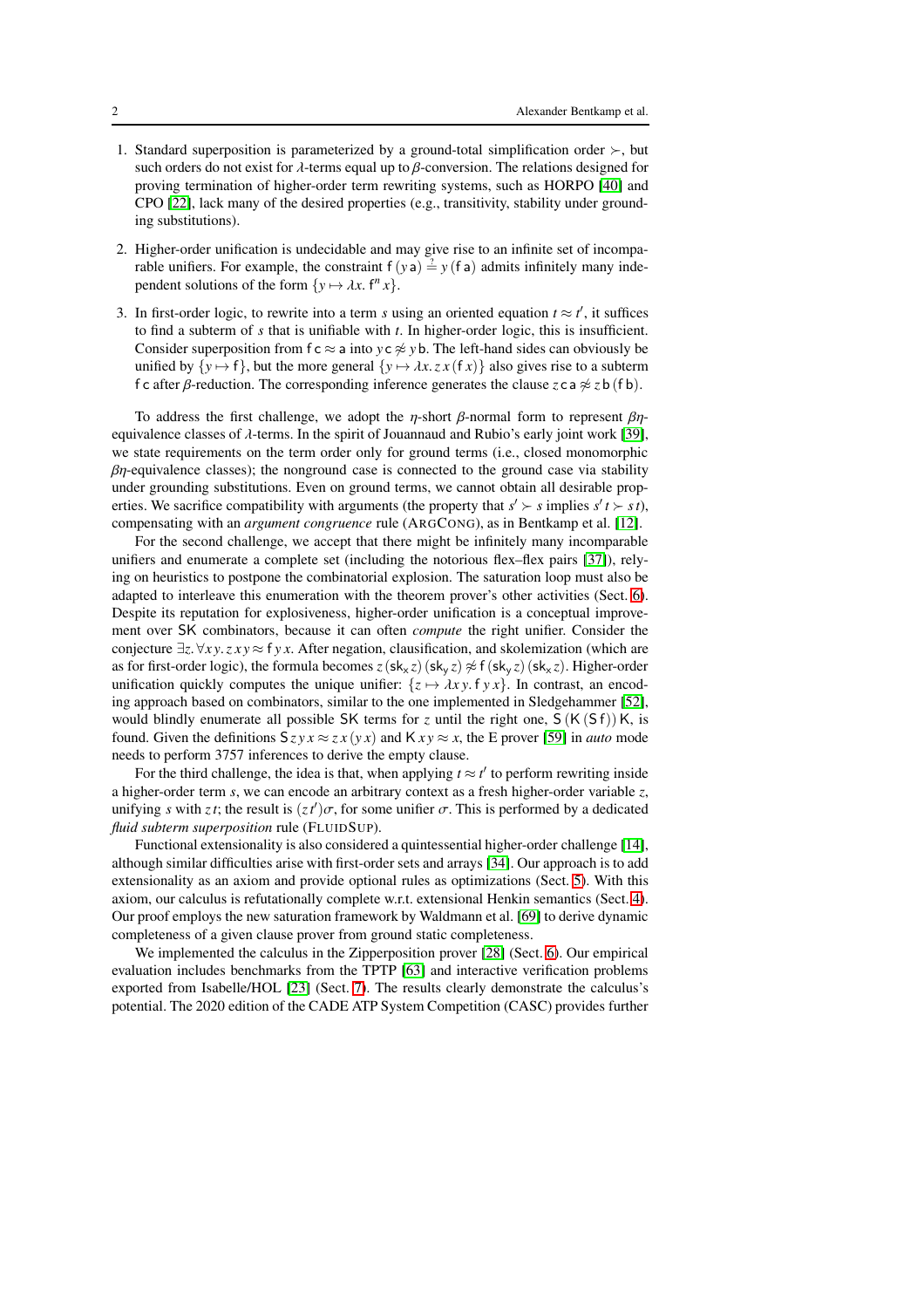confirmation: Zipperposition finished 20 percentage points ahead of its closest rival. This suggests that an implementation inside a high-performance prover such as E [\[59\]](#page-44-0) or Vampire [\[48\]](#page-43-6) could fulfill the promise of strong proof automation for higher-order logic (Sect. [8\)](#page-40-0).

An earlier version of this article was presented at CADE-27 [\[11\]](#page-42-5). This article extends the conference paper with more explanations, detailed soundness and completeness proofs, including dynamic completeness, and new optional inference rules. We have also updated the empirical evaluation and extended the coverage of related work. Finally, we tightened side condition 4 of FLUIDSUP, making the rule slightly less explosive.

#### 2 Logic

Our extensional polymorphic clausal higher-order logic is a restriction of full TPTP THF [\[16\]](#page-42-6) to rank-1 (top-level) polymorphism, as in TH1 [\[41\]](#page-43-7). In keeping with standard superposition, we consider only formulas in conjunctive normal form, without explicit quantifiers or Boolean type. We use Henkin semantics [\[15,](#page-42-7) [31,](#page-43-8) [35\]](#page-43-9), as opposed to the standard semantics that is commonly considered the foundation of the HOL systems [\[33\]](#page-43-10). However, both of these semantics are compatible with the notion of provability employed by the HOL systems. By admitting nonstandard models, Henkin semantics is not subject to Gödel's first incompleteness theorem, allowing us to claim not only soundness but also refutational completeness of our calculus.

**Syntax** We fix a set  $\Sigma_{\text{tv}}$  of type constructors with arities and a set  $V_{\text{tv}}$  of type variables. We require at least one nullary type constructor and a binary function type constructor  $\rightarrow$  to be present in  $\Sigma_{\tau v}$ . A type  $\tau, v$  is either a type variable  $\alpha \in \mathcal{V}_{\tau v}$  or has the form  $\kappa(\bar{\tau}_n)$  for an *n*-ary type constructor  $\kappa \in \Sigma_{\text{tv}}$  and types  $\bar{\tau}_n$ . We use the notation  $\bar{a}_n$  or  $\bar{a}$  to stand for the tuple  $(a_1,...,a_n)$  or product  $a_1 \times \cdots \times a_n$ , where  $n \ge 0$ . We write  $\kappa$  for  $\kappa()$  and  $\tau \to \nu$  for  $\to (\tau, \nu)$ . Type declarations have the form  $\Pi \bar{\alpha}_m$ .  $\tau$  (or simply  $\tau$  if  $m = 0$ ), where all type variables occurring in  $\tau$  belong to  $\bar{\alpha}_m$ .

We fix a set  $\Sigma$  of (function) symbols a, b, c, f, g, h, ..., with type declarations, written as f :  $\Pi \bar{\alpha}_m$ .  $\tau$  or f, and a set V of term variables with associated types, written as  $x : \tau$  or  $x$ . The notation *t* : τ will also be used to indicate the type of arbitrary terms *t*. We require the presence of a symbol of type Πα. α and of a symbol diff : Πα,  $\beta$ .  $(\alpha \rightarrow \beta) \rightarrow (\alpha \rightarrow \beta) \rightarrow \alpha$ in  $\Sigma$ . We use diff to express the polymorphic functional extensionality axiom. A signature is a pair  $(\Sigma_{\text{tv}}, \Sigma)$ .

In the following, we will define terms in three layers of abstraction: raw  $\lambda$ -terms,  $\lambda$ terms, and terms; where  $\lambda$ -terms will be  $\alpha$ -equivalence classes of raw  $\lambda$ -terms and terms will be  $\beta$ η-equivalence classes of  $\lambda$ -terms.

The *raw* λ*-terms* over a given signature and their associated types are defined inductively as follows. Every  $x : \tau \in V$  is a raw  $\lambda$ -term of type  $\tau$ . If  $f : \Pi \bar{\alpha}_m$ .  $\tau \in \Sigma$  and  $\bar{\nu}_m$  is a tuple of types, called *type arguments*, then  $f\langle \bar{v}_m \rangle$  (or f if  $m = 0$ ) is a raw  $\lambda$ -term of type  $\tau \{\bar{\alpha}_m \mapsto \bar{v}_m\}$ . If  $x : \tau$  and  $t : \nu$ , then the *λ-expression*  $\lambda x. t$  is a raw *λ*-term of type  $\tau \to \nu$ . If  $s : \tau \to \nu$  and *t* : τ, then the *application s t* is a raw λ-term of type υ.

The function type constructor  $\rightarrow$  is right-associative; application is left-associative. Us-ing the spine notation [\[26\]](#page-42-8), raw  $\lambda$ -terms can be decomposed in a unique way as a nonapplication *head t* applied to zero or more arguments:  $t s_1 \tcdot \tcdot s_n$  or  $t \bar{s}_n$  (abusing notation).

A raw  $\lambda$ -term *s* is a *subterm* of a raw  $\lambda$ -term *t*, written  $t = t[s]$ , if  $t = s$ , if  $t = (\lambda x. u[s])$ , if  $t = (u[s]) v$ , or if  $t = u(v[s])$  for some raw  $\lambda$ -terms *u* and *v*. A *proper* subterm of a raw λ-term *t* is any subterm of *t* that is distinct from *t* itself.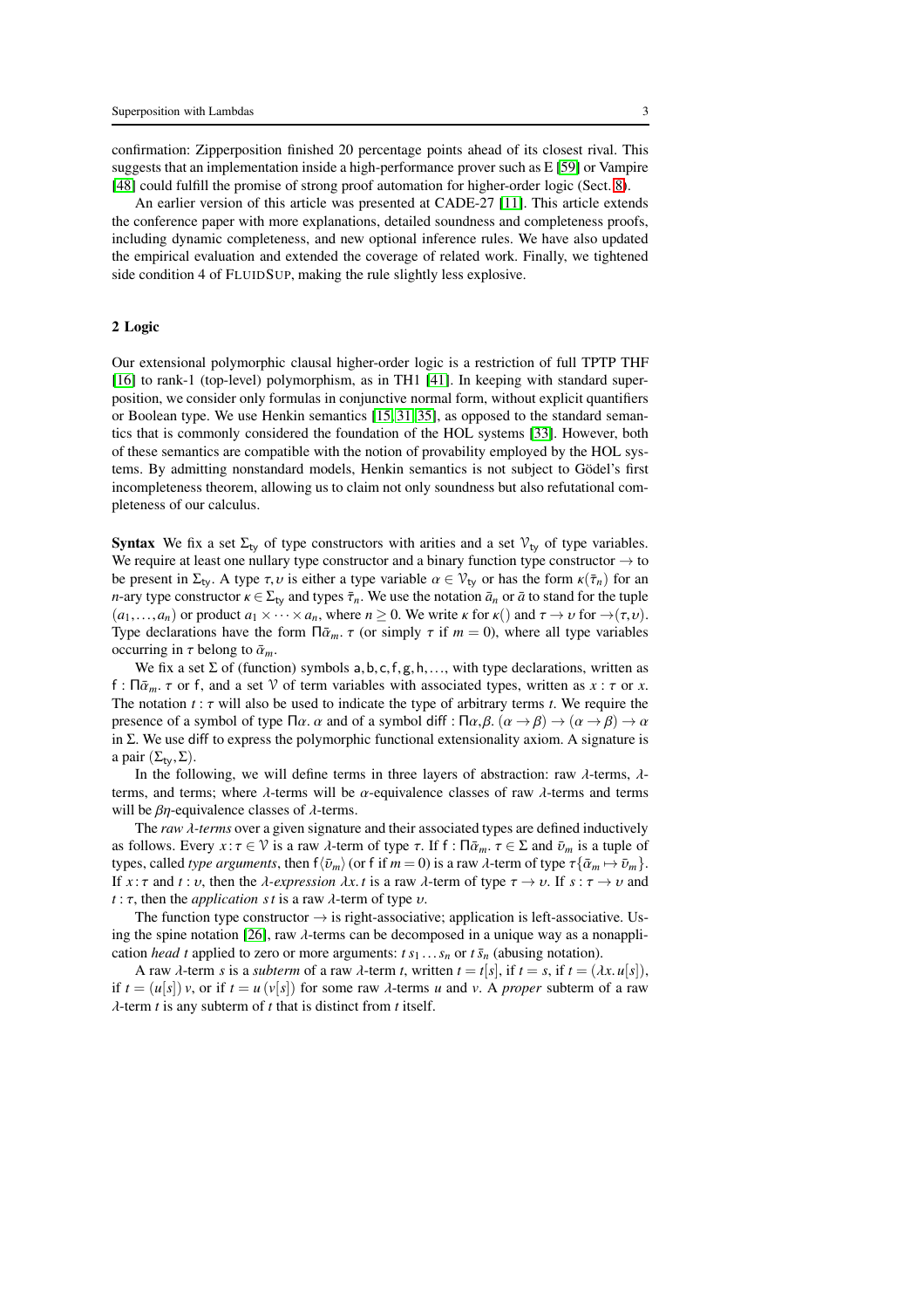A variable occurrence is *free* in a raw  $\lambda$ -term if it is not bound by a  $\lambda$ -expression. A raw λ-term is *ground* if it is built without using type variables and contains no free term variables.

The  $\alpha$ -renaming rule is defined as  $(\lambda x. t) \rightarrow_{\alpha} (\lambda y. t \{x \mapsto y\})$ , where *y* does not occur free in *t* and is not captured by a λ-binder in *t*. Raw λ-terms form equivalence classes modulo α-renaming, called λ*-terms*. We lift the above notions on raw λ-terms to λ-terms.

A substitution  $\rho$  is a function from type variables to types and from term variables to  $\lambda$ -terms such that it maps all but finitely many variables to themselves. We require that it is type-correct—i.e., for each  $x : \tau \in \mathcal{V}$ ,  $x\rho$  is of type  $\tau \rho$ . The letters  $\theta, \pi, \rho, \sigma$  are reserved for substitutions. Substitutions  $\alpha$ -rename  $\lambda$ -terms to avoid capture; for example,  $(\lambda x, y)$  $\{y \mapsto$  $\{x\} = (\lambda x'.x)$ . The composition  $\rho\sigma$  applies  $\rho$  first:  $t\rho\sigma = (t\rho)\sigma$ . The notation  $\sigma[\bar{x}_n \mapsto \bar{s}_n]$ denotes the substitution that replaces each  $x_i$  by  $s_i$  and that otherwise coincides with  $\sigma$ .

The  $\beta$ - and  $\eta$ -reduction rules are specified on  $\lambda$ -terms as  $(\lambda x. t) u \rightarrow_\beta t \{x \mapsto u\}$  and  $(\lambda x. t x) \rightarrow_n t$ . For  $\beta$ , bound variables in *t* are implicitly renamed to avoid capture; for  $\eta$ , the variable *x* must not occur free in *t*. The  $\lambda$ -terms form equivalence classes modulo  $\beta\eta$ reduction, called βη*-equivalence classes* or simply *terms*.

<span id="page-3-0"></span>Convention 1 When defining operations that need to analyze the structure of terms, we will use the *η*-short *β*-normal form  $t\downarrow_{\beta\eta}$ , obtained by applying  $\rightarrow_{\beta}$  and  $\rightarrow_{\eta}$  exhaustively, as a representative of the equivalence class *t*. In particular, we lift the notions of subterms and occurrences of variables to  $βη$ -equivalence classes via their  $η$ -short  $β$ -normal representative.

Many authors prefer the  $\eta$ -long  $\beta$ -normal form [\[37,](#page-43-2) [39,](#page-43-1) [51\]](#page-43-11), but in a polymorphic setting it has the drawback that instantiating a type variable with a functional type can lead to  $\eta$ expansion. We reserve the letters *s*,*t*,*u*, *v* for terms and *x*, *y*,*z* for variables.

An equation  $s \approx t$  is formally an unordered pair of terms *s* and *t*. A literal is an equation or a negated equation, written  $\neg s \approx t$  or  $s \not\approx t$ . A clause  $L_1 \vee \cdots \vee L_n$  is a finite multiset of literals  $L_j$ . The empty clause is written as  $\perp$ .

A *complete set of unifiers* on a set *X* of variables for two terms *s* and *t* is a set *U* of unifiers of *s* and *t* such that for every unifier  $\theta$  of *s* and *t* there exists a member  $\sigma \in U$  and a substitution  $\rho$  such that  $x \sigma \rho = x \theta$  for all  $x \in X$ . We let  $CSU_X(s,t)$  denote an arbitrary (preferably minimal) complete set of unifiers on *X* for *s* and *t*. We assume that all  $\sigma \in$  $CSU_X(s,t)$  are idempotent on *X*—i.e.,  $x\sigma\sigma = x\sigma$  for all  $x \in X$ . The set *X* will consist of the free variables of the clauses in which *s* and *t* occur and will be left implicit.

Given a substitution  $\sigma$ , the  $\sigma$ -instance of a term *t* or clause *C* is the term  $t\sigma$  or the clause *C* $\sigma$ , respectively. If *t* $\sigma$  or *C* $\sigma$  is ground, we call it a  $\sigma$ -ground instance.

**Semantics** A *type interpretation*  $\mathcal{I}_{ty} = (\mathcal{U}, \mathcal{J}_{ty})$  is defined as follows. The *universe* U is a nonempty collection of nonempty sets, called *domains*. The function  $\mathcal{J}_{tv}$  associates a function  $\mathcal{J}_{ty}(\kappa) : \mathcal{U}^n \to \mathcal{U}$  with each *n*-ary type constructor  $\kappa$ , such that for all domains  $\mathcal{D}_1, \mathcal{D}_2 \in \mathcal{U}$ , the set  $\mathcal{J}_{ty}(\rightarrow)(\mathcal{D}_1, \mathcal{D}_2)$  is a subset of the function space from  $\mathcal{D}_1$  to  $\mathcal{D}_2$ . The semantics is *standard* if  $\mathcal{J}_{\text{tv}}(\rightarrow)(\mathcal{D}_1, \mathcal{D}_2)$  is the entire function space for all  $\mathcal{D}_1, \mathcal{D}_2$ .

A *type valuation* ξ is a function that maps every type variable to a domain. The *denotation* of a type for a type interpretation  $\mathcal{I}_{ty}$  and a type valuation  $\xi$  is defined by  $[\![\alpha]\!]_{\mathcal{I}_{1,y}}^{\xi} = \xi(\alpha)$ *Ition* of a type is a type interpretation  $J_{ty}$  and a type valuation  $\xi$  is defined by  $\|\alpha\|_{\mathcal{J}_{ty}} = \xi(\alpha)$ <br>and  $\llbracket \kappa(\bar{\tau}) \rrbracket_{\mathcal{J}_{ty}}^{\xi} = \mathcal{J}_{ty}(\kappa) (\llbracket \bar{\tau} \rrbracket_{\mathcal{J}_{ty}}^{\xi})$ . We abuse notation by applying an it must be applied elementwise; thus,  $[\![\bar{\tau}_n]\!]_{\mathfrak{I}_{\text{ty}}}^{\xi}$  stands for  $[\![\tau_1]\!]_{\mathfrak{I}_{\text{ty}}}^{\xi}$ ,...,  $[\![\tau_n]\!]_{\mathfrak{I}_{\text{ty}}}^{\xi}$ . A type valuation  $\xi$  can be extended to be a *valuation* by additionally assigning an element  $\xi(x) \in [\![\tau]\!]_{\mathfrak{I}_{\mathrm{ty}}}^{\xi}$  to each variable  $x : \tau$ . An *interpretation function*  $\mathcal{J}$  for a type interpretation  $\mathcal{J}_{ty}$  associates with each symbol  $f : \Pi \bar{\alpha}_m$ .  $\tau$  and domain tuple  $\bar{\mathcal{D}}_m \in \mathcal{U}^m$  a value  $\mathcal{J}(f, \bar{\mathcal{D}}_m) \in [\![\tau]\!]_{\mathcal{I}_{\mathcal{U}}}^{\xi'}$ , where  $\xi$  is the type valuation that maps each  $\alpha_i$  to  $\mathcal{D}_i$ .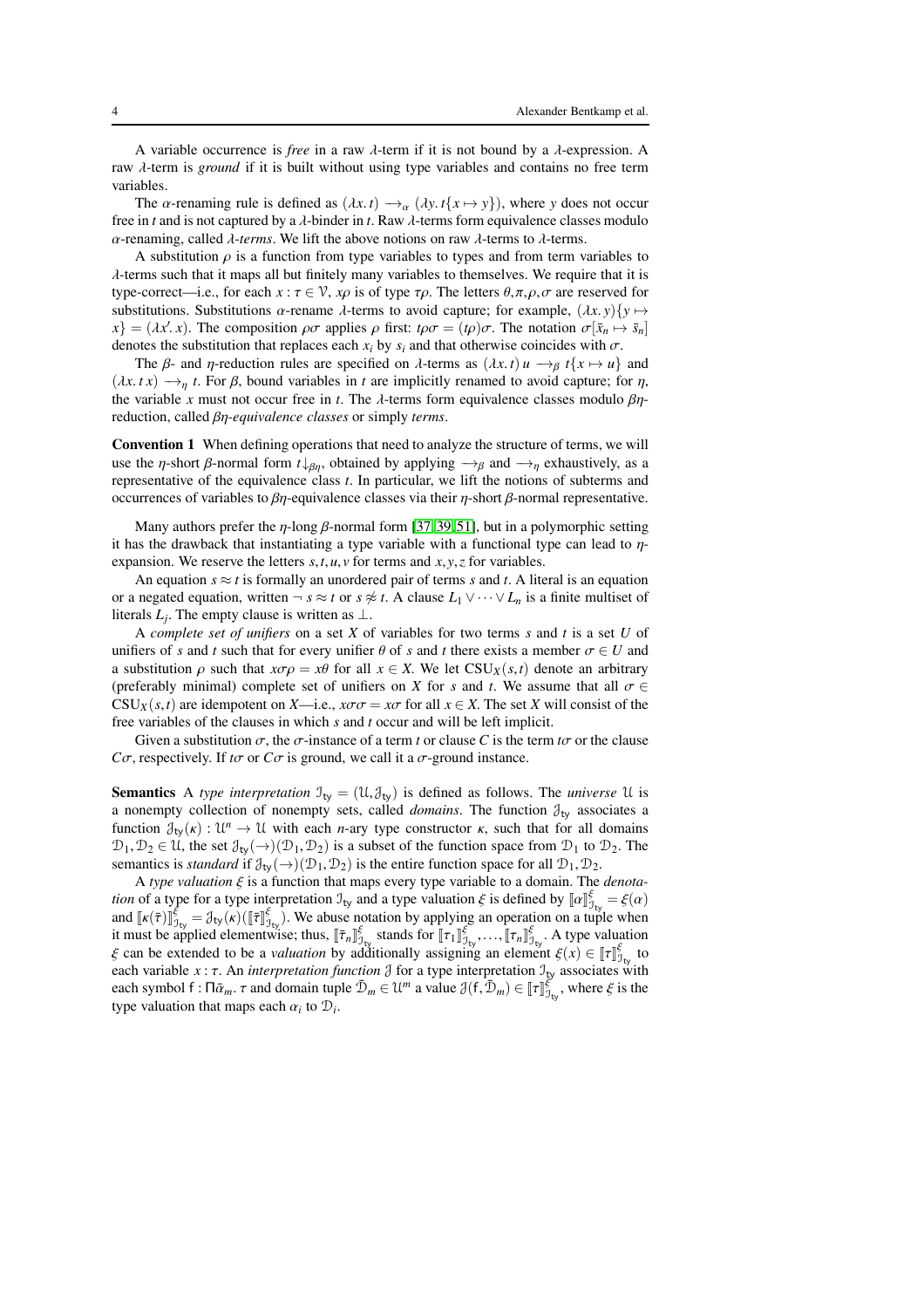The comprehension principle states that every function designated by a  $\lambda$ -expression is contained in the corresponding domain. Loosely following Fitting [\[31,](#page-43-8) Sect. 2.4], we initially allow  $\lambda$ -expressions to designate arbitrary elements of the domain, to be able to define the denotation of a term. We impose restrictions afterwards using the notion of a proper interpretation. A *λ*-designation function  $\mathcal L$  for a type interpretation  $\mathcal I_{\text{tv}}$  is a function that maps a valuation  $\xi$  and a  $\lambda$ -expression of type  $\tau$  to elements of  $[\![\tau]\!]_{\mathcal{I}_{\tau_v}}^{\xi}$ . A type interpretation, an interpretation function, and a λ-designation function form an (*extensional*) *interpretation*  $\mathcal{I} = (\mathcal{I}_{\mathbf{y}}, \mathcal{J}, \mathcal{L})$ . For an interpretation  $\mathcal{I}$  and a valuation  $\xi$ , the denotation of a term is defined as  $\llbracket x \rrbracket_{\mathcal{I}}^{\xi} = \xi(x)$ ,  $\llbracket f(\bar{\tau}_m) \rrbracket_{\mathcal{I}}^{\xi} = \mathcal{J}(f, \llbracket \bar{\tau}_m \rrbracket_{\mathcal{I}_V}^{\xi})$ ,  $\llbracket s \rrbracket_{\mathcal{I}}^{\xi} = \llbracket s \rrbracket_{\mathcal{I}}^{\xi}(\llbracket t \rrbracket_{\mathcal{I}}^{\xi})$ , and  $\llbracket \lambda x. t \rrbracket_{\mathcal{I}}^{\xi} = \mathcal{L}(\xi, \lambda x. t)$ . For ground terms *t*, the denotation does not depend on the choice of the valuation  $\xi$ , which is why we sometimes write  $[[t]]_J$  for  $[[t]]_J^{\xi}$ .

An interpretation J is *proper* if  $[\![\lambda x. t]\!]_J^{\xi}(a) = [\![t]\!]_J^{\xi[x \to a]}$  for all  $\lambda$ -expressions  $\lambda x. t$ , all valuations  $\xi$ , and all *a*. If a type interpretation  $\mathfrak{I}_{\text{tv}}$  and an interpretation function  $\mathfrak{J}$  can be extended by a  $\lambda$ -designation function  $\mathcal L$  to a proper interpretation  $(\mathcal{I}_{\mathsf{tv}},\mathcal{J},\mathcal{L})$ , then this  $\mathcal L$  is unique [\[31,](#page-43-8) Proposition 2.18]. Given an interpretation J and a valuation  $\xi$ , an equation  $s \approx t$ is true if  $[s]_j^{\xi}$  and  $[t]_j^{\xi}$  are equal and it is false otherwise. A disequation  $s \not\approx t$  is true if  $s \approx t$  is false. A clause is true if at least one of its literals is true. A clause set is true if all its clauses are true. A proper interpretation J is a *model* of a clause set N, written  $\mathcal{I} \models N$ , if N is true in I for all valuations ξ.

Axiomatization of Booleans Our clausal logic lacks a Boolean type, but it can easily be axiomatized as follows. We extend the signature with a nullary type constructor  $bool \in \Sigma_{\text{tv}}$ equipped with the proxy constants  $t, f$ : *bool*, not : *bool*  $\rightarrow$  *bool*, and, or, impl, equiv : *bool*  $\rightarrow$  $bool \rightarrow bool$ , forall, exists :  $\Pi \alpha$ .  $(\alpha \rightarrow bool) \rightarrow bool$ , eq :  $\Pi \alpha$ .  $\alpha \rightarrow \alpha \rightarrow bool$ , and choice :  $Πα. (α → *bool*) → α, characterized by the axioms$ 

| t≉f                            | ort $x \approx t$                                            | equiv $xy \approx$ and (impl xy) (impl y x)                                                                    |
|--------------------------------|--------------------------------------------------------------|----------------------------------------------------------------------------------------------------------------|
| $x \approx t \vee x \approx f$ | or f $x \approx x$                                           | forall $\langle \alpha \rangle$ $(\lambda x. t) \approx t$                                                     |
| nott $\approx$ f               | implt $x \approx x$                                          | $y \approx (\lambda x. t) \vee$ forall $\langle \alpha \rangle y \approx f$                                    |
| not f $\approx$ t              | implf $x \approx t$                                          | exists $\langle \alpha \rangle$ y $\approx$ not (forall $\langle \alpha \rangle$ ( $\lambda x$ . not $(yx)$ )) |
| and $\mathsf{t} x \approx x$   | $x \not\approx y \vee eq\langle \alpha \rangle xy \approx t$ | $y \times z \in V$ y (choice $\langle \alpha \rangle y \approx t$                                              |
| and $f x \approx f$            | $x \approx y \vee eq\langle \alpha \rangle xy \approx f$     |                                                                                                                |

This axiomatization of Booleans can be used in a prover to support full higher-order logic with or without Hilbert choice, corresponding to the TPTP THF format variants TH0 (monomorphic) [\[64\]](#page-44-3) and TH1 (polymorphic) [\[41\]](#page-43-7). The prover's clausifier would transform the outer first-order skeleton of a formula into a clause and use the axiomatized Booleans within the terms. It would also add the proxy axioms to the clausal problem. As an alternative to this complete axiomatization, Vukmirovic and Nummelin [\[68\]](#page-44-4) present a possibly ´ refutationally incomplete calculus extension with dedicated rules to support Booleans. This approach works better in practice and contributed to Zipperposition's victory at CASC 2020.

### <span id="page-4-0"></span>3 The Calculus

Our *Boolean-free* λ*-superposition calculus* presented here is inspired by the extensional nonpurifying Boolean-free λ-free higher-order superposition calculus described by Bentkamp et al. [\[12\]](#page-42-1). The text of this and the next section is partly based on that paper and the associated journal submission [\[10\]](#page-42-9) (with Cruanes's permission). The central idea is that superposition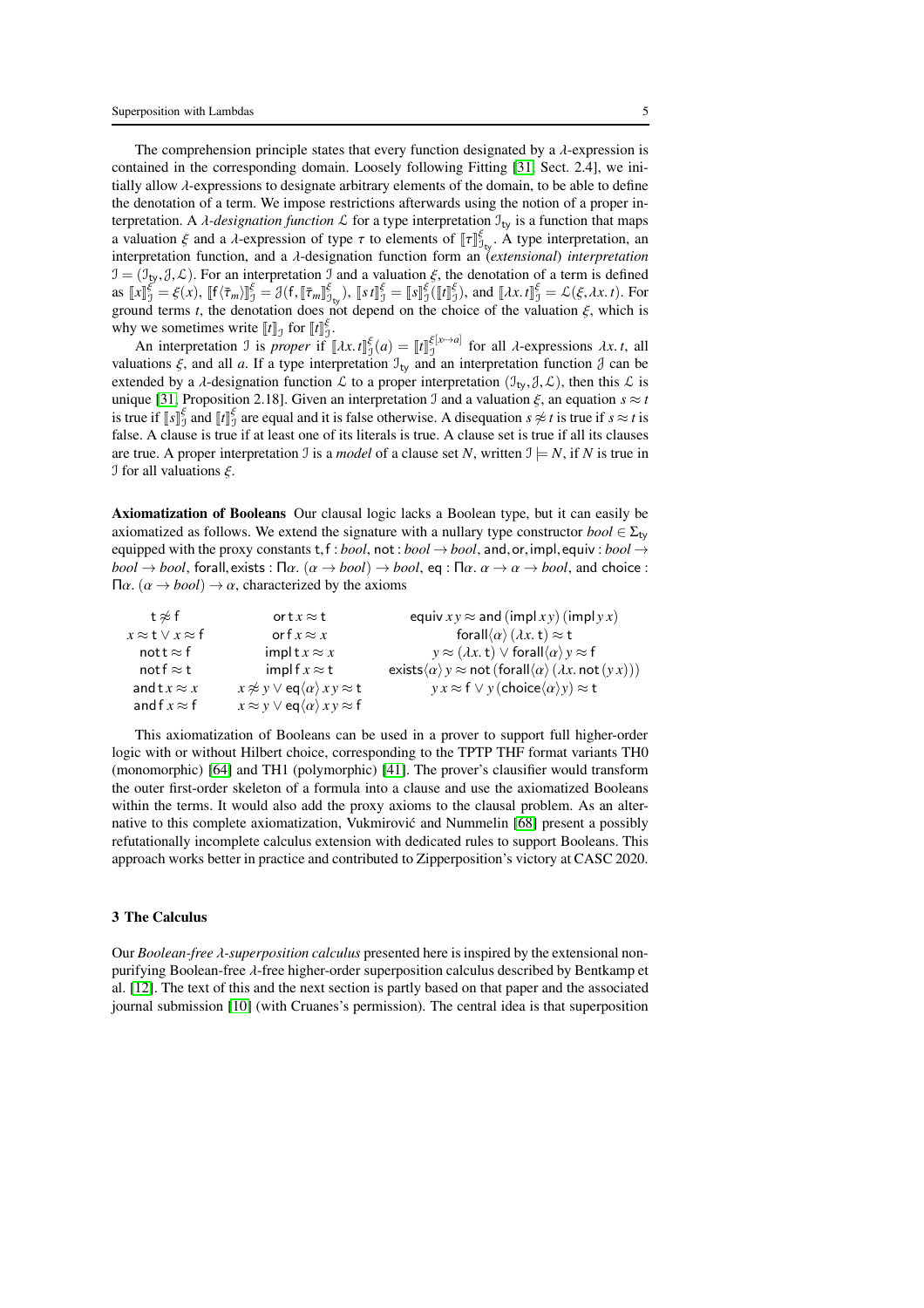inferences are restricted to *unapplied* subterms occurring in the first-order outer skeleton of clauses—that is, outside  $\lambda$ -expressions and outside the arguments of applied variables. We call these "green subterms." Thus,  $g \approx (\lambda x. f x x)$  cannot be used directly to rewrite g a to f a a, because g is applied in g a. A separate inference rule, ARGCONG, takes care of deriving  $g x \approx f x x$ , which can be oriented independently of its parent clause and used to rewrite g a or f a a.

Definition 2 (Green positions and subterms) The *green positions* and *green subterms* of a term (i.e., a  $\beta\eta$ -equivalence class) are defined inductively as follows. A green position is a tuple of natural numbers. For any term *t*, the empty tuple  $\varepsilon$  is a green position of *t*, and *t* is the green subterm of *t* at position  $\varepsilon$ . For all symbols  $f \in \Sigma$ , types  $\overline{\tau}$ , and terms  $\overline{u}$ , if *t* is a green subterm of  $u_i$  at some position p for some *i*, then *i*. p is a green position of  $f(\overline{\tau})$   $\overline{u}$ , and *t* is the green subterm of  $f\langle \bar{\tau} \rangle \bar{u}$  at position *i*.*p*. We denote the green subterm of *s* at the green position *p* by  $s|_p$ .

In f (g a) (*y* b) ( $\lambda x$ . h c (g *x*)), the proper green subterms are a, g a, *y* b, and  $\lambda x$ . h c (g *x*). The last two of these do not look like first-order terms and hence their subterms are not green.

**Definition 3** (Green contexts) We write  $t = s \langle u \rangle_p$  to express that *u* is a green subterm of *t* at the green position *p* and call  $s \langle \rangle_p$  a *green context*. We omit the subscript *p* if there are no ambiguities.

In a  $\beta\eta$ -normal representative of a green context, the hole never occurs applied. Therefore, inserting a  $\beta\eta$ -normal term into the context produces another  $\beta\eta$ -normal term.

Another key notion is that of a fluid term:

**Definition 4 (Fluid terms)** A term *t* is called *fluid* if (1)  $t \downarrow_{\beta\eta}$  is of the form  $y \bar{u}_n$  where  $n \geq 1$ , or (2)  $t \downarrow_{\beta\eta}$  is a  $\lambda$ -expression and there exists a substitution  $\sigma$  such that  $t\sigma \downarrow_{\beta\eta}$  is not a  $\lambda$ -expression (due to *η*-reduction).

Case (2) can arise only if *t* contains an applied variable. Intuitively, fluid terms are terms whose  $\eta$ -short  $\beta$ -normal form can change radically as a result of instantiation. For example,  $\lambda x. y a (zx)$  is fluid because applying  $\{z \mapsto \lambda x. x\}$  makes the  $\lambda$  vanish:  $(\lambda x. y a x) = y a$ . Similarly,  $\lambda x$ . f  $(yx)$  *x* is fluid because  $(\lambda x$ . f  $(yx)x$  $\{y \mapsto \lambda x$ . a $\} = (\lambda x$ . f a  $x) = f$  a.

#### <span id="page-5-0"></span>3.1 The Core Inference Rules

The calculus is parameterized by a strict and a nonstrict term order as well as a selection function. These concepts are defined below.

Definition 5 (Strict ground term order) A *strict ground term order* is a well-founded strict total order ≻ on ground terms satisfying the following criteria, where  $\succ$  denotes the reflexive closure of ≻:

- $-$  *green subterm property:*  $t \leq s \geq s$ ;
- − *compatibility with green contexts*:  $s'$  ≻ *s* implies  $t\left\langle s'\right\rangle > t\left\langle s\right\rangle$ .

Given a strict ground term order, we extend it to literals and clauses via the multiset extensions in the standard way [\[6,](#page-42-0) Sect. 2.4].

Two properties that are not required are *compatibility with*  $\lambda$ -expressions ( $s' \succ s$  implies  $(\lambda x. s') \succ (\lambda x. s)$  and *compatibility with arguments*  $(s' \succ s$  implies  $s' t \succ s t$ . The latter would even be inconsistent with totality. To see why, consider the symbols  $c > b > a$  and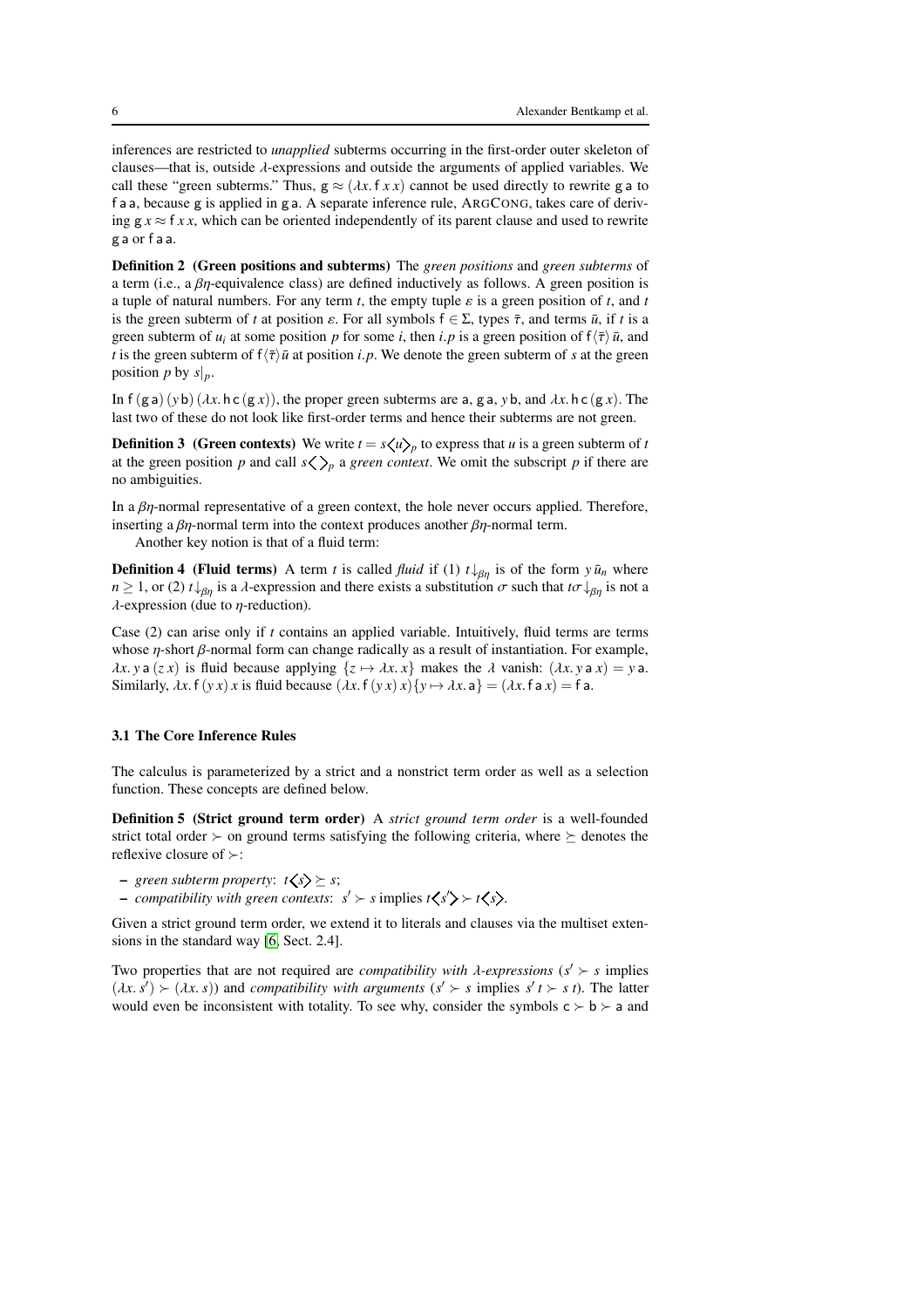the terms  $\lambda x$ . b and  $\lambda x$ . *x*. Owing to totality, one of the terms must be larger than the other, say,  $(\lambda x. \mathbf{b}) \succ (\lambda x. x)$ . By compatibility with arguments, we get  $(\lambda x. \mathbf{b}) \subset \succ (\lambda x. x)$  c, i.e.,  $\mathbf{b} \succ \mathbf{c}$ , a contradiction. A similar line of reasoning applies if  $(\lambda x. b) \prec (\lambda x. x)$ , using a instead of c.

<span id="page-6-0"></span>Definition 6 (Strict term order) A *strict term order* is a relation ≻ on terms, literals, and clauses such that restriction to ground entities is a strict ground term order and such that it is stable under grounding substitutions (i.e.,  $t \succ s$  implies  $t\theta \succ s\theta$  for all substitutions  $\theta$ grounding the entities *t* and *s*).

**Definition 7** (Nonstrict term order) Given a strict term order  $\succ$  and its reflexive closure  $\succeq$ , a *nonstrict term order* is a relation  $\succeq$  on terms, literals, and clauses such that  $t \succeq s$  implies  $t\theta \succeq s\theta$  for all  $\theta$  grounding the entities *t* and *s*.

Although we call them orders, a strict term order  $\succ$  is not required to be transitive on nonground entities, and a nonstrict term order  $\geq$  does not need to be transitive at all. Normally,  $t \geq s$  should imply  $t \geq s$ , but this is not required either. A nonstrict term order  $\succeq$  allows us to be more precise than the reflexive closure  $\succeq$  of  $\succeq$ . For example, we cannot have  $y$   $\triangleright \succeq y$  a, because *y*  $\mathbf{b} \neq \mathbf{y}$  a and *y*  $\mathbf{b} \neq \mathbf{y}$  a by stability under grounding substitutions (with  $\{y \mapsto \lambda x.\mathbf{c}\}$ ). But we can have *y* b  $\succsim y$  a if b  $\succ$  a. In practice, the strict and the nonstrict term order should be chosen so that they can compare as many pairs of terms as possible while being computable and reasonably efficient.

**Definition 8** (Maximality) An element *x* of a multiset *M* is  $\ge$ *-maximal* for some relation  $\triangleright$  if for all  $y \in M$  with  $y \triangleright x$ , we have  $y \triangleleft x$ . It is *strictly*  $\triangleright$ *-maximal* if it is  $\triangleright$ -maximal and occurs only once in *M*.

<span id="page-6-1"></span>Definition 9 (Selection function) A *selection function* is a function that maps each clause to a subclause consisting of negative literals, which we call the *selected* literals of that clause. A literal  $L \langle y \rangle$  must not be selected if  $y \bar{u}_n$ , with  $n > 0$ , is a  $\succeq$ -maximal term of the clause.

The restriction on the selection function is needed for our proof, but it is an open question whether it is actually necessary for refutational completeness.

Our calculus is parameterized by a strict term order  $\succ$ , a nonstrict term order  $\succsim$ , and a selection function *HSel*. The calculus rules depend on the following auxiliary notions.

**Definition 10** (Eligibility) A literal *L* is (*strictly*)  $\ge$ -*eligible* w.r.t. a substitution  $\sigma$  in *C* for some relation  $\geq$  if it is selected in *C* or there are no selected literals in *C* and  $L\sigma$  is (strictly)  $\ge$ -maximal in *C* $\sigma$ . If  $\sigma$  is the identity substitution, we leave it implicit.

**Definition 11 (Deep occurrences)** A variable *occurs deeply* in a clause *C* if it occurs inside a λ-expression or inside an argument of an applied variable.

For example, *x* and *z* occur deeply in  $fxy \approx y \times x \vee z \not\approx (\lambda w \cdot z \cdot a)$ , whereas *y* does not occur deeply. The purpose of this definition is to capture all variables with an occurrence that corresponds to a position inside a λ-expression in some ground instances of *C*.

The first rule of our calculus is the superposition rule. We regard positive and negative superposition as two cases of a single rule

$$
\frac{D}{D' \lor t \approx t'} \frac{C}{C' \lor s \langle u \rangle \approx s'} \text{Sup}
$$
  

$$
(D' \lor C' \lor s \langle t' \rangle \approx s')\sigma
$$

where  $\approx$  denotes either  $\approx$  or  $\approx$ . The following side conditions apply: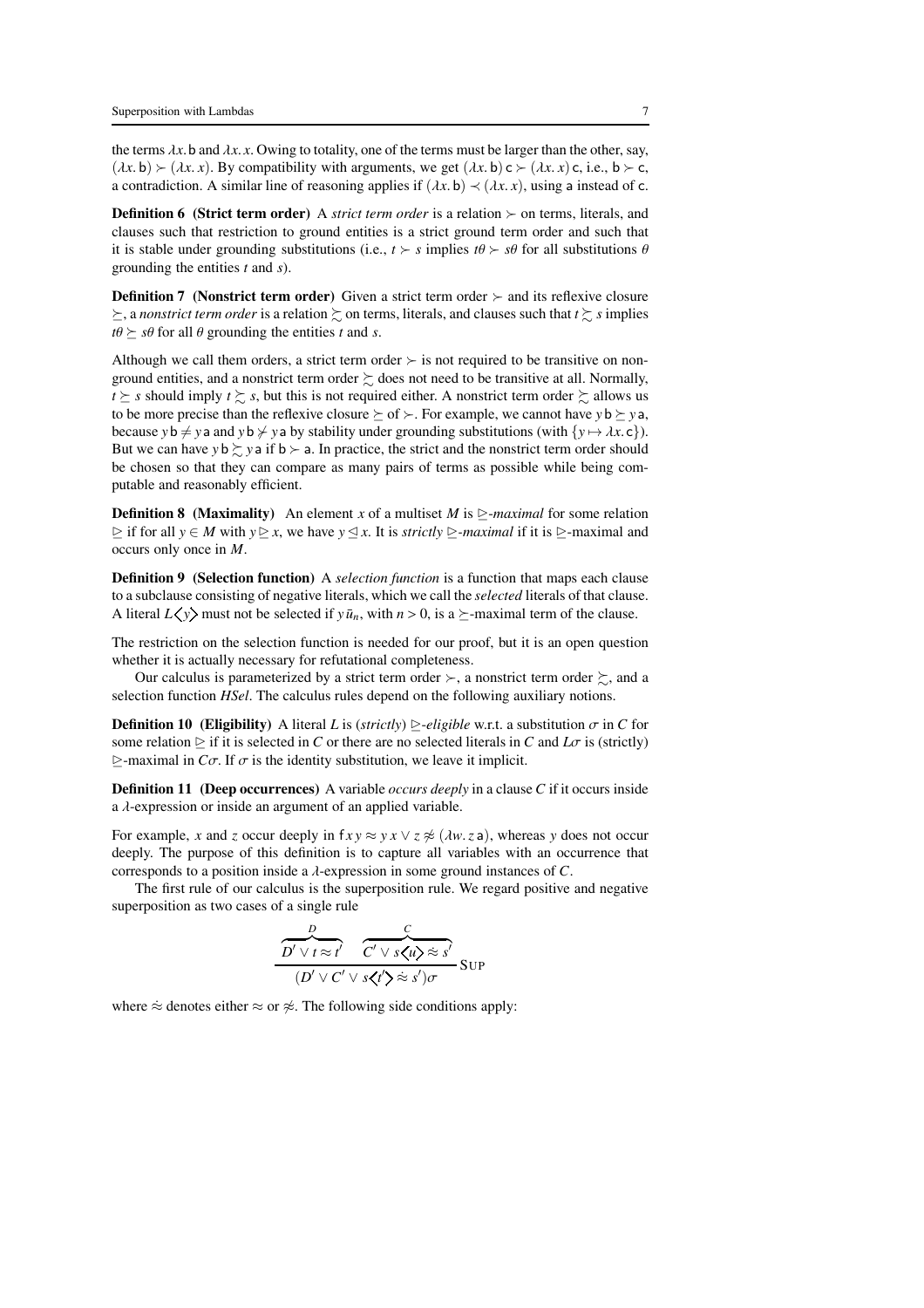- 1. *u* is not fluid; 2. *u* is not a variable deeply occurring in *C*;
- 3. *variable condition*: if *u* is a variable *y*, there must exist a grounding substitution  $\theta$  such that  $t \sigma \theta \succ t' \sigma \theta$  and  $C \sigma \theta \prec C'' \sigma \theta$ , where  $C'' = C\{y \mapsto t'\};$
- 4.  $\sigma \in \text{CSU}(t, u);$  5.  $t\sigma \not\preceq t'\sigma;$ 6.  $s\langle u \rangle \sigma \not\preceq s' \sigma$ ; *7. Cσ*  $\not\preceq$ *Dσ*;
- 8.  $t \approx t'$  is strictly  $\succsim$ -eligible in *D* w.r.t.  $\sigma$ ;

9.  $s \langle u \rangle \approx s'$  is  $\succsim$ -eligible in *C* w.r.t.  $\sigma$ , and strictly  $\succsim$ -eligible if it is positive.

There are four main differences with the statement of the standard superposition rule: Contexts *s*[ ] are replaced by green contexts *s*  $\langle \rangle$ . The standard condition *u*  $\notin \mathcal{V}$  is generalized by conditions 2 and 3. Most general unifiers are replaced by complete sets of unifiers. And  $\neq$  is replaced by the more precise  $\neq$ .

The second rule is a variant of SUP that focuses on fluid green subterms:

$$
\frac{D}{D' \lor t \approx t'} \frac{C}{C' \lor s\cancel{(u)} \approx s'}(D' \lor C' \lor s\cancel{(z/\grave{z})} \approx s')\sigma
$$
FLUIDSup

with the following side conditions, in addition to SUP's conditions 5 to 9:

1. *u* is either a fluid term or a variable deeply occurring in *C*;

l,

2. *z* is a fresh variable;  $3. \sigma \in \text{CSU}(zt, u);$ 4.  $(zt')\sigma \neq (zt)\sigma$ .

The equality resolution and equality factoring rules are almost identical to their standard counterparts:

$$
\frac{C}{C' \lor u \not\approx u'} \text{ERes}
$$
\n
$$
\frac{C}{C' \lor u' \approx v' \lor u \approx v} \text{EFACT}
$$
\n
$$
\frac{C}{(C' \lor v \not\approx v' \lor u \approx v')\sigma} \text{EFACT}
$$

For ERES:  $\sigma \in \text{CSU}(u, u')$  and  $u \not\approx u'$  is  $\succsim$ -eligible in *C* w.r.t.  $\sigma$ . For EFACT:  $\sigma \in \text{CSU}(u, u')$ ,  $u\sigma \npreceq v\sigma$ , and  $u \approx v$  is  $\succeq$ -eligible in *C* w.r.t.  $\sigma$ .

Argument congruence, a higher-order concern, is embodied by the rule

$$
\frac{C}{C' \vee s \approx s'}\over C'\sigma \vee s\sigma \bar{x}_n \approx s'\sigma \bar{x}_n
$$
ARGCONG

where  $\sigma$  is the most general type substitution that ensures well-typedness of the conclusion. In particular, if the result type of *s* is not a type variable,  $\sigma$  is the identity substitution; and if the result type is a type variable, it is instantiated with  $\alpha_1 \to \cdots \to \alpha_m \to \beta$ , where  $\bar{\alpha}_m$  and β are fresh. This yields infinitely many conclusions, one for each *m*. The literal  $s \approx s'$  must be strictly  $\succeq$ -eligible in *C* w.r.t.  $\sigma$ , and  $\bar{x}_n$  is a nonempty tuple of distinct fresh variables.

The rules are complemented by the polymorphic functional extensionality axiom:

$$
y \left( \text{diff} \langle \alpha, \beta \rangle yz \right) \not\approx z \left( \text{diff} \langle \alpha, \beta \rangle yz \right) \lor y \approx z \tag{EXT}
$$

From now on, we will omit the type arguments to diff since they can be inferred from the term arguments.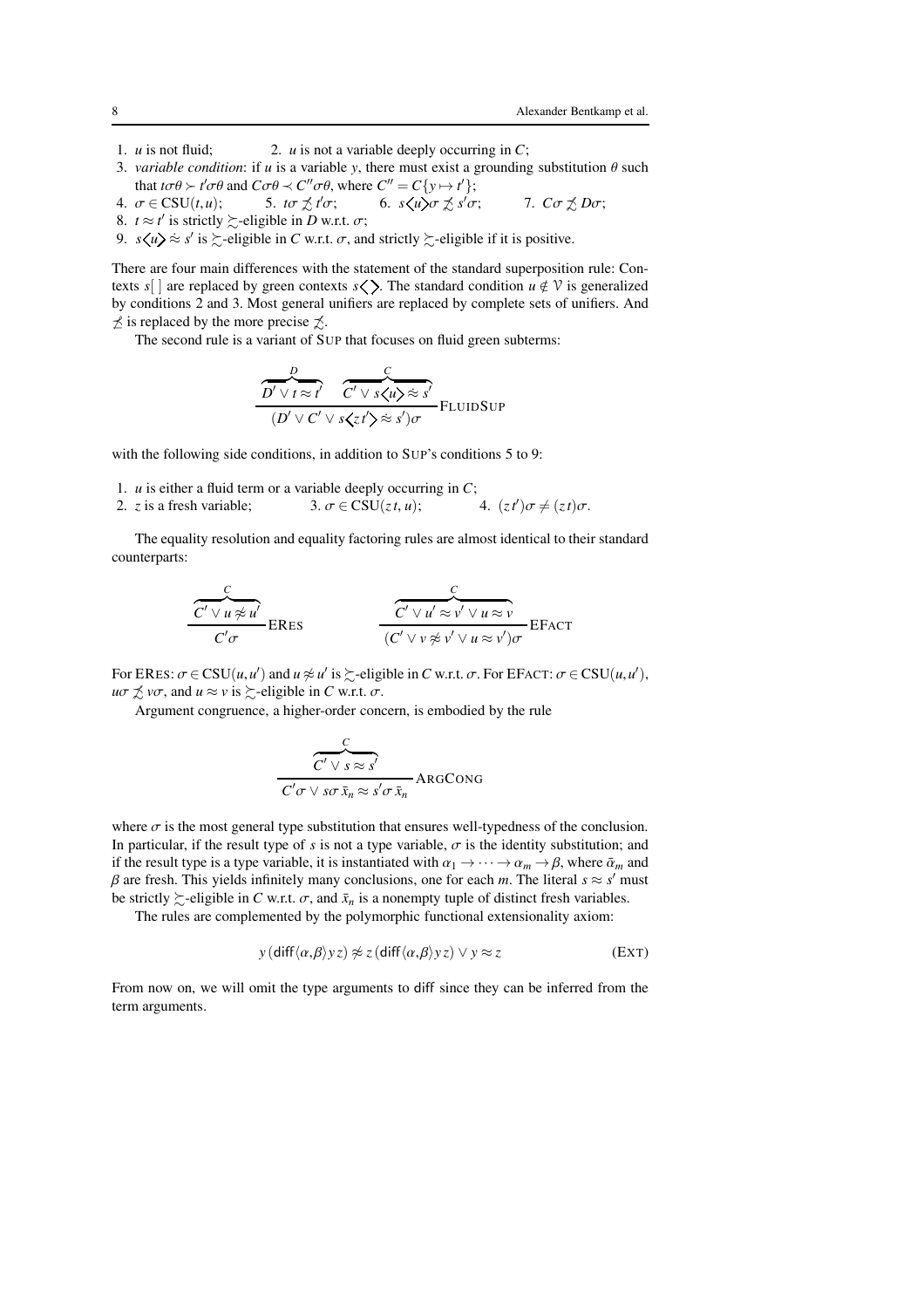### 3.2 Rationale for the Rules

The calculus realizes the following division of labor: SUP and FLUIDSUP are responsible for green subterms, which are outside  $\lambda$ s, ARGCONG effectively gives access to the remaining positions outside  $\lambda$ s, and the extensionality axiom takes care of subterms inside  $\lambda$ s.

Example 12 Prefix subterms such as g in the term g a are not green subterms and thus cannot be superposed into. ARGCONG gives us access to those positions. Consider the clauses g a  $\approx$  f a and g  $\approx$  f. An ARGCONG inference from g  $\approx$  f generates g  $x \approx$  f x. This clause can be used for a SUP inference into the first clause, yielding f a  $\frac{4}{5}$  f a and thus  $\perp$  by ERES.

<span id="page-8-1"></span>Example 13 Applied variables give rise to subtle situations with no counterparts in firstorder logic. Consider the clauses f a  $\approx$  c and h (*y* b) (*y* a)  $\approx$  h (g (f b)) (g c), where f a ≻ c. It is easy to see that the clause set is unsatisfiable, by grounding the second clause with  $\theta =$  $\{y \mapsto \lambda x. g(fx)\}\.$  However, to mimic the superposition inference that can be performed at the ground level, it is necessary to superpose at an imaginary position *below* the applied variable *y* and yet *above* its argument a, namely, into the subterm f a of  $g(fa) = (\lambda x. g(fx))a = (ya)\theta$ . FLUIDSUP's *z* variable effectively transforms f a  $\approx$  c into *z*(f a)  $\approx$  *z* c, whose left-hand side can be unified with *y* a by taking  $\{y \mapsto \lambda x. z(fx)\}$ . The resulting clause is h( $z(fb)$ )( $zc$ )  $\neq$ h (g (f b)) (g c), from which  $\perp$  follows by ERES.

<span id="page-8-2"></span>**Example 14** The clause set consisting of f a  $\approx$  c, f b  $\approx$  d, and g c  $\approx$  *y* a  $\lor$  g d  $\approx$  *v* b has a similar flavor. ERES is applicable on either literal of the third clause, but the computed unifier,  $\{v \mapsto \lambda x$ . g c} or  $\{v \mapsto \lambda x$ . g d}, is not the right one. Again, we need FLUIDSUP.

<span id="page-8-3"></span>**Example 15** Third-order clauses containing subterms of the form  $y(\lambda x, t)$  can be even more stupefying. The clause set consisting of f a  $\approx$  c and h( $y$  ( $\lambda x$ ,  $g$  (f  $x$ )) a)  $y \not\approx$  h( $g$  c) ( $\lambda wx$ ,  $w x$ ) is unsatisfiable. To see why, apply  $\theta = \{y \mapsto \lambda w \cdot x \cdot w \cdot x\}$  to the second clause, yielding h  $(g(fa))$   $(\lambda wx.wx) \not\approx h(gc)(\lambda wx.wx)$ . Let f a ≻ c. A SUP inference is possible between the first clause and this ground instance of the second one. But at the nonground level, the subterm f a is not clearly localized:  $g(f a) = (\lambda x. g(f x)) a = (\lambda w x. w x) (\lambda x. g(f x)) a =$  $(y (\lambda x. g (f x)) a)$ θ. The FLUIDSUP rule can cope with this. One of the unifiers of  $z(f a)$ and *y* ( $\lambda x$ , g (f *x*)) a will be {*y*  $\mapsto \lambda w x$ .  $w x$ ,  $z \mapsto g$ }, yielding the clearly unsatisfiable clause  $h(g c) (\lambda w x. w x) \not\approx h(g c) (\lambda w x. w x).$ 

Example 16 The FLUIDSUP rule is concerned not only with applied variables but also with  $\lambda$ -expressions that, after substitution, may be *η*-reduced to reveal new applied variables or green subterms. Consider the clauses g a  $\approx$  b, h ( $\lambda y. xy$  g  $z$ )  $\approx$  c, and h (f b)  $\napprox$  c. Applying  ${x \mapsto \lambda y'wz'. f(wa)y'}$  to the second clause yields h( $\lambda y.(\lambda y'wz'. f(wa)y')yz \geq c$ , which β-reduces to h (λ*y*. f(ga)*y*) ≈ c and βη-reduces to h (f(ga)) ≈ c. A SUP inference is possible between the first clause and this new ground clause, generating the clause h (f b)  $\approx$  c. By also considering  $\lambda$ -expressions, the FLUIDSUP rule is applicable at the nonground level to derive this clause.

<span id="page-8-0"></span>**Example 17** Consider the clause set consisting of the facts  $C_{succ} =$  succ  $x \approx$  zero,  $C_{div} =$  $n \approx$  zero  $\vee$  div  $n n \approx$  one,  $C_{\text{prod}}$  = prod *K* ( $\lambda k$ .one)  $\approx$  one, and the negated conjecture  $C_{\text{conj}}$  = prod *K* ( $\lambda k$ . div (succ *k*) (succ *k*))  $\napprox$  one. Intuitively, the term prod *K* ( $\lambda k$ . *u*) is intended to denote the product ∏*k*∈*<sup>K</sup> u*, where *k* ranges over a finite set *K* of natural numbers. The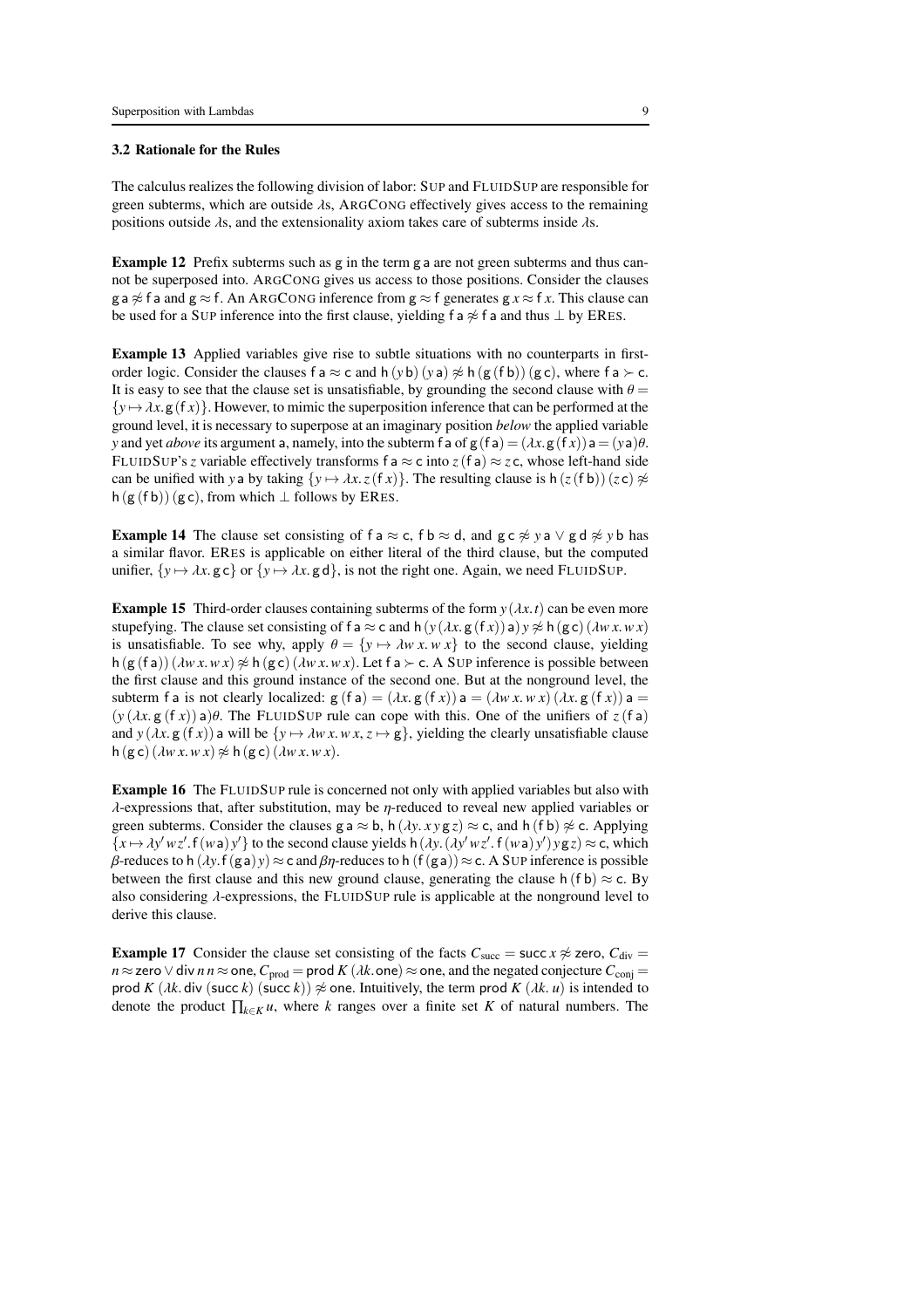calculus derives the empty clause as follows:

|                |                |            |                                                                                                                                                      |            | EXT        |                 |
|----------------|----------------|------------|------------------------------------------------------------------------------------------------------------------------------------------------------|------------|------------|-----------------|
|                |                |            | $C_{\text{div}}$ y (diff $\langle \alpha, \beta \rangle$ yz) $\not\approx$ z (diff $\langle \alpha, \beta \rangle$ yz) $\vee$ y $\approx$ z          |            |            | <b>FLUIDSUP</b> |
|                |                |            | $w(\text{diff}\langle\alpha,\iota\rangle(\lambda k.\text{div}(wk)(wk))z)\approx$ zero                                                                |            |            |                 |
|                |                |            | $\lor$ one $\not\approx$ z (diff $\langle \alpha, \iota \rangle (\lambda k)$ div $(wk)(wk))$ z) $\lor$ $(\lambda k)$ div $(wk)(wk)) \approx$ z ERES  |            |            |                 |
|                |                |            | $w(\text{diff}\langle\alpha,\iota\rangle(\lambda k.\text{div}\left(w\,k\right)(w\,k))(\lambda k.\text{one}))\approx$ zero                            |            |            |                 |
|                |                | $C_{succ}$ | $\vee$ ( <i><math>\lambda</math>k</i> . div ( <i>wk</i> ) ( <i>wk</i> )) $\approx$ ( <i><math>\lambda</math>k</i> . one)                             |            |            |                 |
|                |                |            | zero $\frac{2}{\kappa}$ zero $\vee$ ( <i><math>\lambda</math>k.</i> div (succ <i>k</i> ) (succ <i>k</i> )) $\approx$ ( $\lambda$ <i>k.</i> one) ERES |            | - Sup      |                 |
|                | $C_{\rm coni}$ |            | $(\lambda k.$ div $(\mathsf{succ}\, k)(\mathsf{succ}\, k)) \approx (\lambda k.$ one)                                                                 |            | <b>SUP</b> |                 |
| $C_{\rm prod}$ |                |            | prod $K\left(\lambda k.\,\mathsf{one}\right)\not\approx\mathsf{one}$                                                                                 | <b>SUP</b> |            |                 |
|                |                |            | one $\not\approx$ one ERES                                                                                                                           |            |            |                 |
|                |                |            |                                                                                                                                                      |            |            |                 |

Since the calculus does not superpose into  $\lambda$ -expressions, we need to use the extensionality axiom to refute this clause set. We perform a FLUIDSUP inference into the extensionality axiom with the unifier  $\{\beta \mapsto \iota, z' \mapsto \lambda x, x, n \mapsto w$  (diff $\langle \alpha, \iota \rangle (\lambda k, \text{div}(w k)(w k)) z), y \mapsto z$  $\lambda k$ .div $(wk)(wk)$ } ∈ CSU( $z'$ (div*nn*), *y*(diff $\langle \alpha, \beta \rangle$ *yz*)). Then we apply ERES with the unifier  $\{z \mapsto \lambda k$ .one}  $\in \text{CSU}(\text{one}, z(\text{diff}\langle \alpha, \iota \rangle(\lambda k, \text{div}(wk)(wk))z))$  to eliminate the negative literal. Next, we perform a SUP inference into  $C_{succ}$  with the unifier  $\{\alpha \mapsto \iota, w \mapsto \text{succ}, x \mapsto \text{diff}\langle \alpha, \iota \rangle\}$  $(\lambda k \cdot \text{div}(wk)(wk))(\lambda k \cdot \text{one})$   $\in \text{CSU}(w(\text{diff}\langle\alpha,\iota\rangle(\lambda k.\text{div}(wk)(wk))(\lambda k.\text{one}))$ , succ *x*). To eliminate the trivial literal, we apply ERES. We then apply a SUP inference into  $C_{\text{conj}}$  and superpose into the resulting clause with  $C_{prod}$ . Finally we derive the empty clause by ERES. The unifiers in this example were chosen to keep the clauses reasonably small.

Because it gives rise to flex–flex pairs, which are unification constraints where both sides are variable-headed, FLUIDSUP can be very prolific. With variable-headed terms on both sides of its maximal literal, the extensionality axiom is another prime source of flex– flex pairs. Flex–flex pairs can also arise in the other rules (SUP, ERES, and EFACT). Due to order restrictions and fairness, we cannot postpone solving flex–flex pairs indefinitely. Thus, we cannot use Huet's pre-unification procedure [\[37\]](#page-43-2) and must instead choose a full unification procedure such as Jensen and Pietrzykowski's [\[38\]](#page-43-12), Snyder and Gallier's [\[61\]](#page-44-5), or the procedure that has recently been developed by Vukmirovic, Bentkamp, and Nummelin ´ [\[66\]](#page-44-6). On the positive side, optional inference rules can efficiently cover many cases where FLUIDSUP or the extensionality axiom would otherwise be needed (Sect. [5\)](#page-31-0), and heuristics can help postpone the explosion. Moreover, flex–flex pairs are not always as bad as their reputation; for example, *y* a b  $\frac{2}{3}$  *z* c d admits a most general unifier:  $\{y \mapsto \lambda wx. y'w \times z \cdot d, z \mapsto z \cdot d\}$ *y* ′ a b}.

The calculus is a graceful generalization of standard superposition, except for the extensionality axiom. From simple first-order clauses, the axiom can be used to derive clauses containing  $\lambda$ -expressions, which are useless if the problem is first-order. For instance, the clause  $g x \approx f x x$  can be used for a FLUIDSUP inference into the axiom (EXT) yielding the clause  $wt(ftt) \not\approx z t \vee (\lambda u \cdot w u(gu)) \approx z$  via the unifier  $\{\alpha \mapsto \iota, \beta \mapsto \iota, x \mapsto t, v \mapsto \lambda u \cdot w_t u,$  $y \mapsto \lambda u \cdot wu(gu) \in \text{CSU}(v(gx), y(\text{diff}\langle \alpha, \beta \rangle yz))$  where  $t = \text{diff}\langle u, v \rangle (\lambda u \cdot wu(gu))z$ , the variable *w* is freshly introduced by unification, and *v* is the fresh variable introduced by FLUID-SUP (named *z* in the definition of the rule). By ERES, with the unifier  $\{z \mapsto \lambda u. w u(\{t u\})\}$  $CSU(w t (ft t), z t)$ , we can then derive  $(\lambda u. w u (g u)) \approx (\lambda u. w u (f u u))$ , an equality of two  $\lambda$ -expressions, although we started with a simple first-order clause. This could be avoided if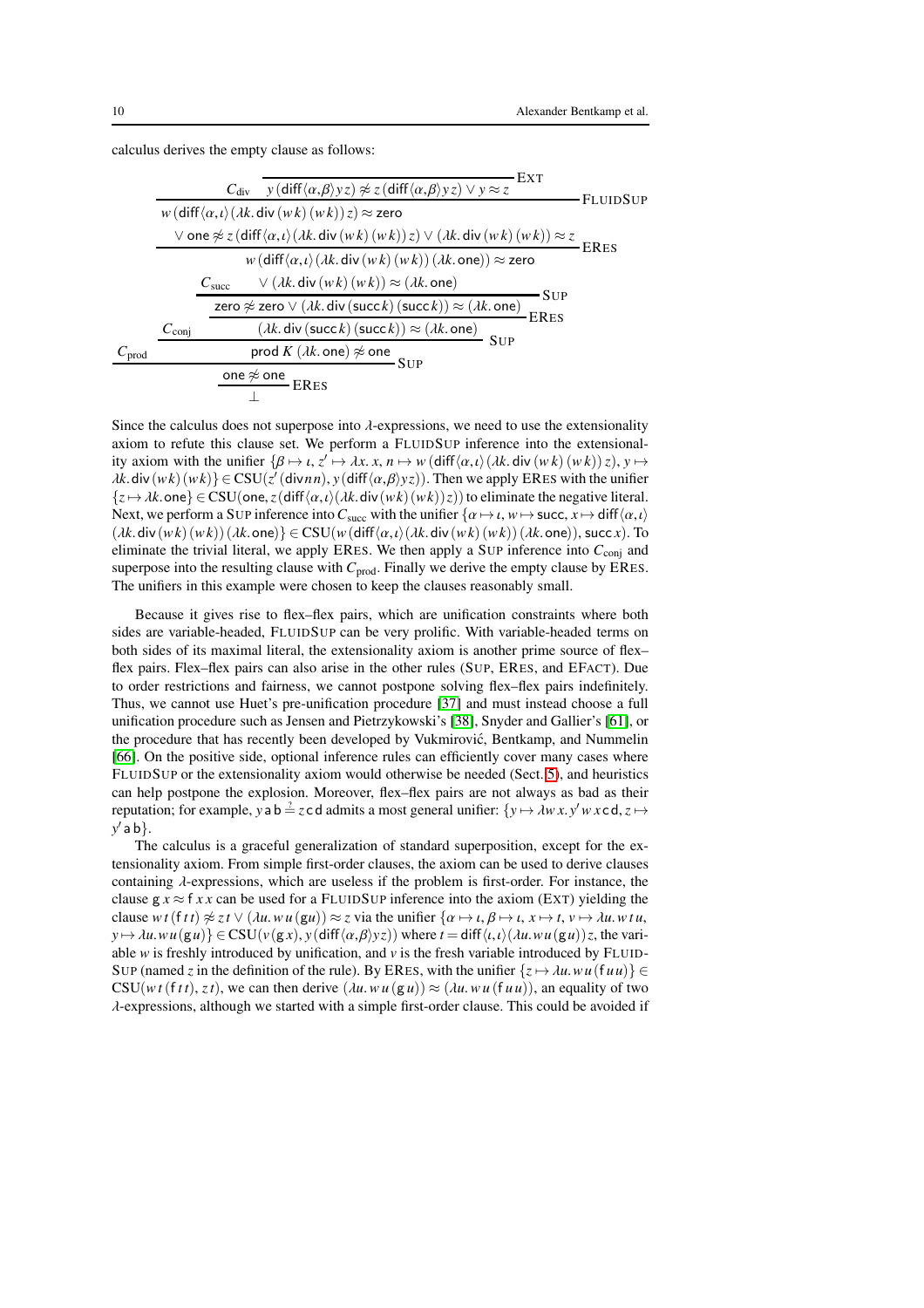we could find a way to make the positive literal  $y \approx z$  of (EXT) larger than the other literal, or to select *y*  $\approx$  *z* without losing refutational completeness. The literal *y*  $\approx$  *z* interacts only with green subterms of functional type, which do not arise in first-order clauses.

#### 3.3 Soundness

To show soundness of the inferences, we need the substitution lemma for our logic:

**Lemma 18** (Substitution lemma) Let  $\mathcal{I} = (\mathcal{I}_{tv}, \mathcal{J}, \mathcal{L})$  be a proper interpretation. Then

<span id="page-10-0"></span>
$$
\llbracket \tau \rho \rrbracket_{\mathfrak{I}_{\mathsf{ty}}}^{\xi} = \llbracket \tau \rrbracket_{\mathfrak{I}_{\mathsf{ty}}}^{\xi'} \quad \text{and} \quad \llbracket t \rho \rrbracket_{\mathfrak{I}}^{\xi} = \llbracket t \rrbracket_{\mathfrak{I}}^{\xi'}
$$

for all terms *t*, all types  $\tau$ , and all substitutions  $\rho$ , where  $\xi'(\alpha) = [\alpha \rho]_{\beta_{\text{ty}}}^{\xi}$  for all type variables  $\alpha$  and  $\xi'(x) = \llbracket x \rho \rrbracket_0^{\xi}$  for all term variables *x*.

*Proof* First, we prove that  $[\![\tau \rho]\!]_{\mathcal{I}_{\text{ty}}}^{\xi'} = [\![\tau]\!]_{\mathcal{I}_{\text{ty}}}^{\xi'}$  by induction on the structure of  $\tau$ . If  $\tau = \alpha$  is a type variable, ′

$$
\llbracket \alpha \rho \rrbracket_{\mathfrak{I}_{\mathsf{ty}}}^{\xi} = \xi'(\alpha) = \llbracket \alpha \rrbracket_{\mathfrak{I}_{\mathsf{ty}}}^{\xi'}
$$

If  $\tau = \kappa(\bar{v})$  for some type constructor  $\kappa$  and types  $\bar{v}$ ,

$$
\llbracket \kappa(\bar{\boldsymbol{\upsilon}})\rho\rrbracket_{\mathfrak{I}_{\mathbf{y}}}^{\xi} = \mathfrak{Z}_{\mathsf{ty}}(\kappa)(\llbracket \bar{\boldsymbol{\upsilon}}\rho\rrbracket_{\mathfrak{I}_{\mathbf{y}}}^{\xi}) \stackrel{\text{IH}}{=} \mathfrak{Z}_{\mathsf{ty}}(\kappa)(\llbracket \bar{\boldsymbol{\upsilon}}\rrbracket_{\mathfrak{I}_{\mathbf{y}}}^{\xi'}) = \llbracket \kappa(\bar{\boldsymbol{\upsilon}})\rrbracket_{\mathfrak{I}_{\mathbf{y}}}^{\xi'}
$$

Next, we prove  $[\![tp]\!]_J^{\xi'} = [\![t]\!]_J^{\xi'}$  by induction on the structure of a *λ*-term representative of *t*, allowing arbitrary substitutions  $\rho$  in the induction hypothesis. If  $t = y$ , then by the definition of the denotation of a variable ′

$$
[\![y\rho]\!]_J^{\xi} = \xi'(y) = [\![y]\!]_J^{\xi'}
$$

If  $t = f(\overline{\tau})$ , then by the definition of the term denotation

$$
[\![f\langle\bar{\tau}\rangle\!\rho]\!]_{{\mathfrak I}}^{\xi}={\mathfrak{J}}(f,[\![\bar{\tau}\rho]\!]_{{\mathfrak I}_{{\mathfrak t}\gamma}}^{\xi})\stackrel{IH}{=}{\mathfrak{J}}(f,[\![\bar{\tau}]\!]_{{\mathfrak I}_{{\mathfrak t}\gamma}}^{\xi'})=[\![f\langle\bar{\tau}\rangle]\!]_{{\mathfrak I}}^{\xi'}
$$

If  $t = uv$ , then by the definition of the term denotation

$$
[\![ (uv)\rho]\!]_J^{\xi} = [\![ u\rho]\!]_J^{\xi} ([\![ v\rho]\!]_J^{\xi}) \stackrel{\text{IH}}{=} [\![ u]\!]_J^{\xi'} ([\![ v]\!]_J^{\xi'}) = [\![ u\, v]\!]_J^{\xi'}
$$

If  $t = \lambda z$ . *u*, let  $\rho'(z) = z$  and  $\rho'(x) = \rho(x)$  for  $x \neq z$ . Using properness of J in the second and the last step, we have

$$
\llbracket (\lambda z. u)\rho \rrbracket_0^{\xi}(a) = \llbracket (\lambda z. u\rho') \rrbracket_0^{\xi}(a) = \llbracket u\rho' \rrbracket_0^{\xi[z \to a]} \stackrel{\text{IH}}{=} \llbracket u \rrbracket_0^{\xi'[z \to a]} = \llbracket \lambda z. u \rrbracket_0^{\xi'}(a) \qquad \qquad \Box
$$

<span id="page-10-1"></span>**Lemma 19** If  $\mathcal{I} \models C$  for some interpretation  $\mathcal{I}$  and some clause  $C$ , then  $\mathcal{I} \models C \rho$  for all substitutions  $\rho$ .

*Proof* We have to show that  $C_{\rho}$  is true in J for all valuations  $\xi$ . Given a valuation  $\xi$ , define  $ξ'$  as in Lemma [18.](#page-10-0) Then, by Lemma [18,](#page-10-0) a literal in  $Cρ$  is true in  $I$  for  $ξ$  if and only if the corresponding literal in *C* is true in  $\mathcal{I}$  for  $\xi'$ . There must be at least one such literal because  $\mathcal{I} \models C$  and hence *C* is in particular true in  $\mathcal{I}$  for  $\xi'$ . Therefore,  $C\rho$  is true in  $\mathcal{I}$  for  $\xi$ .

Theorem 20 (Soundness) The inference rules SUP, FLUIDSUP, ERES, EFACT, and ARG-CONG are sound (even without the variable condition and the side conditions on fluidity, deeply occurring variables, order, and eligibility).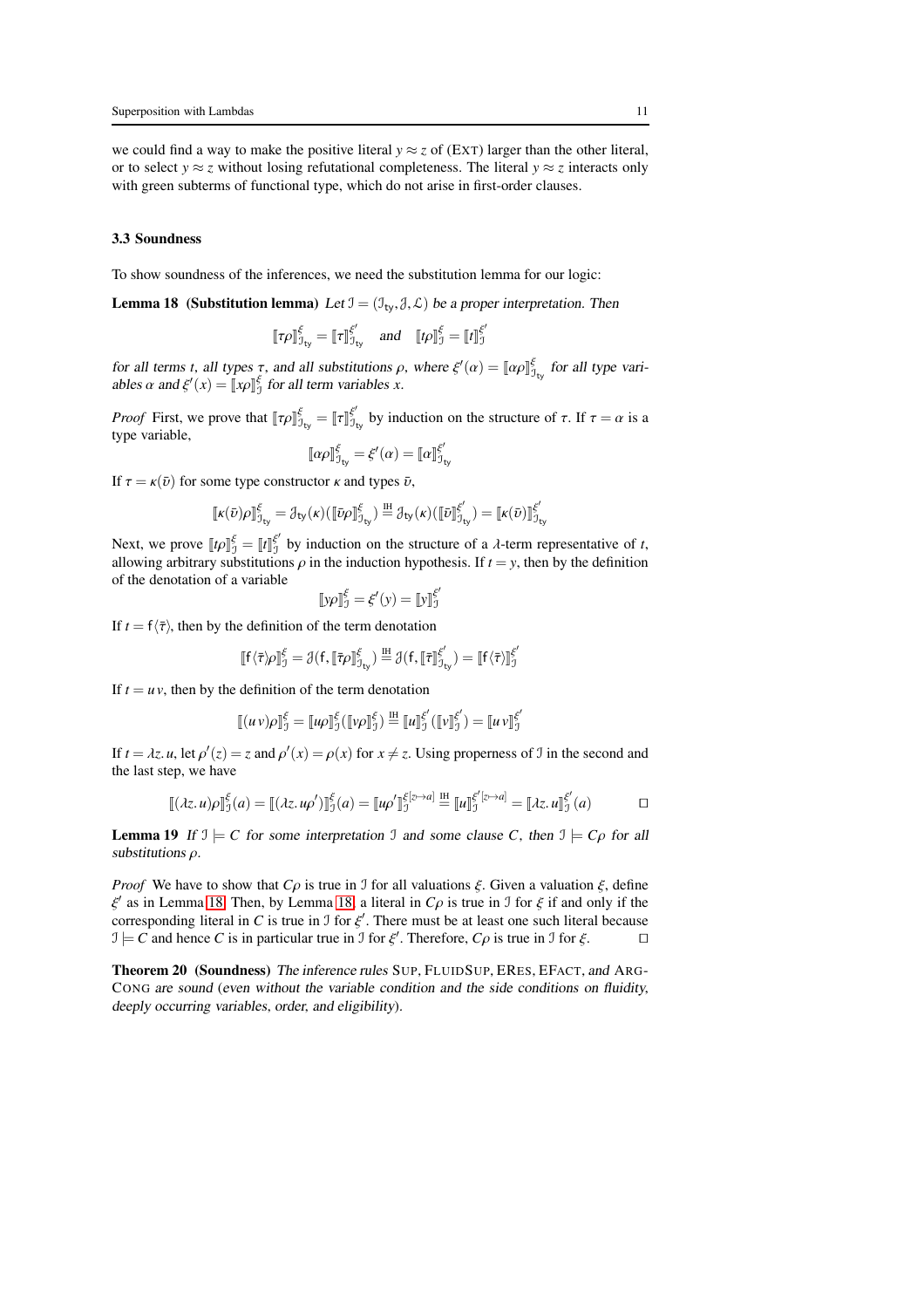*Proof* We fix an inference and an interpretation J that is a model of the premises. We need to show that it is also a model of the conclusion.

From the definition of the denotation of a term, it is obvious that congruence holds in our logic, at least for subterms that are not inside a λ-expression. In particular, it holds for green subterms and for the left subterm *t* of an application *t s*.

By Lemma [19,](#page-10-1) J is a model of the  $\sigma$ -instances of the premises as well, where  $\sigma$  is the substitution used for the inference. Let  $\xi$  be a valuation. By making case distinctions on the truth under  $\mathcal{I}, \xi$  of the literals of the  $\sigma$ -instances of the premises, using the conditions that  $\sigma$ is a unifier, and applying congruence, it follows that the conclusion is true under  $\mathcal{I}, \xi$ . Hence, I is a model of the conclusion. ⊓⊔

As in the  $\lambda$ -free higher-order logic of Bentkamp et al. [\[10\]](#page-42-9), skolemization is unsound in our logic. As a consequence, axiom (EXT) does not hold in all interpretations, but the axiom is consistent with our logic, i.e., there exist models of (EXT).

## <span id="page-11-0"></span>3.4 The Redundancy Criterion

A redundant clause is usually defined as a clause whose ground instances are entailed by smaller  $\left(\prec\right)$  ground instances of existing clauses. This would be too strong for our calculus, as it would make most clauses produced by ARGCONG redundant. The solution is to base the redundancy criterion on a weaker ground logic—ground monomorphic first-order logic—in which argument congruence and extensionality do not hold. The resulting notion of redundancy gracefully generalizes the standard first-order notion.

We employ an encoding  $\mathcal F$  to translate ground higher-order terms into ground firstorder terms. *F* indexes each symbol occurrence with the type arguments and the number of term arguments. For example,  $\mathcal{F}(\mathsf{f} \mathsf{a}) = \mathsf{f}_1(\mathsf{a}_0)$  and  $\mathcal{F}(\mathsf{g}\langle \kappa \rangle) = \mathsf{g}_0^{\kappa}$ . In addition,  $\mathcal{F}$  conceals  $\lambda$ -expressions by replacing them with fresh symbols. These measures effectively disable argument congruence and extensionality. For example, the clause sets  $\{g \approx f, g \equiv g \not\approx f \}$ and  $\{b \approx a, (\lambda x, b) \not\approx (\lambda x, a)\}\$ are unsatisfiable in higher-order logic, but the encoded clause sets  $\{g_0 \approx f_0, g_1(a_0) \not\approx f_1(a_0)\}\$  and  $\{b_0 \approx a_0, \text{lam}_{\lambda x. b} \not\approx \text{lam}_{\lambda x. a}\}\$  are satisfiable in first-order logic, where  $\lim_{\lambda x,t}$  is a family of fresh symbols.

Given a higher-order signature  $(\Sigma_{ty}, \Sigma)$ , we define a ground first-order signature  $(\Sigma_{ty}, \Sigma)$  $\Sigma_{GF}$ ) as follows. The type constructors  $\Sigma_{ty}$  are the same in both signatures, but  $\rightarrow$  is uninterpreted in first-order logic. For each ground instance  $f(\bar{v}) : \tau_1 \to \cdots \to \tau_n \to \tau$  of a symbol  $f \in \Sigma$ , we introduce a first-order symbol  $f_j^{\bar{\nu}} \in \Sigma_{GF}$  with argument types  $\bar{\tau}_j$  and return type  $\tau_{i+1} \to \cdots \to \tau_n \to \tau$ , for each *j*. Moreover, for each ground term  $\lambda x$ . *t*, we introduce a symbol lam<sub> $\lambda x. t$ </sub>  $\in \Sigma$ <sub>GF</sub> of the same type.

Thus, we consider three levels of logics: the higher-order level H over a given signature  $(\Sigma_{\rm tv},\Sigma)$ , the ground higher-order level GH, which is the ground fragment of H, and the ground monomorphic first-order level GF over the signature ( $\Sigma_{\text{ty}}, \Sigma_{\text{GF}}$ ) defined above. We use  $T_H$ ,  $T_{GH}$ , and  $T_{GF}$  to denote the respective sets of terms,  $T_{\mathcal{Y}_H}, T_{\mathcal{Y}_{GH}}$ , and  $T_{\mathcal{Y}_{GF}}$  to denote the respective sets of types, and  $C_H$ ,  $C_{GH}$ , and  $C_{GF}$  to denote the respective sets of clauses. Each of the three levels has an entailment relation  $\models$ . A clause set *N*<sub>1</sub> entails a clause set *N*<sub>2</sub>, denoted  $N_1 \models N_2$ , if every model of  $N_1$  is also a model of  $N_2$ . For H and GH, we use higherorder models; for GF, we use first-order models. This machinery may seem excessive, but it is essential to define redundancy of clauses and inferences properly, and it will play an important role in the refutational completeness proof (Sect. [4\)](#page-16-0).

The three levels are connected by two functions *G* and *F* :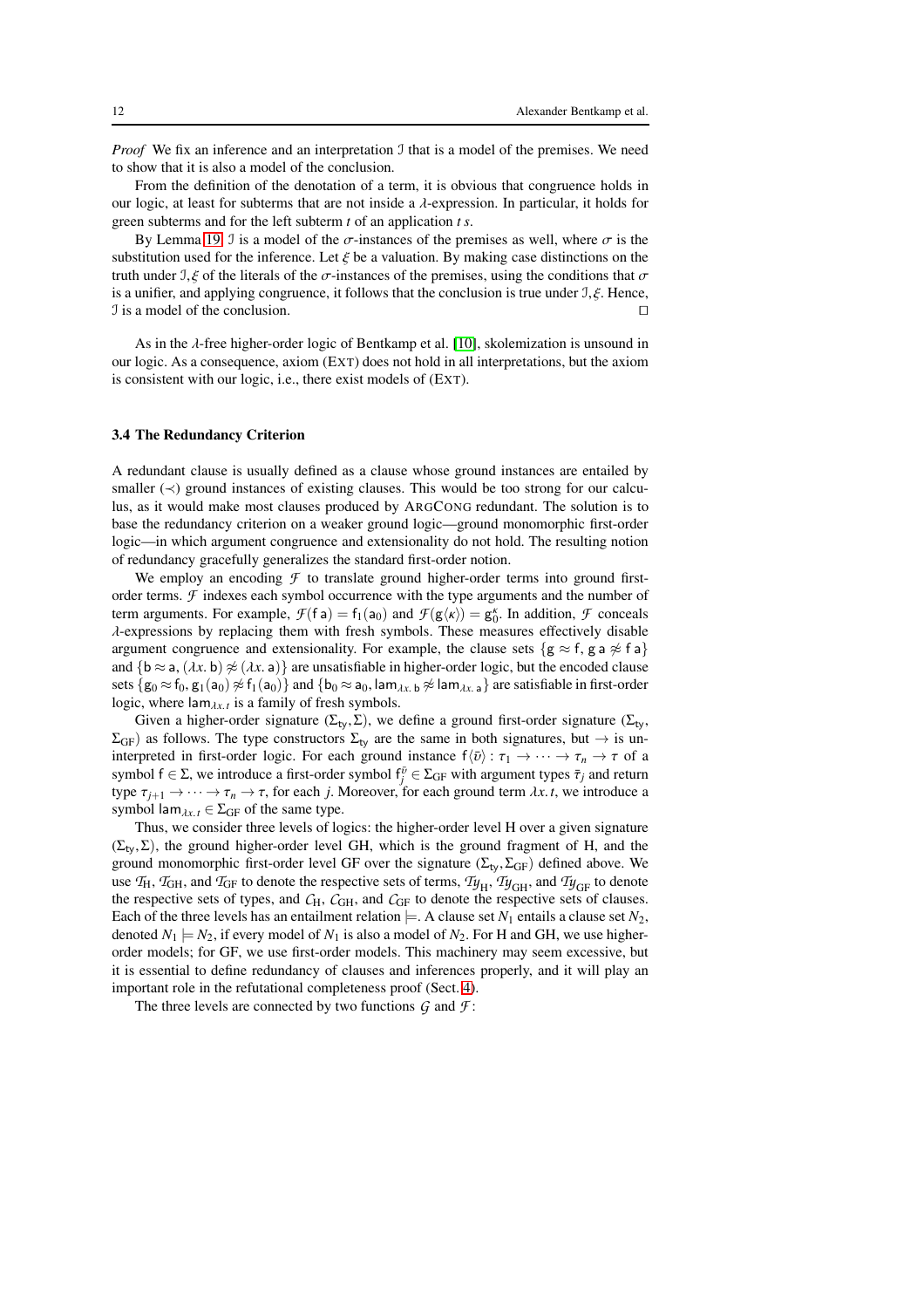**Definition 21** (Grounding function  $G$  on terms and clauses) The grounding function  $G$ maps terms  $t \in T_H$  to the set of their ground instances—i.e., the set of all  $t\theta \in T_{GH}$  where  $\theta$ is a substitution. It also maps clauses  $C \in C_H$  to the set of their ground instances—i.e., the set of all  $C\theta \in \mathcal{C}_{GH}$  where  $\theta$  is a substitution.

**Definition 22** (Encoding *F* on terms and clauses) The encoding  $\mathcal{F} : T_{GH} \to T_{GF}$  is recursively defined as

$$
\mathcal{F}(\lambda x. t) = \text{lam}_{\lambda x. t} \qquad \qquad \mathcal{F}(\mathbf{f}\langle \bar{v} \rangle \bar{s}_j) = \mathbf{f}_j^{\bar{v}}(\mathcal{F}(\bar{s}_j))
$$

using  $\eta$ -short  $\beta$ -normal representatives of terms. The encoding  $\mathcal F$  is extended to map from  $C<sub>GH</sub>$  to  $C<sub>GF</sub>$  by mapping each literal and each side of a literal individually.

Schematically, the three levels are connected as follows:

$$
\text{H} \longrightarrow \text{GH} \longrightarrow \text{GH} \longrightarrow \text{GF} \longrightarrow \text{GF} \longrightarrow \text{GF}
$$
\nhigher-order

The mapping *F* is clearly bijective. Using the inverse mapping, the order  $\succ$  can be transferred from  $\mathcal{T}_{GH}$  to  $\mathcal{T}_{GF}$  and from  $\mathcal{C}_{GH}$  to  $\mathcal{C}_{GF}$  by defining  $t \succ s$  as  $\mathcal{F}^{-1}(t) \succ \mathcal{F}^{-1}(s)$  and  $C \succ D$  as  $\mathcal{F}^{-1}(C) \succ \mathcal{F}^{-1}(D)$ . The property that  $\succ$  on clauses is the multiset extension of ≻ on literals, which in turn is the multiset extension of ≻ on terms, is maintained because  $\mathcal{F}^{-1}$  maps the multiset representations elementwise.

For example, let  $C = y$  b  $\approx y$  a  $\vee y \not\approx f$  a  $\in C_H$ . Then  $G(C)$  contains, among many other clauses,  $C\theta = f b b \approx f a a \vee (\lambda x. f x x) \not\approx f a \in C<sub>GH</sub>$ , where  $\theta = \{y \mapsto \lambda x. f x x\}$ . On the GF level, this clause corresponds to  $\mathcal{F}(C\theta) = f_2(b_0, b_0) \approx f_2(a_0, a_0) \vee \text{lam}_{\lambda x, f x x} \not\approx f_1(a_0) \in C_{GF}$ .

A key property of  $\mathcal{F}$  is that green subterms in  $T_{GH}$  correspond to subterms in  $T_{GF}$ . This allows us to show that well-foundedness, totality on ground terms, compatibility with contexts, and the subterm property hold for  $\succ$  on  $T_{GF}$ .

<span id="page-12-0"></span>**Lemma 23** Let  $s, t \in \mathcal{T}_{GH}$ . We have  $\mathcal{F}(t \langle s \rangle_p) = \mathcal{F}(t)[\mathcal{F}(s)]_p$ . In other words, *s* is a green subterm of *t* at position *p* if and only if  $\mathcal{F}(s)$  is a subterm of  $\mathcal{F}(t)$  at position *p*.

*Proof* Analogous to Lemma 3.13 of Bentkamp et al. [\[10\]](#page-42-9). □

Lemma 24 Well-foundedness, totality, compatibility with contexts, and the subterm property hold for  $\succ$  in  $\mathcal{T}_{\text{GF}}$ .

*Proof* Analogous to Lemma 3.15 of Bentkamp et al. [\[10\]](#page-42-9), using Lemma [23.](#page-12-0)

The saturation procedures of superposition provers aggressively delete clauses that are strictly subsumed by other clauses. A clause *C subsumes D* if there exists a substitution  $\sigma$ such that  $C\sigma \subseteq D$ . A clause *C strictly subsumes D* if *C* subsumes *D* but *D* does not subsume *C*. For example,  $x \approx c$  strictly subsumes both a  $\approx c$  and b  $\approx a \vee x \approx c$ . The proof of refutational completeness of resolution and superposition provers relies on the well-foundedness of the strict subsumption relation. Unfortunately, this property does not hold for higher-order logic, where f  $xx \approx c$  is strictly subsumed by f  $(xa)(xb) \approx c$ , which is strictly subsumed by  $f(xaa')$   $(xbb') \approx c$ , and so on. To prevent such infinite chains, we use a well-founded partial order  $\exists$  on  $C_H$ . We can define  $\exists$  as  $\geq \cap \gt_{size}$ , where  $\geq$  stands for "subsumed by" and  $D >_{size} C$  if either  $size(D) > size(C)$  or  $size(D) = size(C)$  and *D* contains fewer distinct variables than *C*; the *size* function is some notion of syntactic size, such as the number of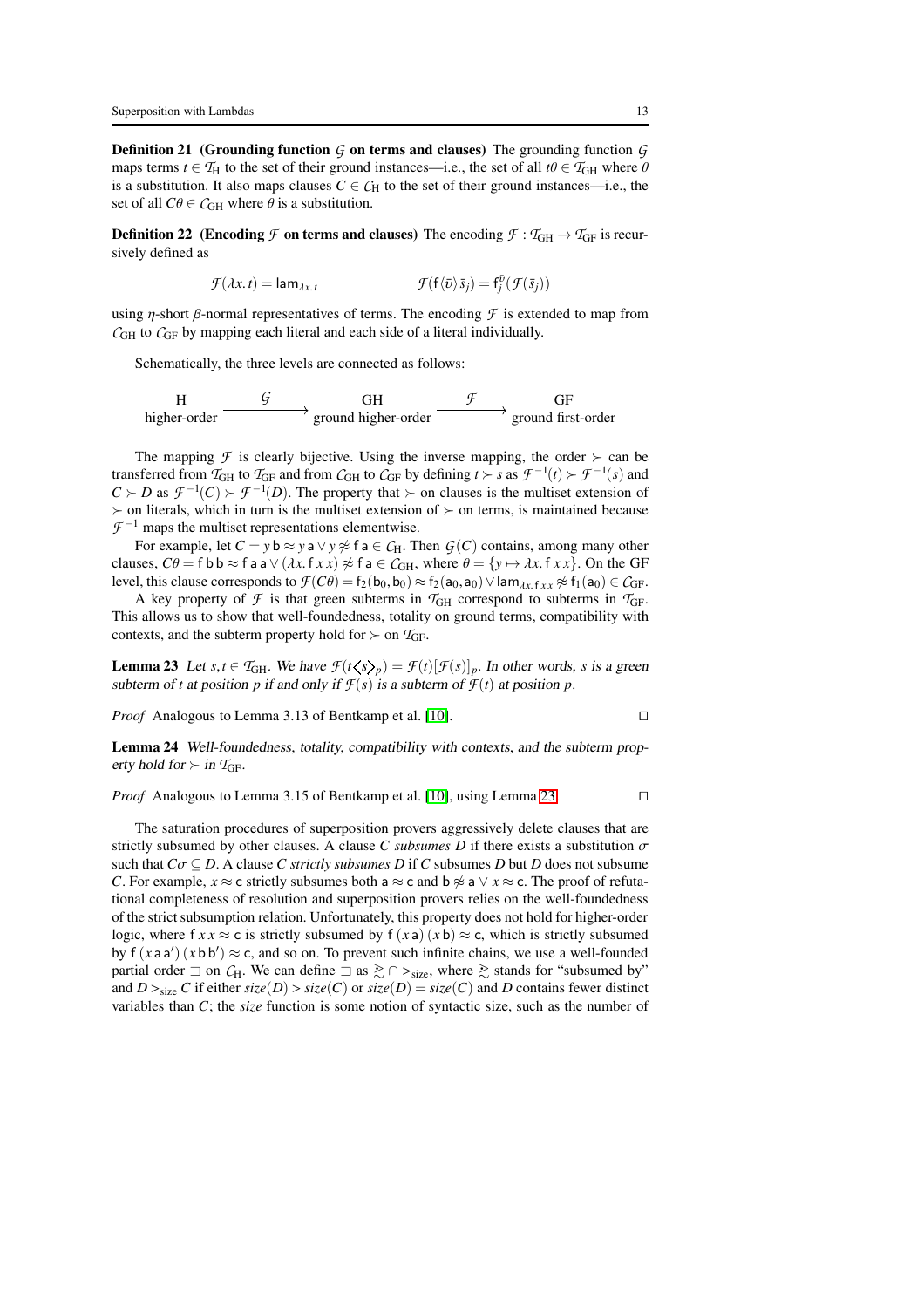constants and variables contained in a clause. This yields for instance  $a \approx c \equiv x \approx c$  and  $f(xaa) \approx c \rceil f(ya) \approx c$ . To justify the deletion of subsumed clauses, we set up our redundancy criterion to cover subsumption, following Waldmann et al. [\[69\]](#page-44-1).

We define the sets of redundant clauses w.r.t. a given clause set as follows:

- Given *C* ∈  $C$ <sub>GF</sub> and *N* ⊆  $C$ <sub>GF</sub>, let *C* ∈ *GFRed*<sub>C</sub>(*N*) if {*D* ∈ *N* | *D* ≺ *C*}  $\models$  *C*.
- Given *C* ∈  $C$ <sub>GH</sub> and *N* ⊆  $C$ <sub>GH</sub>, let *C* ∈ *GHRed*<sub>C</sub>(*N*) if  $\mathcal{F}(C)$  ∈ *GFRed*<sub>C</sub>( $\mathcal{F}(N)$ ).
- Given *C* ∈ *C*H and *N* ⊆ *C*H, let *C* ∈ *HRed*<sub>C</sub>(*N*) if for every *D* ∈ *G*(*C*), we have *D* ∈ *GHRed*<sub>C</sub>( $G(N)$ ) or there exists  $C' \in N$  such that  $C \sqsupseteq C'$  and  $D \in G(C')$ .

For example,  $(h g) x \approx (h f) x$  is redundant w.r.t.  $g \approx f$ , but  $g x \approx f x$  and  $(\lambda x. g) \approx (\lambda x.f)$  are not, because  $\mathcal F$  translates an unapplied g to  $g_0$ , whereas an applied g is translated to  $g_1$  and the expression  $\lambda x$ . g is translated to  $\lambda x$ . g. These different translations prevent entailment on the GF level. For an example of subsumption, we assume that a ≈ c ⊐ *x* ≈ c holds, for instance using the above definition of  $\exists$ . Then a  $\approx$  c is redundant w.r.t. *x*  $\approx$  c.

Along with the three levels of logics, we consider three inference systems: *HInf* , *GHInf* , and *GFInf* . *HInf* is the inference system described in Sect. [3.1.](#page-5-0) For uniformity, we regard the extensionality axiom as a premise-free inference rule EXT whose conclusion is axiom (EXT). The rules of *GHInf* include SUP, ERES, and EFACT from *HInf* , but with the restriction that premises and conclusion are ground and with all references to  $\succeq$  replaced by  $\geq$ . In addition, *GHInf* contains a premise-free rule GEXT whose infinitely many conclusions are the ground instances of (EXT), and the following ground variant of ARGCONG:

$$
\frac{C' \vee s \approx s'}{C' \vee s \bar{u}_n \approx s' \bar{u}_n} \text{GARGCONG}
$$

where  $s \approx s'$  is strictly  $\succeq$ -eligible in  $C' \vee s \approx s'$  and  $\bar{u}_n$  is a nonempty tuple of ground terms.

*GFInf* contains all SUP, ERES, and EFACT inferences from *GHInf* translated by *F* . It coincides with standard first-order superposition.

Each of the three inference systems is parameterized by a selection function. For *HInf* , we globally fix one selection function *HSel*. For *GHInf* and *GFInf* , we need to consider different selection functions. We write *GHInf* <sup>*GHSel*</sup> for *GHInf* and *GFInf GFInf GFInf* to make the dependency on the respective selection functions *GHSel* and *GFSel* explicit. Let  $G(HSel)$  denote the set of all selection functions on  $C<sub>GH</sub>$  such that for each clause in  $C \in \mathcal{C}_{GH}$ , there exists a clause  $D \in \mathcal{C}_H$  with  $C \in \mathcal{G}(D)$  and corresponding selected literals. For each selection function *GHSel* on  $C_{GH}$ , via the bijection  $\mathcal{F}$ , we obtain a corresponding selection function on *C*GF, which we denote by *F*(*GHSel*).

We extend the functions  $\mathcal F$  and  $\mathcal G$  to inferences:

**Notation 25** Given an inference *ι*, we write *prems*(*ι*) for the tuple of premises, *mprem*(*ι*) for the main (i.e., rightmost) premise, and  $concl(\iota)$  for the conclusion.

**Definition 26 (Encoding** *F* on inferences) Given a SUP, ERES, or EFACT inference  $\iota \in \mathit{GHInf}$ , let  $\mathcal{F}(\iota) \in \mathit{GFInf}$  denote the inference defined by *prems* $(\mathcal{F}(\iota)) = \mathcal{F}(prems(\iota))$ and  $concl(\mathcal{F}(\iota)) = \mathcal{F}(concl(\iota)).$ 

**Definition 27** (Grounding function G on inferences) Given an inference  $\iota \in HInf$ , and a selection function *GHSel*  $\in G(HSel)$ , we define the set  $G^{GHSel}(t)$  of ground instances of  $\iota$  to be all inferences  $\iota' \in \mathit{GHInf}^{\mathit{GHSel}}$  such that  $\mathit{prems}(\iota') = \mathit{prems}(\iota)\theta$  and  $\mathit{concl}(\iota') = \mathit{concl}(\iota)\theta$ for some grounding substitution  $\theta$ .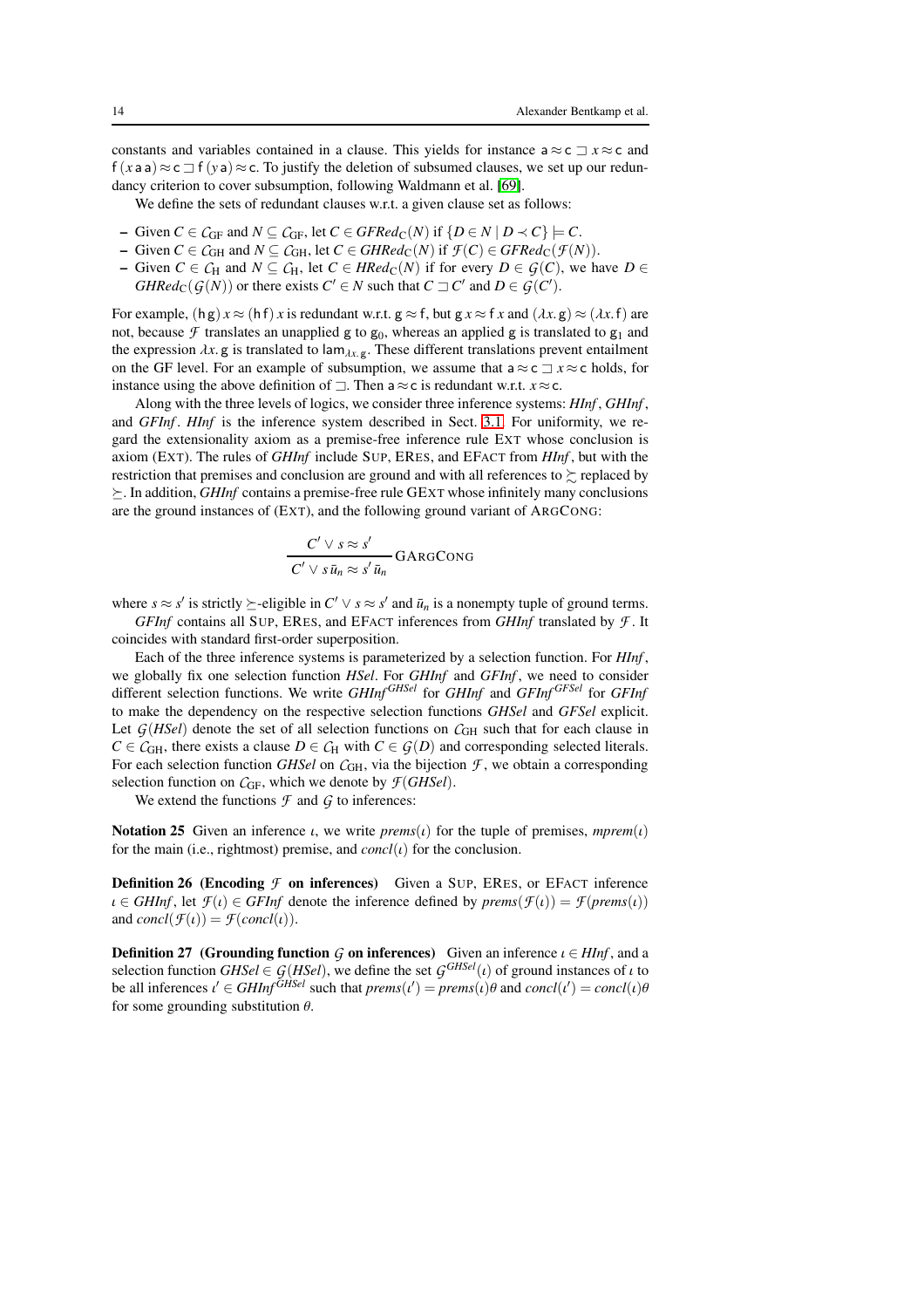This will map SUP and FLUIDSUP to SUP, EFACT to EFACT, ERES to ERES, EXT to GEXT, and ARGCONG to GARGCONG inferences, but it is also possible that  $G^{GHSel}(l)$  is the empty set for some inferences  $\iota$ .

We define the sets of redundant inferences w.r.t. a given clause set as follows:

- $\vdash$  Given *ι* ∈ *GFInf*<sup>*GFSel*</sup> and *N* ⊆ *C*<sub>GF</sub>, let *ι* ∈ *GFRed*<sup>*GFSel</sup>*(*N*) if *prems*(*ι*) ∩ *GFRed*<sub>C</sub>(*N*)  $\neq$ </sup>  $\emptyset$  or  $\{D \in N \mid D \prec mprem(\iota)\}\models \mathit{concl}(\iota).$
- $-$  Given  $\iota \in \mathit{GHInf}^{\mathit{GHSel}}$  and  $N \subseteq \mathcal{C}_{\mathit{GH}}$ , let  $\iota \in \mathit{GHRed}_{\mathit{I}}^{\mathit{GHSel}}(N)$  if
- $\rightarrow$  *i* is not a GARGCONG or GEXT inference and  $\mathcal{F}(i) \in GFRed_{I}^{\mathcal{F}(GHSel)}(\mathcal{F}(N))$ ; or  $−$  *ι* is a GARGCONG or GEXT inference and *concl*(*ι*) ∈ *N* ∪ *GHRed*<sub>C</sub>(*N*).
- $\blacksquare$  Given *ι* ∈ *HInf* and  $N ⊆ C_H$ , let *ι* ∈ *HRed*<sub>I</sub>(*N*) if *G*<sup>GHSel</sup>(*ι*) ⊆ *GHRed*<sub>I</sub>(*G*(*N*)) for all  $GHSel \in G(HSel)$ .

Occasionally, we omit the selection function in the notation when it is irrelevant. A clause set *N* is *saturated* w.r.t. an inference system and the inference component *Red*<sub>I</sub> of a redundancy criterion if every inference from clauses in *N* is in  $Red<sub>I</sub>(N)$ .

## 3.5 Simplification Rules

The redundancy criterion (*HRed*<sub>I</sub>, *HRed*<sub>C</sub>) is strong enough to support most of the simplification rules implemented in Schulz's first-order prover E [\[57,](#page-43-13) Sections 2.3.1 and 2.3.2], some only with minor adaptions. Deletion of duplicated literals, deletion of resolved literals, syntactic tautology deletion, negative simplify-reflect, and clause subsumption adhere to our redundancy criterion.

Positive simplify-reflect and equality subsumption are supported by our criterion if they are applied in green contexts  $u \leq \sum$  instead of arbitrary contexts  $u$ []. Semantic tautology deletion can be applied as well, but we must use the entailment relation of the GF level—i.e., only rewriting in green contexts can be used to establish the entailment. Similarly, rewriting of positive and negative literals (demodulation) can only be applied in green contexts. Moreover, for positive literals, the rewriting clause must be smaller than the rewritten clause—a condition that is also necessary with the standard first-order redundancy criterion but not always fulfilled by Schulz's rule. As for destructive equality resolution, even in first-order logic the rule cannot be justified with the standard redundancy criterion, and it is unclear whether it preserves refutational completeness.

## <span id="page-14-0"></span>3.6 A Derived Term Order

We stated some requirements on the term orders  $\succ$  and  $\succ$  in Sect. [3.1](#page-5-0) but have not shown how to fulfill them. To derive a suitable strict term order  $\succ$ , we propose to encode  $\eta$ -short β-normal forms into untyped first-order terms and apply an order  $\succ_{f_0}$  of first-order terms such as the Knuth–Bendix order [\[45\]](#page-43-14) or the lexicographic path order [\[43\]](#page-43-15).

The encoding, denoted by *O*, indexes symbols with their number of term arguments, similarly to the *F* encoding. Unlike the *F* encoding, *O* translates  $\lambda x : \tau$ . *t* to lam( $O(\tau)$ ,  $O(t)$ ) and uses De Bruijn [\[25\]](#page-42-10) symbols to represent bound variables. The*O* encoding replaces fluid terms *t* by fresh variables  $z_t$  and maps type arguments to term arguments, while erasing any other type information. For example,  $O(\lambda x \cdot \kappa \cdot f(f(a(x))) (yb)) = \text{lam}(\kappa, f_2(f_1(a_0(\kappa)), z_{vb}))$ . The use of De Bruijn indices and the monolithic encoding of fluid terms ensure stability under both  $\alpha$ -renaming and substitution.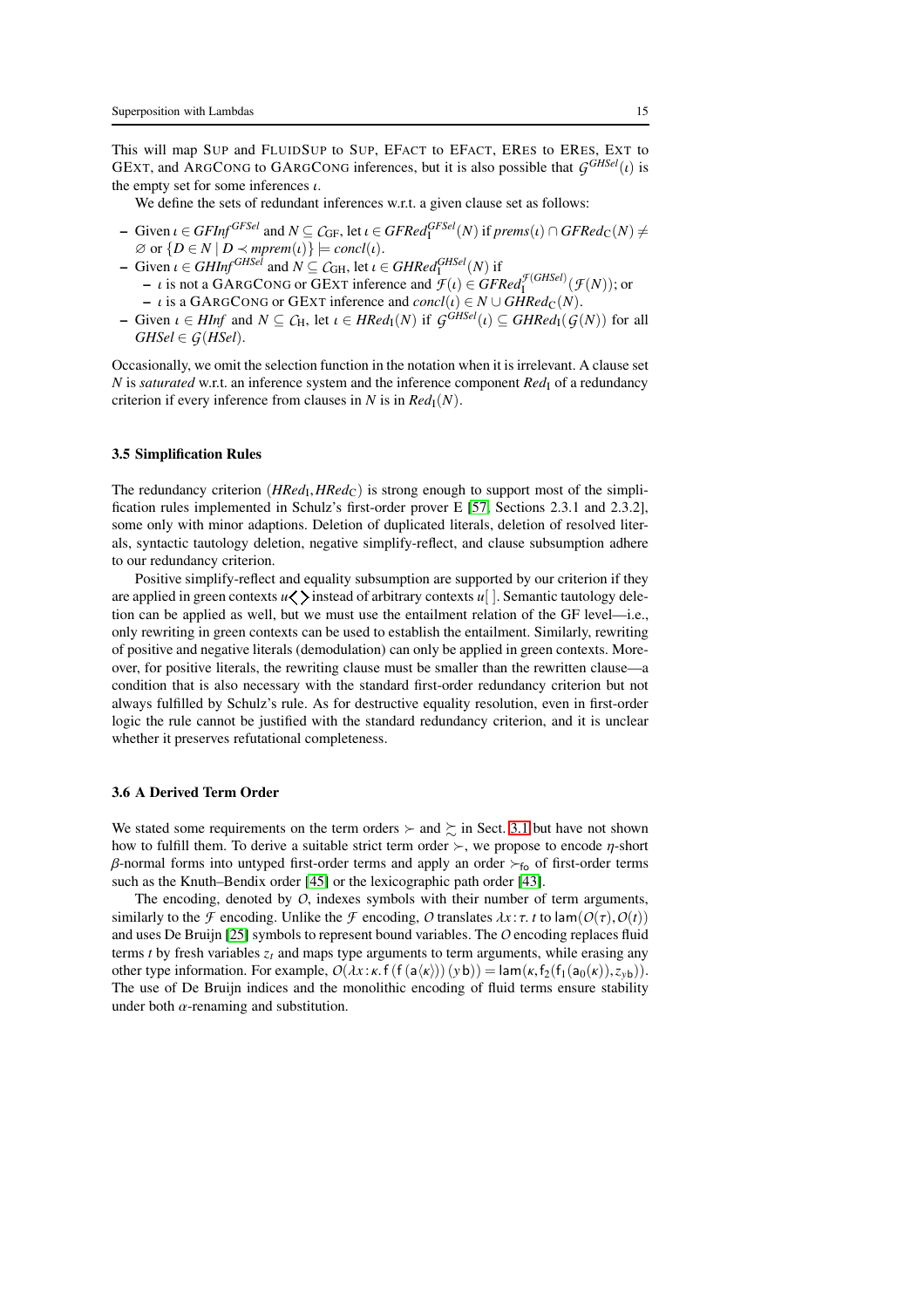**Definition 28** (Encoding O) Given a signature  $(\Sigma_{\text{tv}}, \Sigma)$ , O encodes types and terms as terms over the untyped first-order signature  $\Sigma_{ty} \uplus \{f_k \mid f \in \Sigma, k \in \mathbb{N}\} \uplus \{\text{lam}\} \uplus \{\text{db}_k^i \mid i, k \in \mathbb{N}\}.$  We reuse higher-order type variables as term variables in the target untyped first-order logic. Moreover, let *z<sup>t</sup>* be an untyped first-order variable for each higher-order term *t*. The auxiliary function  $\mathcal{B}_x(t)$  replaces each free occurrence of the variable *x* by a symbol db<sup>*i*</sup>, where *i* is the number of  $\lambda$ -expressions surrounding the variable occurrence. The type-to-term version of *O* is defined by  $O(\alpha) = \alpha$  and  $O(\kappa(\overline{\tau})) = \kappa(O(\overline{\tau}))$ . The term-to-term version is defined by

$$
O(t) = \begin{cases} z_t & \text{if } t = x \text{ or } t \text{ is fluid} \\ \n\text{lam}(O(\tau), O(\mathcal{B}_x(u))) & \text{if } t = (\lambda x : \tau, u) \text{ and } t \text{ is not fluid} \\ \nf_k(O(\bar{\tau}), O(\bar{u}_k)) & \text{if } t = f(\bar{\tau}) \bar{u}_k \n\end{cases}
$$

For example, let  $s = \lambda y$ . f  $y (\lambda w, g (y w))$  where y has type  $\kappa \to \kappa$  and w has type  $\kappa$ . We have  $B_y(fy(\lambda w. g(yw))) = f db^0(\lambda w. g(db^1 w))$  and  $B_w(g(db^1 w)) = g(db^1 db^0)$ . Neither *s* nor  $\lambda w$ . g (*yw*) are fluid. Hence, we have  $O(s) = \text{lam}(\rightarrow(\kappa,\kappa), f_2(\text{db}_0^0, \text{lam}(\kappa, g_1(\text{db}_1^1(\text{db}_0^0))))$ .

**Definition 29** (Derived strict term order) Let the strict term order derived from  $\succ_{f_0}$  be  $\succ$ <sub>λ</sub> where *t* ≻<sub>λ</sub> *s* if *O*(*t*) ≻<sub>fo</sub> *O*(*s*).

We will show that the derived  $\succ_{\lambda}$  fulfills all properties of a strict term order (Definition [6\)](#page-6-0) if  $\succ$ <sub>fo</sub> fulfills the corresponding properties on first-order terms. For the nonstrict term order  $\succsim$ , we can use the reflexive closure  $\succeq_{\lambda}$  of  $\succ_{\lambda}$ .

**Lemma 30** Let  $\succ_{f_0}$  be a strict partial order on first-order terms and  $\succ_{\lambda}$  the derived term order on  $\beta\eta$ -equivalence classes. If the restriction of  $\succ_{f_0}$  to ground terms enjoys wellfoundedness, totality, the subterm property, and compatibility with contexts (w.r.t. first-order terms), the restriction of  $\succ_{\lambda}$  to ground terms enjoys well-foundedness, totality, the green subterm property, and compatibility with green contexts (w.r.t. βη-equivalence classes).

*Proof* Transitivity and irreflexivity of  $\succ$ <sub>fo</sub> imply transitivity and irreflexivity of  $\succ$ <sub>λ</sub>.

WELL-FOUNDEDNESS: If there existed an infinite chain  $t_1 \succ_{\lambda} t_2 \succ_{\lambda} \cdots$  of ground terms, there would also be the chain  $O(t_1) \succ_{f_0} O(t_2) \succ_{f_0} \cdots$ , contradicting the well-foundedness of  $\succ_{\text{fo}}$  on ground  $\lambda$ -free terms.

TOTALITY: By ground totality of  $\succ_{f_0}$ , for any ground terms *t* and *s* we have  $O(t) \succ_{f_0} O(s)$ ,  $O(t) \prec_{\text{fo}} O(s)$ , or  $O(t) = O(s)$ . In the first two cases, it follows that  $t \succ_{\lambda} s$  or  $t \prec_{\lambda} s$ . In the last case, it follows that  $t = s$  because  $O$  is clearly injective.

GREEN SUBTERM PROPERTY: Let *s* be a term. We show that  $s \succeq_{\lambda} s|_p$  by induction on *p*, where  $s|_p$  denotes the green subterm at position p. If  $p = \varepsilon$ , this is trivial. If  $p = p' \cdot i$ , we have  $s \succeq_{\lambda} s|_{p'}$  by the induction hypothesis. Hence, it suffices to show that  $s|_{p'} \succeq_{\lambda} s|_{p'}.$  From the existence of the position *p' i*, we know that  $s|_{p'}$  must be of the form  $s|_{p'} = f\langle \overline{\tau} \rangle \overline{u}_k$ . Then  $s|_{p',i} = u_i$ . The encoding yields  $O(s|_{p'}) = f_k(O(\bar{\tau}), O(\bar{u}_k))$  and hence  $O(s|_{p'}) \succeq_{\text{fo}} O(s|_{p',i})$  by the ground subterm property of  $\succ_{f_o}$ . Hence,  $s|_{p'} \succeq_{\lambda} s|_{p',i}$  and thus  $s \succeq_{\lambda} s|_{p}.$ 

COMPATIBILITY WITH GREEN CONTEXTS: By induction on the depth of the context, it suffices to show that  $t \succ_{\lambda} s$  implies  $f(\overline{\tau}) \overline{u} t \overline{v} \succ_{\lambda} f(\overline{\tau}) \overline{u} s \overline{v}$  for all *t*, *s*, *f*,  $\overline{\tau}$ ,  $\overline{u}$ , and  $\overline{v}$ . This amounts to showing that  $O(t) \succ_{f_{\mathbf{O}}} O(s)$  implies  $O(f(\overline{\tau})\overline{u} t \overline{v}) = f_k(O(\overline{\tau}), O(\overline{u}), O(t), O(\overline{v})) \succ_{f_{\mathbf{O}}}$  $f_k(O(\overline{\tau}), O(\overline{u}), O(s), O(\overline{v})) = O(f(\overline{\tau})\overline{u} s \overline{v})$ , which follows directly from ground compatibility of ≻fo with contexts and the induction hypothesis. ⊓⊔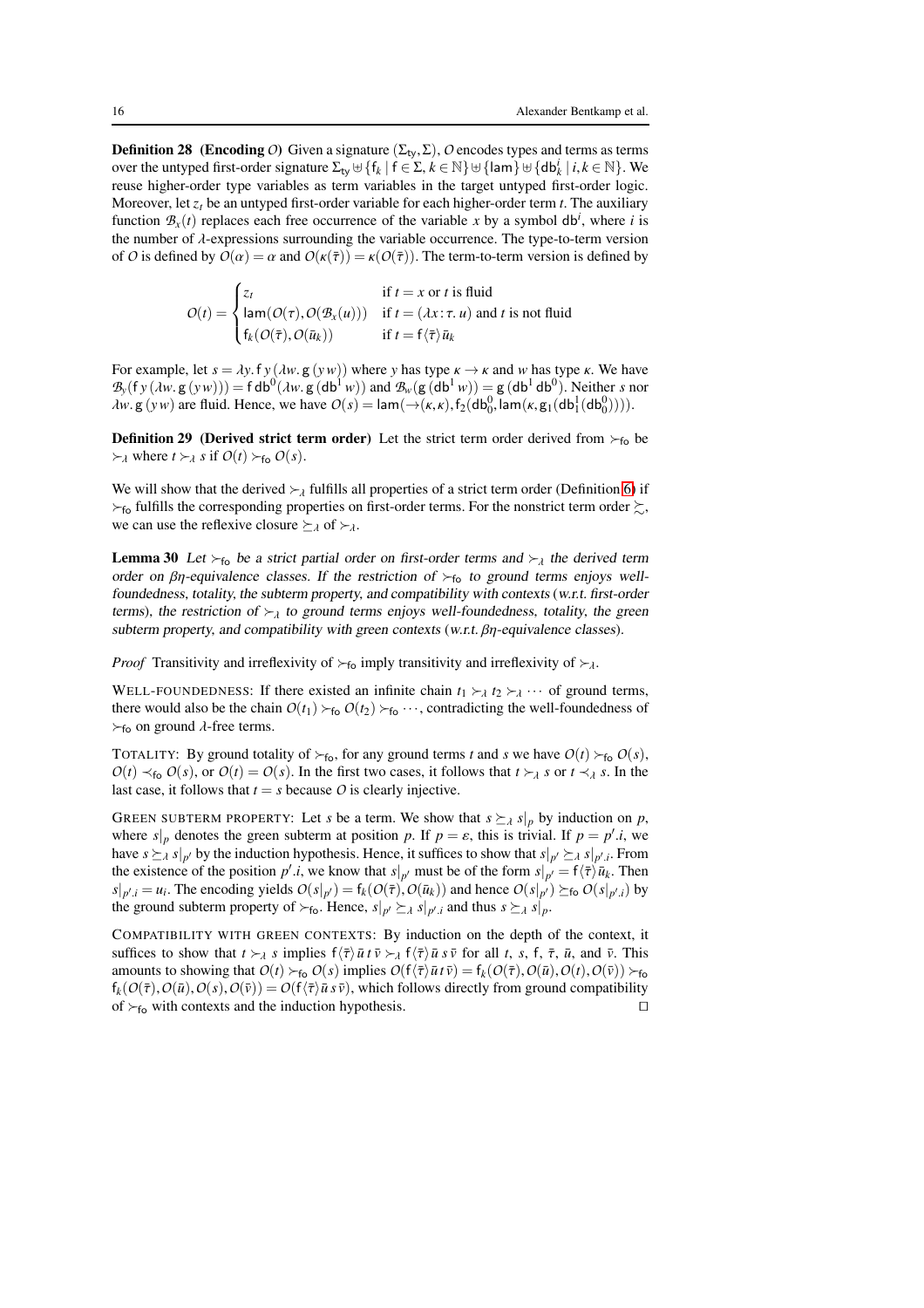**Lemma 31** Let  $\succ_{f_0}$  be a strict partial order on first-order terms. If  $\succ_{f_0}$  is stable under grounding substitutions (w.r.t. first-order terms), the derived term order  $\succ_{\lambda}$  is stable under grounding substitutions (w.r.t. βη-equivalence classes).

*Proof* Assume  $s \succcurlyeq s'$  for some terms *s* and *s'*. Let  $\theta$  be a higher-order substitution grounding *s* and *s*'. We must show  $s\theta \succ_{\lambda} s'\theta$ . We will define a first-order substitution  $\rho$  grounding  $O(s)$ and  $O(s')$  such that  $O(s)\rho = O(s\theta)$  and  $O(s')\rho = O(s'\theta)$ . Since  $s \succ_A s'$ , we have  $O(s) \succ_{f \circ}$  $O(s')$ . By stability of  $\succ_{f_o}$  under grounding substitutions,  $O(s)\rho \succ_{f_o} O(s')\rho$ . It follows that  $O(s\theta) \succ_{\text{fo}} O(s'\theta)$  and hence  $s\theta \succ_{\lambda} s'\theta$ .

We define the first-order substitution  $\rho$  as  $\alpha \rho = \alpha \theta$  for type variables  $\alpha$  and  $z_u \rho = O(u\theta)$ for terms *u*. Strictly speaking, the domain of a substitution must be finite, so we restrict this definition of  $\rho$  to the finitely many variables that occur in the computation of  $O(s)$  and  $O(s')$ .

Clearly  $O(\tau)\rho = O(\tau\theta)$  for all types  $\tau$  occurring in the computation of  $O(s)$  and  $O(s')$ . Moreover,  $O(t)\rho = O(t\theta)$  for all *t* occurring in the computation of  $O(s)$  and  $O(s')$ , which we show by induction on the definition of the encoding. If  $t = x$  or if t is fluid,  $O(t)\rho = z_t\rho$  $O(t\theta)$ . If  $t = f(\overline{\tau})\overline{u}$ , then  $O(t)\rho = f_k(O(\overline{\tau})\rho, O(\overline{u})\rho) \stackrel{\text{IH}}{=} f_k(O(\overline{\tau}\theta), O(\overline{u}\theta)) = O(f(\overline{\tau}\theta)(\overline{u}\theta))$  $O(t\theta)$ . If  $t = (\lambda x : \tau, u)$  and *t* is not fluid, then  $O(t)\rho = \text{lam}(O(\tau)\rho, O(\mathcal{B}_x(u))\rho) \stackrel{\text{IH}}{=} \text{lam}(O(\tau\theta),$  $O(\mathcal{B}_x(u)\theta)$  = lam $(O(\tau\theta), O(\mathcal{B}_x(u)\theta[x \mapsto x])) = O(\lambda x : \tau\theta.$   $u\theta[x \mapsto x]) = O((\lambda x : \tau.$   $u)\theta)$  =  $O(t\theta)$ .  $□$ 

## <span id="page-16-0"></span>4 Refutational Completeness

Besides soundness, the most important property of the Boolean-free  $\lambda$ -superposition calculus introduced in Sect. [3](#page-4-0) is refutational completeness. We will prove static and dynamic refutational completeness of *HInf* w.r.t. (*HRed*<sub>I</sub>, *HRed*<sub>C</sub>), which is defined as follows:

Definition 32 (Static refutational completeness) Let *Inf* be an inference system and let (*Red*<sub>I</sub>, *Red*<sub>C</sub>) be a redundancy criterion. The inference system *Inf* is *statically refutationally complete* w.r.t. (*Red*<sub>I</sub>, *Red*<sub>C</sub>) if we have  $N \models \bot$  if and only if  $\bot \in N$  for every clause set N that is saturated w.r.t. *Inf* and *Red*<sub>I</sub>.

<span id="page-16-1"></span>Definition 33 (Dynamic refutational completeness) Let *Inf* be an inference system and let  $(Red_I, Red_C)$  be a redundancy criterion. Let  $(N_i)_i$  be a finite or infinite sequence over sets of clauses. Such a sequence is a *derivation* if  $N_i \setminus N_{i+1} \subseteq Red_C(N_{i+1})$  for all *i*. It is *fair* if all *Inf*-inferences from clauses in the limit inferior  $\bigcup_i \bigcap_{j \ge i} N_j$  are contained in  $\bigcup_i Red_1(N_i)$ . The inference system *Inf* is *dynamically refutationally complete* w.r.t. (*Red*<sub>I</sub>, *Red*<sub>C</sub>) if for every fair derivation  $(N_i)_i$  such that  $N_0 \models \bot$ , we have  $\bot \in N_i$  for some *i*.

## 4.1 Outline of the Proof

The proof proceeds in three steps, corresponding to the three levels GF, GH, and H introduced in Sect. [3.4:](#page-11-0)

- 1. We use Bachmair and Ganzinger's work on the refutational completeness of standard (first-order) superposition [\[6\]](#page-42-0) to prove static refutational completeness of *GFInf* .
- 2. From the first-order model constructed in Bachmair and Ganzinger's proof, we derive a clausal higher-order model and thus prove static refutational completeness of *GHInf* .
- 3. We use the saturation framework by Waldmann et al. [\[69\]](#page-44-1) to lift the static refutational completeness of *GHInf* to static and dynamic refutational completeness of *HInf* .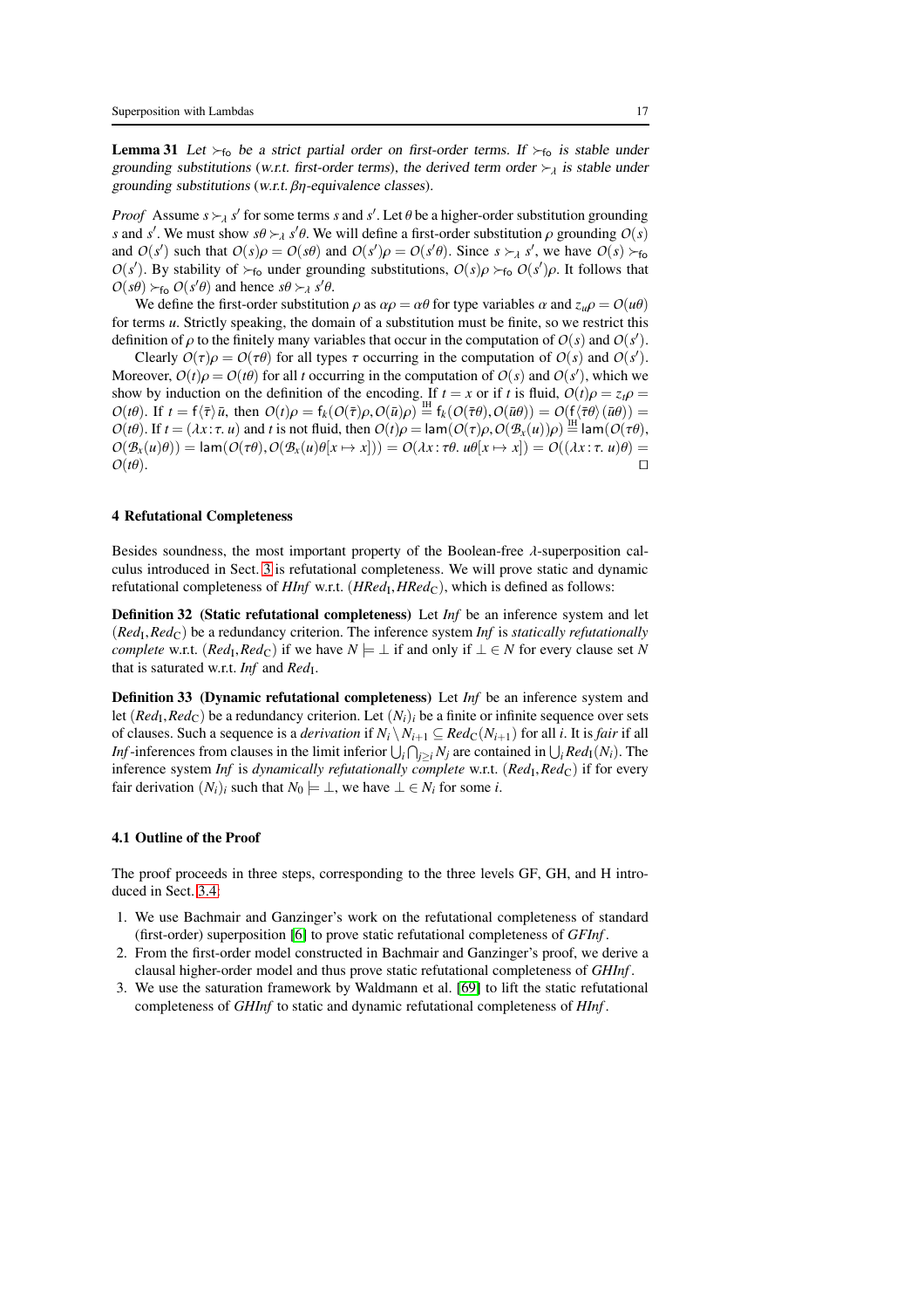In the first step, since the inference system *GFInf* is standard ground superposition, we can make use of Bachmair and Ganzinger's results. Given a saturated clause set  $N \subseteq C$ GF with  $\perp \notin N$ , Bachmair and Ganzinger prove refutational completeness by constructing a term rewriting system  $R_N$  and showing that it can be viewed as an interpretation that is a model of *N*. This first step deals exclusively with ground first-order clauses.

In the second step, we derive refutational completeness of *GHInf* . Given a saturated clause set  $N \subseteq C$ <sub>GH</sub> with  $\perp \notin N$ , we use the first-order model  $R_{\mathcal{F}(N)}$  of  $\mathcal{F}(N)$  constructed in the first step to derive a clausal higher-order interpretation that is a model of *N*. Under the encoding  $\mathcal F$ , occurrences of the same symbol with different numbers of arguments are regarded as different symbols—e.g.,  $\mathcal{F}(f) = f_0$  and  $\mathcal{F}(f a) = f_1(a_0)$ . All  $\lambda$ -expressions  $\lambda x$ . *t* are regarded as uninterpreted symbols  $\lim_{\lambda x,t}$ . The difficulty is to construct a higher-order interpretation that merges the first-order denotations of all f*<sup>i</sup>* into a single higher-order denotation of f and to show that the symbols  $\lim_{\lambda x,t}$  behave like  $\lambda x$ . *t*. This step relies on saturation w.r.t. the GARGCONG rule—which connects a term of functional type with its value when applied to an argument *x*—and on the presence of the extensionality rule GEXT.

In the third step, we employ the saturation framework by Waldmann et al. [\[69\]](#page-44-1), which is based on Bachmair and Ganzinger's framework [\[7,](#page-42-11) Sect. 4], to prove refutational completeness of *HInf* . Both saturation frameworks help calculus designers prove static and dynamic refutational completeness of nonground calculi. In addition, the framework by Waldmann et al. explicitly supports the redundancy criterion defined in Sect. [3.4,](#page-11-0) which can be used to justify the deletion of subsumed clauses. Moreover, their saturation framework provides completeness theorems for prover architectures, such as the DISCOUNT loop.

The main proof obligation we must discharge to use the framework is that there should exist nonground inferences in *HInf* corresponding to all nonredundant inferences in *GHInf* . We face two specifically higher-order difficulties. First, in standard superposition, we can avoid SUP inferences into variables *x* by exploiting the clause order's compatibility with contexts: If  $t' \prec t$ , we have  $C\{x \mapsto t'\} \prec C\{x \mapsto t\}$ , which allows us to show that SUP inferences into variables are redundant. This technique fails for higher-order variables *x* that occur applied in *C*, because the order lacks compatibility with arguments. This is why our SUP rule must perform some inferences into variables. The other difficulty also concerns applied variables. We must show that any nonredundant SUP inference in level GH into a position corresponding to a fluid term or a deeply occurring variable in level H can be lifted to a FLUIDSUP inference. This involves showing that the *z* variable in FLUIDSUP can represent arbitrary contexts around a term *t*.

For the entire proof of refutational completeness,  $\beta \eta$ -normalization is the proverbial dog that did not bark. On level GH, the rules SUP, ERES, and EFACT preserve  $\eta$ -short  $\beta$ -normal form, and so does first-order term rewriting. Thus, we can completely ignore  $\rightarrow$ <sub>β</sub> and  $\rightarrow$ <sub>n</sub>. On level H, instantiation can cause  $\beta$ - and  $\eta$ -reduction, but this poses no difficulties thanks to the clause order's stability under grounding substitutions.

#### 4.2 The Ground First-Order Level

We use Bachmair and Ganzinger's results on standard superposition [\[6\]](#page-42-0) to prove refutational completeness of GF. In the subsequent steps, we will also make use of specific properties of the model Bachmair and Ganzinger construct. The basis of Bachmair and Ganzinger's proof is that a term rewriting system *R* defines an interpretation  $T_{GF}/R$  such that for every ground equation  $s \approx t$ , we have  $T_{GF}/R \models s \approx t$  if and only if  $s \leftrightarrow_R^* t$ . Formally,  $T_{GF}/R$  denotes the monomorphic first-order interpretation whose universes  $\mathcal{U}_{\tau}$  consist of the *R*-equivalence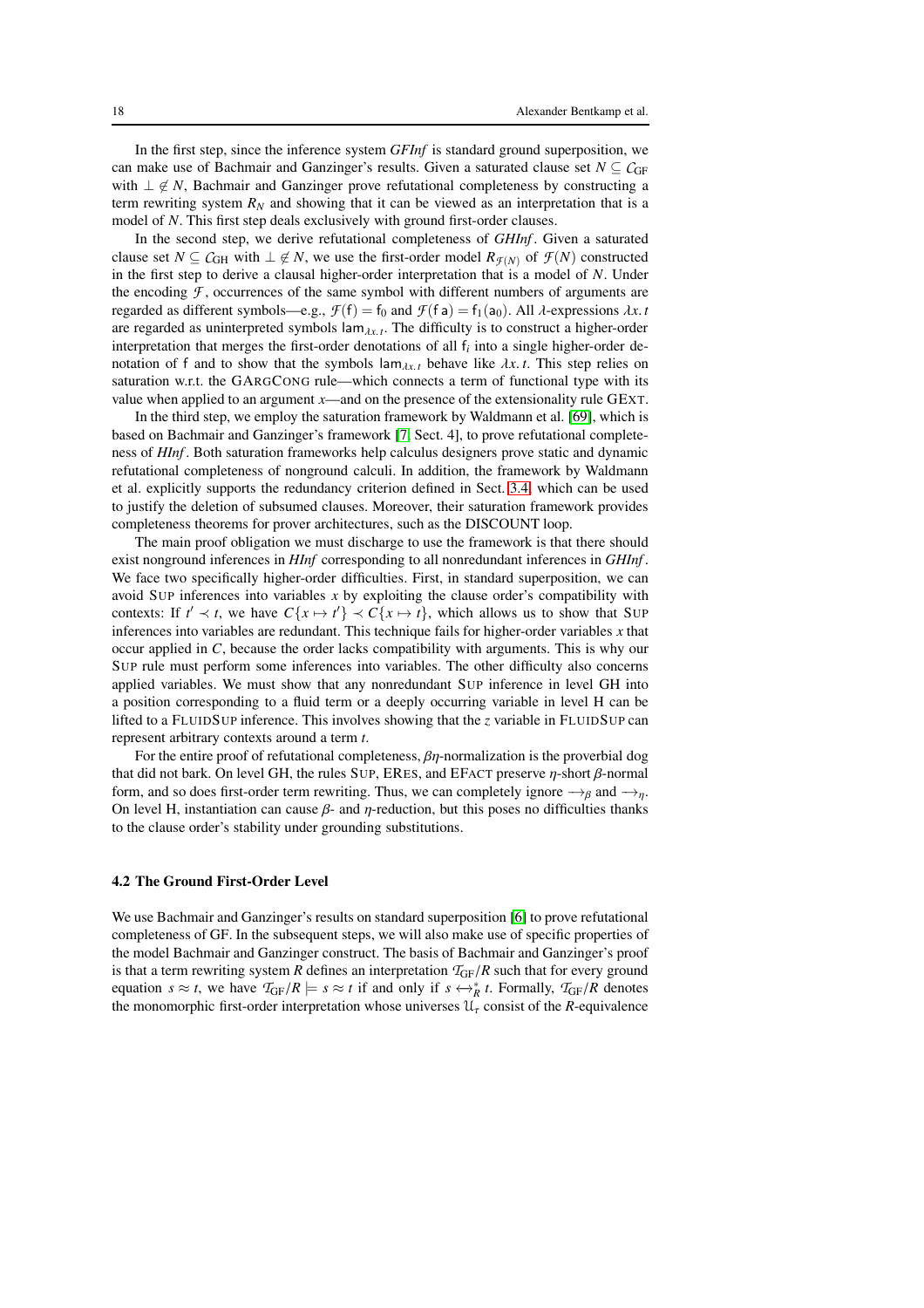classes over  $T_{GF}$  containing terms of type  $\tau$ . The interpretation  $T_{GF}/R$  is term-generated that is, for every element *a* of the universe of this interpretation and for any valuation  $\xi$ , there exists a ground term *t* such that  $\llbracket t \rrbracket_{\mathcal{T}_{GF}/R}^{\xi} = a$ . To lighten notation, we will write *R* to refer to both the term rewriting system *R* and the interpretation  $T_{\text{GF}}/R$ .

The term rewriting system is constructed as follows:

**Definition 34** Let  $N \subseteq C$ GF. We first define sets of rewrite rules  $E_N^C$  and  $R_N^C$  for all  $C \in N$  by induction on the clause order. Assume that  $E_N^D$  has already been defined for all  $D \in N$  such that  $D \prec C$ . Then  $R_N^C = \bigcup_{D \prec C} E_N^D$ . Let  $E_N^C = \{s \rightarrow t\}$  if the following conditions are met:

(a)  $C = C' \vee s \approx t$ ;

(b)  $s \approx t$  is  $\succsim$ -maximal in *C*;

(c) *s* ≻ *t*;

(d)  $C'$  is false in  $R_N^C$ ;

(e) *s* is irreducible w.r.t.  $R_N^C$ .

Then *C* is said to *produce*  $s \to t$ . Otherwise,  $E_N^C = \emptyset$ . Finally,  $R_N = \bigcup_D E_N^D$ .

<span id="page-18-1"></span>Based on Bachmair and Ganzinger's work, Bentkamp et al. [\[10,](#page-42-9) Lemma 4.2 and Theorem 4.3] prove the following properties of *RN*:

**Lemma 35** Let  $\perp \notin N$  and  $N \subseteq C$ <sub>GF</sub> be saturated w.r.t. *GFInf* and *GFRed*<sub>I</sub>. If  $C = C' \vee s \approx C$  $t \in N$  produces  $s \to t$ , then  $s \approx t$  is strictly  $\succeq$ -eligible in *C* and *C'* is false in  $R_N$ .

<span id="page-18-0"></span>Theorem 36 (Ground first-order static refutational completeness) The inference system *GFInf* is statically refutationally complete w.r.t. (*GFRed*<sub>I</sub>, *GFRed*<sub>C</sub>). More precisely, if *N* ⊆  $C$ <sub>GF</sub> is a clause set saturated w.r.t. *GFInf* and *GFRed*<sub>I</sub> such that  $\perp \notin N$ , then  $R_N$  is a model of *N*.

## 4.3 The Ground Higher-Order Level

In this subsection, let *GHSel* be a selection function on  $C_{GH}$ , let  $N \subseteq C_{GH}$  be a clause set saturated w.r.t. *GHInf GHSel* and *GHRed*<sup>*GHSel*</sup> such that  $\perp \notin N$ . Clearly,  $\mathcal{F}(N)$  is then saturated w.r.t.  $GFInf^{\mathcal{F}(GHSel)}}$  and  $GFRed^{\mathcal{F}(GHSel)}_1$ .

<span id="page-18-2"></span>We abbreviate  $R_{\mathcal{F}(N)}$  as *R*. Given two terms  $s, t \in \mathcal{T}_{GH}$ , we write  $s \sim t$  to abbreviate  $R \models \mathcal{F}(s) \approx \mathcal{F}(t)$ , which is equivalent to  $[\![\mathcal{F}(s)]\!]_R = [\![\mathcal{F}(t)]\!]_R$ .

**Lemma 37** For all terms  $t, s : \tau \to v$  in  $\mathcal{T}_{GH}$ , the following statements are equivalent:

1.  $t \sim s$ ;

2.  $t$ (diff  $ts$ ) ∼  $s$  (diff  $ts$ ); 3. *tu* ∼ *su* for all *u* ∈  $T_{GH}$ .

*Proof* (3)  $\Rightarrow$  (2): Take *u* := diff *t s*.

(2)  $\Rightarrow$  (1): Since *N* is saturated, the GEXT inference that generates the clause *C* = *t*(diff*t s*)  $\approx$ *s*(diff *t s*) ∨ *t* ≈ *s* is redundant—i.e., *C* ∈ *N* ∪ *GHRed*<sub>C</sub>(*N*)—and hence *R*  $\models$  *F*(*C*) by The-orem [36](#page-18-0) and the assumption that  $\perp \notin N$ . Therefore, it follows from *t*(diff *t s*) ~ *s*(diff *t s*) that  $t \sim s$ .

(1)  $\Rightarrow$  (3): We assume that *t* ∼ *s*—i.e.,  $\mathcal{F}(t) \leftrightarrow_R^* \mathcal{F}(s)$ . By induction on the number of rewrite steps between  $\mathcal{F}(t)$  and  $\mathcal{F}(s)$  and by transitivity of  $\sim$ , it suffices to show that  $\mathcal{F}(t) \rightarrow_R \mathcal{F}(s)$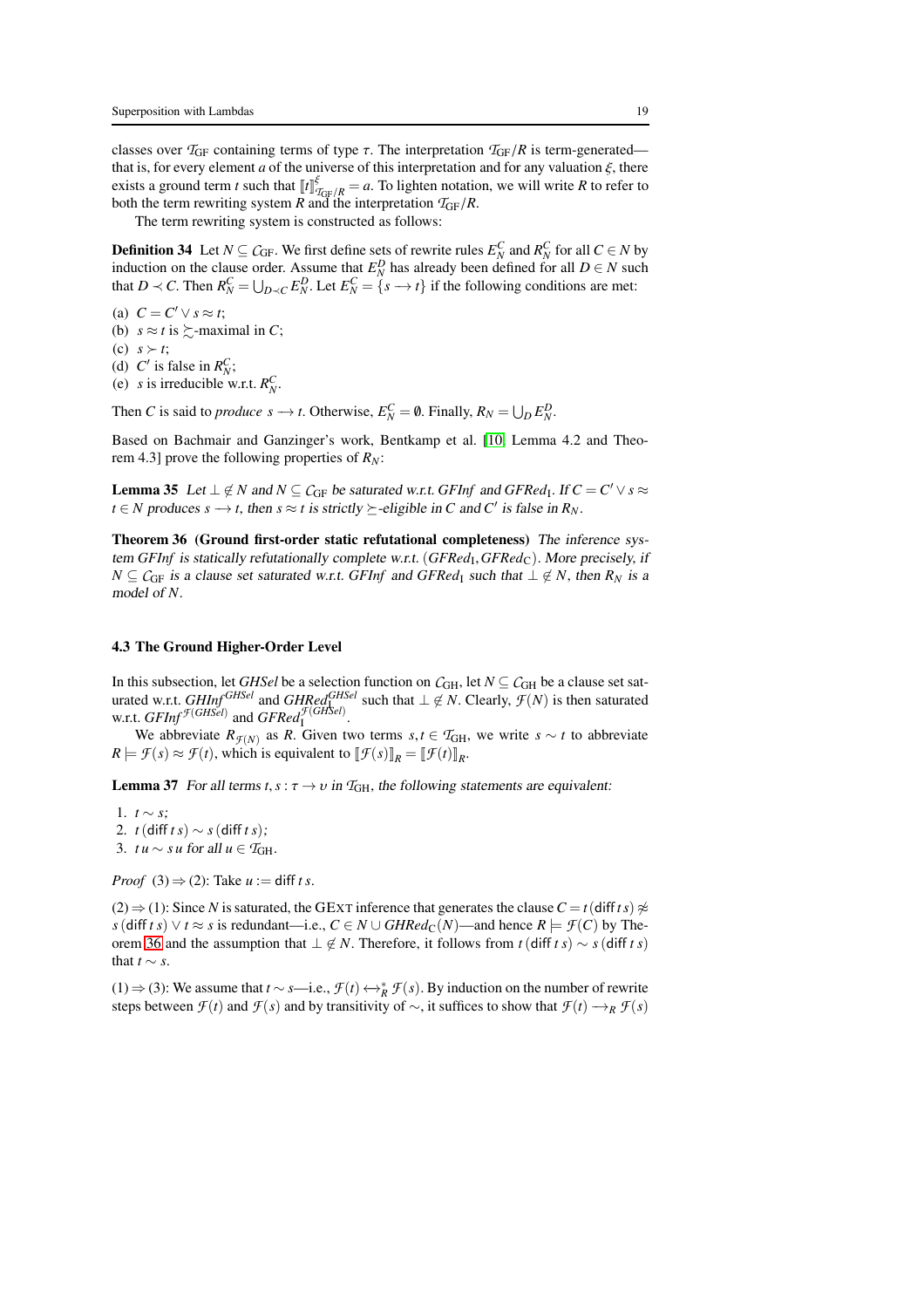implies *tu* ∼ *su*. If the rewrite step  $\mathcal{F}(t) \rightarrow_R \mathcal{F}(s)$  is not at the top level, then neither  $s \downarrow_{\beta\eta}$ nor *t* ↓<sub>βη</sub> can be λ-expressions. Therefore,  $(s \downarrow_{\beta\eta} ) (u \downarrow_{\beta\eta} )$  and  $(t \downarrow_{\beta\eta} ) (u \downarrow_{\beta\eta} )$  are in *η*-short β-normal form, and there is an analogous rewrite step  $\mathcal{F}(t u) \rightarrow_R \mathcal{F}(s u)$  using the same rewrite rule. It follows that  $tu \sim su$ . If the rewrite step  $\mathcal{F}(t) \rightarrow_R \mathcal{F}(s)$  is at the top level,  $\mathcal{F}(t) \rightarrow \mathcal{F}(s)$  must be a rule of *R*. This rule must originate from a productive clause of the form  $\mathcal{F}(C) = \mathcal{F}(C' \lor t \approx s)$ . By Lemma [35,](#page-18-1)  $\mathcal{F}(t \approx s)$  is strictly  $\succeq$ -eligible in  $\mathcal{F}(C)$  w.r.t. *F*(*GHSel*), and hence  $t \approx s$  is strictly  $\succ$ -eligible in *C* w.r.t. *GHSel*. Thus, the following GARGCONG inference  $\iota$  is applicable:

$$
\frac{C' \vee t \approx s}{C' \vee tu \approx su} \text{GARGCONG}
$$

By saturation, *i* is redundant w.r.t. *N*—i.e., *concl*(*t*)  $\in N \cup \text{GHRed}_{\mathcal{C}}(N)$ . By Theorem [36](#page-18-0) and the assumption that  $\perp \notin N$ ,  $\mathcal{F}(concl(\iota))$  is then true in *R*. By Lemma [35,](#page-18-1)  $\mathcal{F}(C')$  is false in *R*. Therefore,  $\mathcal{F}(tu \approx su)$  must be true in *R*. □

<span id="page-19-0"></span>**Lemma 38** Let  $s \in T_H$  and  $\theta$ ,  $\theta'$  grounding substitutions such that  $x\theta \sim x\theta'$  for all variables x and  $\alpha\theta = \alpha\theta'$  for all type variables  $\alpha$ . Then  $s\theta \sim s\theta'$ .

*Proof* In this proof, we work directly on  $\lambda$ -terms. To prove the lemma, it suffices to prove it for any  $\lambda$ -term *s*. Here, for  $\lambda$ -terms  $t_1$  and  $t_2$ , the notation  $t_1 \sim t_2$  is to be read as  $t_1 \downarrow_{\beta n} \sim t_2 \downarrow_{\beta n}$ because  $\mathcal F$  is only defined on  $\eta$ -short  $\beta$ -normal terms.

DEFINITION We extend the syntax of  $\lambda$ -terms with a new polymorphic function symbol  $\oplus$ : Πα.  $\alpha \to \alpha \to \alpha$ . We will omit its type argument. It is equipped with two reduction rules: ⊕*t s* −→ *t* and ⊕*t s* −→ *s*. A β⊕*-reduction step* is either a rewrite step following one of these rules or a  $\beta$ -reduction step.

The computability path order  $\succ_{\text{CPO}}$  [\[22\]](#page-42-2) guarantees that

- $-$  ⊕ *t* s ≻ c P o *s* by applying rule  $@$   $\triangleright$ ;
- ⊕*t s* ≻CPO *t* by applying rule @⊲ twice;
- $-(\lambda x. t) s \succ_{CPO} t[x \mapsto s]$  by applying rule @ $\beta$ .

Since this order is moreover monotone, it decreases with  $\beta \oplus$ -reduction steps. The order is also well founded; thus,  $\beta \oplus$ -reductions terminate. And since the  $\beta \oplus$ -reduction steps describe a finitely branching term rewriting system, by Kőnig's lemma  $[44]$ , there is a maximal number of β⊕-reduction steps from each  $λ$ -term.

DEFINITION A λ-term is *term-ground* if it does not contain free term variables. It may contain polymorphic type arguments.

DEFINITION We introduce an auxiliary function S that essentially measures the size of a  $\lambda$ -term but assigns a size of 1 to term-ground  $\lambda$ -terms.

 $\delta(s) =$  $\sqrt{ }$  $\int$  $\overline{1}$ 1 if *s* is term-ground or is a bound or free variable or a symbol  $1+S(t)$  if *s* is not term-ground and has the form  $\lambda x$ .  $S(t) + S(u)$  if *s* is not term-ground and has the form *tu* 

We prove  $s\theta \sim s\theta'$  by well-founded induction on *s*,  $\theta$ , and  $\theta'$  using the left-to-right lexicographic order on the triple  $(n_1(s), n_2(s), n_3(s)) \in \mathbb{N}^3$ , where

 $- n_1(s)$  is the maximal number of  $\beta \oplus$ -reduction steps starting from *so*, where  $\sigma$  is the substitution mapping each term variable *x* to  $\oplus x \theta x \theta'$ ;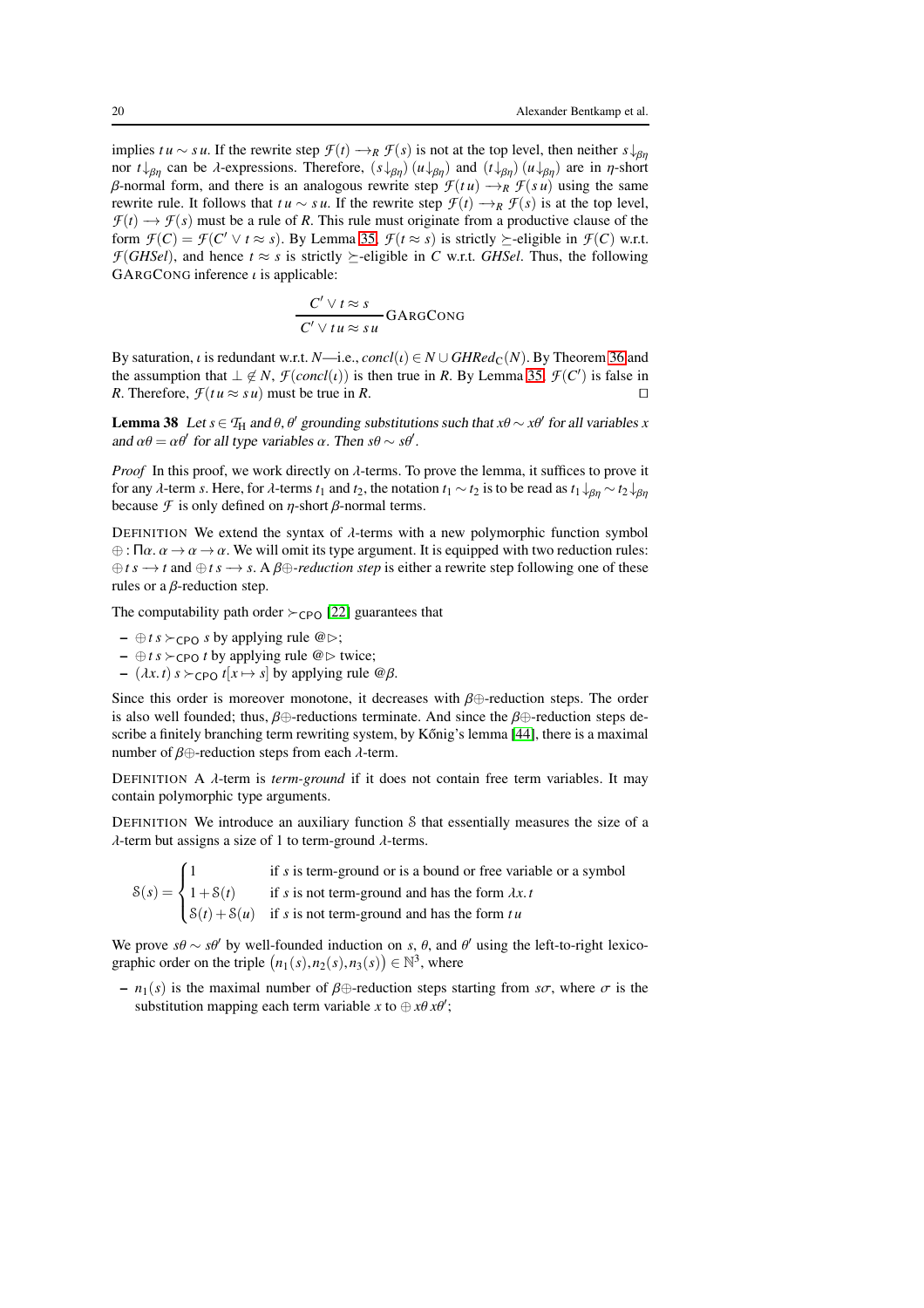$- n_2(s)$  is the number of free term variables occurring more than once in *s*;  $- n_3(s) = \mathcal{S}(s)$ .

CASE 1: The  $\lambda$ -term *s* is term-ground. Then the lemma is trivial.

CASE 2: The  $\lambda$ -term *s* contains  $k \geq 2$  free term variables. Then we can apply the induction hypothesis twice and use the transitivity of ∼ as follows. Let *x* be one of the free term variables in *s*. Let  $\rho = \{x \mapsto x\theta\}$  the substitution that maps *x* to  $x\theta$  and ignores all other variables. Let  $\rho' = \theta'[x \mapsto x]$ .

We want to invoke the induction hypothesis on  $s\rho$  and  $s\rho'$ . This is justified because  $s\sigma$ ⊕-reduces to *s*ρσ and to *s*ρ ′σ. These ⊕-reductions have at least one step because *x* occurs in *s* and  $k \ge 2$ . Hence,  $n_1(s) > n_1(sp)$  and  $n_1(s) > n_1(sp')$ .

This application of the induction hypothesis gives us  $s\rho\theta \sim s\rho\theta'$  and  $s\rho'\theta \sim s\rho'\theta'$ . Since  $s\rho\theta = s\theta$  and  $s\rho'\theta' = s\theta'$ , this is equivalent to  $s\theta \sim s\rho\theta'$  and  $s\rho'\theta \sim s\theta'$ . Since moreover  $s\rho\theta' = s\rho'\theta$ , we have  $s\theta \sim s\theta'$  by transitivity of  $\sim$ . The following illustration visualizes the above argument:

$$
\begin{array}{ccc}\n sp & sp' \\
\theta \searrow \theta & \theta \searrow \theta \\
s\theta \searrow sp\theta' = sp'\theta \searrow sp'\theta \\
m\n\end{array}
$$

CASE 3: The λ-term *s* contains a free term variable that occurs more than once. Then we rename variable occurrences apart by replacing each occurrence of each free term variable *x* by a fresh variable  $x_i$ , for which we define  $x_i \theta = x \theta$  and  $x_i \theta' = x \theta'$ . Let *s'* be the resulting  $\lambda$ -term. Since  $s\sigma = s'\sigma$ , we have  $n_1(s) = n_1(s')$ . All free term variables occur only once in *s*<sup> $\ell$ </sup>. Hence,  $n_2(s) > 0 = n_2(s')$ . Therefore, we can invoke the induction hypothesis on *s*<sup> $\ell$ </sup> to obtain  $s'\theta \sim s'\theta'$ . Since  $s\theta = s'\theta$  and  $s\theta' = s'\theta'$ , it follows that  $s\theta \sim s\theta'$ .

CASE 4: The  $\lambda$ -term *s* contains only one free term variable *x*, which occurs exactly once.

CASE 4.1: The  $\lambda$ -term *s* is of the form  $f(\overline{\tau})\overline{t}$  for some symbol f, some types  $\overline{\tau}$ , and some  $\lambda$ -terms  $\bar{t}$ . Then let *u* be the  $\lambda$ -term in  $\bar{t}$  that contains *x*. We want to apply the induction hypothesis to *u*, which can be justified as follows. Consider the longest sequence of  $\beta \oplus$ reductions from  $u\sigma$ . This sequence can be replicated inside  $s\sigma = (f\langle \bar{\tau} \rangle \bar{t})\sigma$ . Therefore, the longest sequence of  $\beta \oplus$ -reductions from *so* is at least as long—i.e.,  $n_1(s) \ge n_1(u)$ . Since both *s* and *u* have only one free term variable occurrence, we have  $n_2(s) = 0 = n_2(u)$ . But  $n_3(s) > n_3(u)$  because *u* is a term-nonground subterm of *s*.

Applying the induction hypothesis gives us  $u\theta \sim u\theta'$ . By definition of *F*, we have  $\mathcal{F}((f\langle \bar{\tau} \rangle \bar{t})\theta) = f_m^{\bar{\tau}\theta} \mathcal{F}(\bar{t}\theta)$  and analogously for  $\theta'$ , where *m* is the length of  $\bar{t}$ . By congruence of  $\approx$  in first-order logic, it follows that  $s\theta \sim s\theta'$ .

CASE 4.2: The  $\lambda$ -term *s* is of the form  $x\bar{t}$  for some  $\lambda$ -terms  $\bar{t}$ . Then we observe that, by assumption,  $x\theta \sim x\theta'$ . By applying Lemma [37](#page-18-2) repeatedly, we have  $x\theta \bar{t} \sim x\theta' \bar{t}$ . Since *x* occurs only once,  $\bar{t}$  is term-ground and hence  $s\theta = x\theta \bar{t}$  and  $s\theta' = x\theta' \bar{t}$ . Therefore,  $s\theta \sim s\theta'$ .

CASE 4.3: The  $\lambda$ -term *s* is of the form  $\lambda z$ . *u* for some  $\lambda$ -term *u*. Then we observe that to prove  $s\theta \sim s\theta'$ , it suffices to show that  $s\theta$  (diff  $s\theta s\theta'$ )  $\sim s\theta'$  (diff  $s\theta s\theta'$ ) by Lemma [37.](#page-18-2) Via *βη*-conversion, this is equivalent to *uρθ* ∼ *uρθ'* where  $ρ = {z \mapsto diff (sθ \downarrow_{βη}) (sθ' \downarrow_{βη})}$ . To prove  $u \rho \theta \sim u \rho \theta'$ , we apply the induction hypothesis on  $u \rho$ .

It remains to show that the induction hypothesis is applicable on *u*ρ. Consider the longest sequence of  $\beta \oplus$ -reductions from  $\mu \rho \sigma$ . Since  $z \rho$  starts with the diff symbol,  $z \rho$  will not cause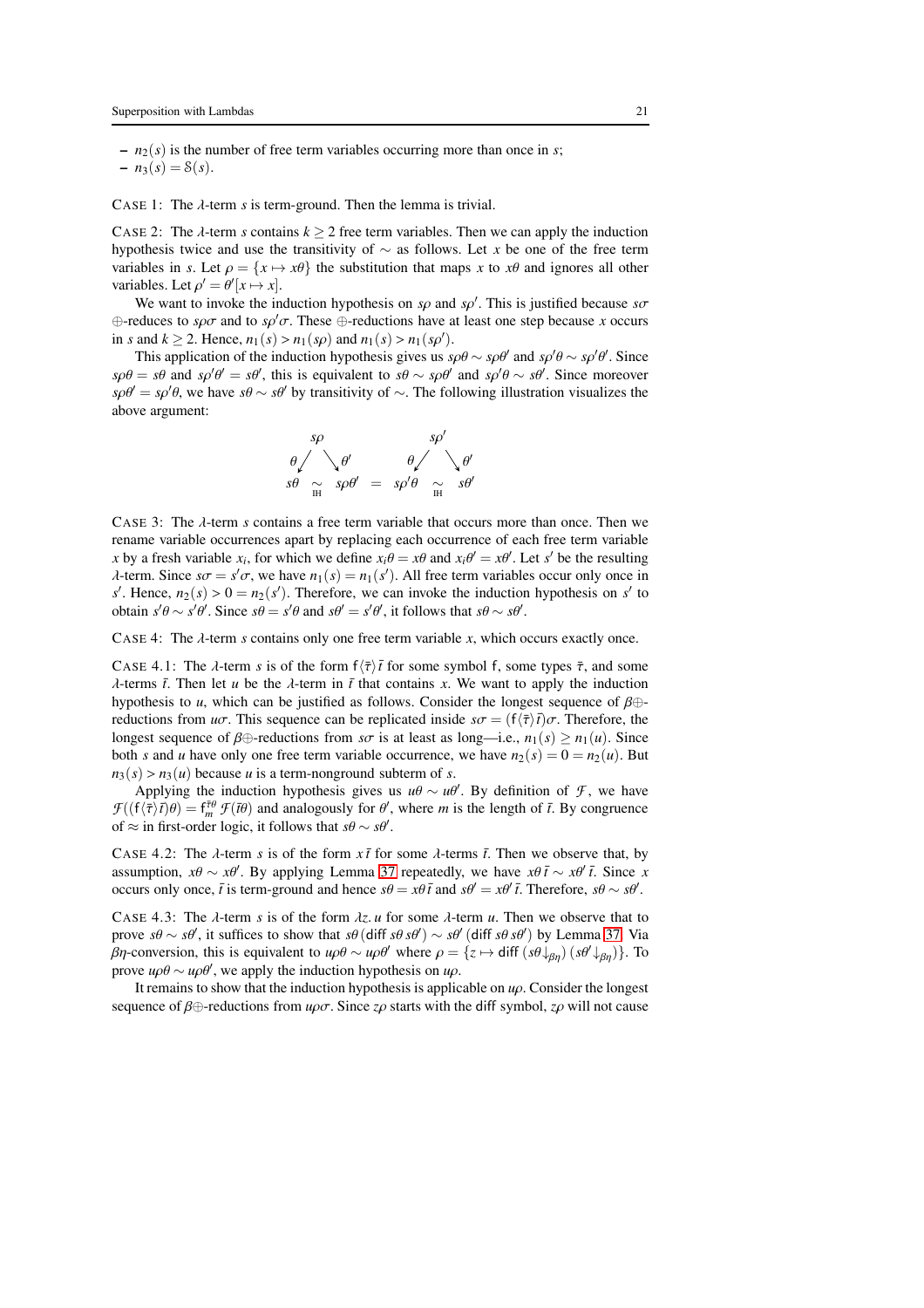more  $\beta \oplus$ -reductions than *z*. Hence, the same sequence of  $\beta \oplus$ -reductions can be applied inside  $s\sigma = (\lambda z, u)\sigma$ , proving that  $n_1(s) \geq n_1(u\rho)$ . Since both *s* and  $u\rho$  have only one free term variable occurrence,  $n_2(s) = 0 = n_2(\mu \rho)$ . But  $n_3(s) = S(s) = 1 + S(\mu)$  because *s* is termnonground. Moreover,  $S(u) \ge S(u\rho) = n_3(u\rho)$  because  $\rho$  replaces a variable by a ground  $\lambda$ -term. Hence,  $n_3(s) > n_3(\mu \rho)$ , which justifies the application of the induction hypothesis.

CASE 4.4: The  $\lambda$ -term *s* is of the form  $(\lambda z. u) t_0 \bar{t}$  for some  $\lambda$ -terms  $u, t_0$ , and  $\bar{t}$ . We apply the induction hypothesis on  $s' = u\{z \mapsto t_0\}$   $\bar{t}$ . To justify it, consider the longest sequence of  $\beta \oplus$ reductions from  $s' \sigma$ . Prepending the reduction  $s \sigma \rightarrow_{\beta} s' \sigma$  to it gives us a longer sequence from *so*. Hence,  $n_1(s) > n_1(s')$ . The induction hypothesis gives us  $s'\theta \sim s'\theta'$ . Since  $\sim$  is invariant under  $\beta$ -reductions, it follows that  $s\theta \sim s\theta'$ . ⊓⊔

We proceed by defining a higher-order interpretation  $J^{GH} = (\mathcal{U}^{GH}, \mathcal{J}^{GH}_{ty}, \mathcal{J}^{GH}, \mathcal{L}^{GH})$  derived from *R*. The interpretation *R* is an interpretation in monomorphic first-order logic. Let  $\mathcal{U}_{\tau}$  be its universe for type  $\tau$  and  $\mathcal{J}$  its interpretation function.

To illustrate the construction, we will employ the following running example. Let the higher-order signature be  $\Sigma_{\text{ty}} = \{t, \rightarrow\}$  and  $\Sigma = \{f : t \rightarrow t, a : t, b : t\}$ . The first-order signature accordingly consists of  $\Sigma_{\text{ty}}$  and  $\Sigma_{\text{GF}} = \{f_0, f_1, a_0, b_0\} \cup \{\text{lam}_{\lambda x. t} \mid \lambda x. t \in \mathcal{T}_{\text{GH}}\}$ . We write [t] for the equivalence class of  $t \in \mathcal{T}_{GF}$  modulo *R*. We assume that  $[f_0] = [\text{lam}_{\lambda x.x}]$ ,  $[a_0] =$  $[f_1(a_0)], [b_0] = [f_1(b_0)],$  and that  $f_0$ ,  $\lambda x_a$ ,  $\lambda b_0$ ,  $a_0$ , and  $b_0$  are in disjoint equivalence classes. Hence,  $\mathcal{U}_{\iota \to \iota} = \{ [f_0], [ \mathsf{lam}_{\lambda x. \mathsf{a}}], [ \mathsf{lam}_{\lambda x. \mathsf{b}}], \dots \}$  and  $\mathcal{U}_{\iota} = \{ [a_0], [b_0] \}.$ 

When defining the universe  $\mathcal{U}^{GH}$  of the higher-order interpretation, we need to ensure that it contains subsets of function spaces, since  $\partial_{ty}^{GH}(\rightarrow)(\mathcal{D}_1, \mathcal{D}_2)$  must be a subset of the function space from  $\mathcal{D}_1$  to  $\mathcal{D}_2$  for all  $\mathcal{D}_1, \mathcal{D}_2 \in \mathcal{U}^{GH}$ . But the first-order universes  $\mathcal{U}_\tau$  consist of equivalence classes of terms from  $T_{GF}$  w.r.t. the rewriting system  $R$ , not of functions.

To repair this mismatch, we will define a family of functions  $\mathcal{E}_{\tau}$  that give a meaning to the elements of the first-order universes  $\mathcal{U}_{\tau}$ . We will define a domain  $\mathcal{D}_{\tau}$  for each ground type  $\tau$  and then let  $\mathcal{U}^{GH}$  be the set of all these domains  $\mathcal{D}_{\tau}$ . Thus, there will be a one-to-one correspondence between ground types and domains. Since the higher-order and first-order type signatures are identical (including  $\rightarrow$ , which is uninterpreted in first-order logic), we can identify higher-order and first-order types.

We define  $\mathcal{E}_{\tau}$  and  $\mathcal{D}_{\tau}$  in a mutual recursion and prove that  $\mathcal{E}_{\tau}$  is a bijection simultaneously. We start with nonfunctional types  $\tau$ : Let  $\mathcal{D}_{\tau} = \mathcal{U}_{\tau}$  and let  $\mathcal{E}_{\tau} : \mathcal{U}_{\tau} \to \mathcal{D}_{\tau}$  be the identity. We proceed by defining  $\mathcal{E}_{\tau\to\nu}$  and  $\mathcal{D}_{\tau\to\nu}$ . We assume that  $\mathcal{E}_{\tau}$ ,  $\mathcal{E}_{\nu}$ ,  $\mathcal{D}_{\tau}$ , and  $\mathcal{D}_{\nu}$  have already been defined and that  $\mathcal{E}_{\tau}$ ,  $\mathcal{E}_{\nu}$  are bijections. To ensure that  $\mathcal{E}_{\tau\to\nu}$  will be bijective, we first define an injective function  $\mathcal{E}^0_{\tau\to\nu}$ :  $(\mathcal{U}_{\tau\to\nu}\to\mathcal{D}_{\tau})\to\mathcal{D}_{\nu}$ , define  $\mathcal{D}_{\tau\to\nu}$  as its image  $\mathcal{E}^0_{\tau\to\nu}(\mathfrak{U}_{\tau\to\nu})$ , and finally define  $\mathcal{E}_{\tau\to\nu}$  as  $\mathcal{E}^0_{\tau\to\nu}$  with its codomain restricted to  $\mathcal{D}_{\tau\to\nu}$ .

$$
\mathcal{E}_{\tau \to \nu}^0: \mathfrak{U}_{\tau \to \nu} \to \mathfrak{D}_{\tau} \to \mathfrak{D}_{\nu}
$$

$$
\mathcal{E}_{\tau \to \nu}^0([\![\mathcal{F}(s)]\!]_R)(\mathcal{E}_{\tau}([\![\mathcal{F}(u)]\!]_R)) = \mathcal{E}_{\nu}([\![\mathcal{F}(s u)]\!]_R)
$$

This is a valid definition because each element of  $\mathcal{U}_{\tau\to\nu}$  is of the form  $[\![\mathcal{F}(s)]\!]_R$  for some *s* and each element of  $\mathcal{D}_{\tau}$  is of the form  $\mathcal{E}_{\tau}([\![\mathcal{F}(u)]\!]_R)$  for some *u*. This function is well defined if it does not depend on the choice of *s* and *u*. To show this, we assume that there are other ground terms *t* and *v* such that  $[\![\mathcal{F}(s)]\!]_R = [\![\mathcal{F}(t)]\!]_R$  and  $\mathcal{E}_{\tau}([\![\mathcal{F}(u)]\!]_R) = \mathcal{E}_{\tau}([\![\mathcal{F}(v)]\!]_R)$ . Since  $\mathcal{E}_{\tau}$  is bijective, we have  $[\![\mathcal{F}(u)]\!]_R = [\![\mathcal{F}(v)]\!]_R$ . Using the ∼-notation, we can write this as *u* ∼ *v*. Applying Lemma [38](#page-19-0) to the term *xy* and the substitutions  $\{x \mapsto s, y \mapsto u\}$  and  ${x \mapsto t, y \mapsto v}$ , we obtain  $s u \sim tv$ —i.e.,  $[\![\mathcal{F}(s u)]\!]_R = [\![\mathcal{F}(t v)]\!]_R$ . Thus,  $\mathcal{E}^0_{\tau \to v}$  is well defined. It remains to show that  $\mathcal{E}^0_{\tau\to\nu}$  is injective as a function from  $\mathcal{U}_{\tau\to\nu}$  to  $\mathcal{D}_\tau\to\mathcal{D}_\nu$ . Assume two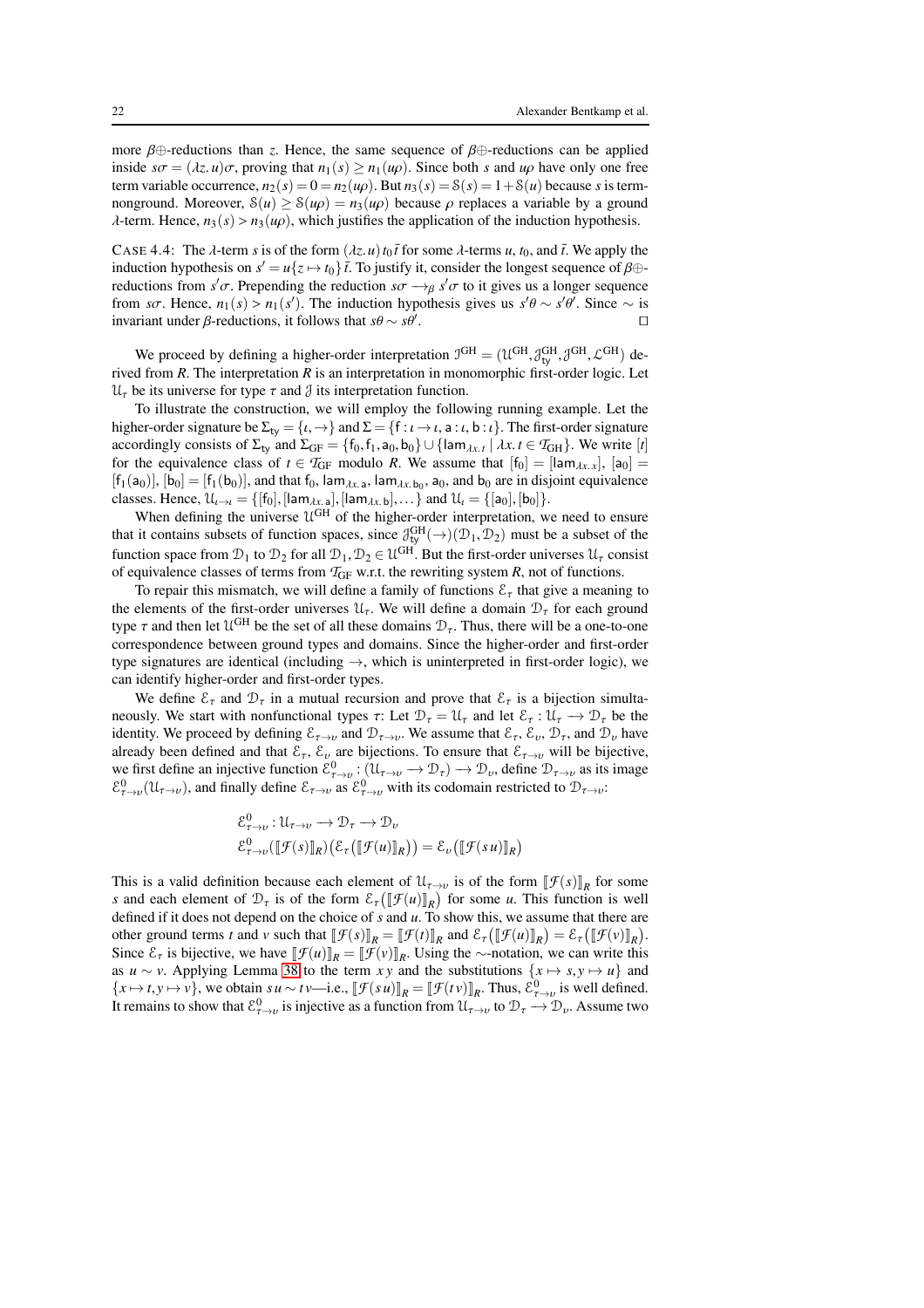terms *s*,*t*  $\in$  *T*<sub>GH</sub> such that for all *u*  $\in$  *T*<sub>GH</sub>, we have  $[\![\mathcal{F}(su)]\!]_R = [\![\mathcal{F}(tu)]\!]_R$ . By Lemma [37,](#page-18-2) it follows that  $[\![\mathcal{F}(s)]\!]_R = [\![\mathcal{F}(t)]\!]_R$ , which concludes the proof that  $\mathcal{E}^0_{\tau\to v}$  is injective.

We define  $\mathcal{D}_{\tau\to\nu} = \mathcal{E}_{\tau\to\nu}^0(\mathcal{U}_{\tau\to\nu})$  and  $\mathcal{E}_{\tau\to\nu}(a) = \mathcal{E}_{\tau\to\nu}^0(a)$ . This ensures that  $\mathcal{E}_{\tau\to\nu}$  is bijective and concludes the inductive definition of  $D$  and  $E$ . In the following, we will usually write  $\mathcal E$  instead of  $\mathcal E_{\tau}$ , since the type  $\tau$  is determined by the first argument of  $\mathcal E_{\tau}$ .

In our running example, we thus have  $\mathcal{D}_t = \mathcal{U}_t = \{[\mathsf{a}_0], [\mathsf{b}_0]\}$  and  $\mathcal{E}_t$  is the identity  $\mathcal{U}_t \to$  $\mathcal{D}_t$ ,  $c \mapsto c$ . The function  $\mathcal{E}_{t \to t}^0$  maps [f<sub>0</sub>] to the identity  $\mathcal{D}_t \to \mathcal{D}_t$ ,  $c \mapsto c$ ; it maps [lam<sub> $\lambda x$ </sub> a] to the constant function  $\mathcal{D}_t \to \mathcal{D}_t$ ,  $c \mapsto [a_0]$ ; and it maps  $[lam_{\lambda x, b}]$  to the constant function  $\mathcal{D}_\iota \to \mathcal{D}_\iota$ ,  $c \mapsto [b_0]$ . The swapping function  $[a_0] \mapsto [b_0], [b_0] \mapsto [a_0]$  is not in the image of  $\mathcal{E}^0_{\iota\to\iota}$ . Therefore,  $\mathcal{D}_{\iota\to\iota}$  contains only the identity and the two constant functions, but not this swapping function.

We define the higher-order universe as  $\mathcal{U}^{GH} = \{ \mathcal{D}_{\tau} \mid \tau \text{ ground} \}.$  Moreover, we define  $\mathcal{J}_{ty}^{GH}(\kappa)(\mathcal{D}_{\bar{\tau}}) = \mathcal{U}_{\kappa(\bar{\tau})}$  for all  $\kappa \in \Sigma_{ty}$ , completing the type interpretation  $\mathcal{I}_{ty}^{GH} = (\mathcal{U}^{GH}, \mathcal{J}_{ty}^{GH})$ . We define the interpretation function as  $\mathcal{J}^{GH}(f, \mathcal{D}_{\bar{\nu}_m}) = \mathcal{E}(\mathcal{J}(f_0^{\bar{\nu}_m}))$  for all  $f : \Pi \bar{\alpha}_m$ .  $\tau$ .

In our example, we thus have  $\mathcal{J}^{GH}(f) = \mathcal{E}([f_0])$ , which is the identity on  $\mathcal{D}_t \to \mathcal{D}_t$ .

Finally, we need to define the designation function  $\mathcal{L}^{GH}$ , which takes a valuation  $\xi$  and a λ-expression as arguments. Given a valuation  $ξ$ , we choose a grounding substitution  $θ$  such that  $\mathcal{D}_{\alpha\theta} = \xi(\alpha)$  and  $\mathcal{E}(\llbracket \mathcal{F}(x\theta) \rrbracket_R) = \xi(x)$  for all type variables  $\alpha$  and all variables  $x$ . Such a substitution can be constructed as follows: We can fulfill the first equation in a unique way because there is a one-to-one correspondence between ground types and domains. Since  $\mathcal{E}^{-1}(\xi(x))$  is an element of a first-order universe and *R* is term-generated, there exists a ground term *t* such that  $[[t]]_R^{\xi} = \mathcal{E}^{-1}(\xi(x))$ . Choosing one such *t* and defining  $x\theta = \mathcal{F}^{-1}(t)$ gives us a grounding substitution  $\theta$  with the desired property.

We define  $\mathcal{L}^{GH}(\xi,(\lambda x,t)) = \mathcal{E}(\llbracket \mathcal{F}((\lambda x,t)\theta)\rrbracket_R)$ . To prove that this is well defined, we assume that there exists another substitution  $\theta'$  with the properties  $\mathcal{D}_{\alpha\theta'} = \xi(\alpha)$  for all  $\alpha$ and  $\mathcal{E}([\![\mathcal{F}(x\theta')]\!]_R) = \xi(x)$  for all *x*. Then we have  $\alpha\theta = \alpha\theta'$  for all  $\alpha$  due to the one-to-one correspondence between domains and ground types. We have  $[\![\mathcal{F}(x\theta)]\!]_R = [\![\mathcal{F}(x\theta')] \!]_R$  for all *x* because  $\mathcal{E}$  is injective. By Lemma [38](#page-19-0) it follows that  $[\![\mathcal{F}((\lambda x. t)\theta)]\!]_R = [\![\mathcal{F}((\lambda x. t)\theta')] \!]_R$ , which proves that  $\mathcal{L}^{\tilde{G}H}$  is well defined.

In our example, for all  $\xi$  we have  $\mathcal{L}^{GH}(\xi, \lambda x, x) = \mathcal{E}([\text{lam}_{\lambda x, x}]) = \mathcal{E}([\text{f}_0]),$  which is the identity. If  $\xi(y) = [a_0]$ , then  $\mathcal{L}^{GH}(\xi, \lambda x, y) = \mathcal{E}([a m_{\lambda x, a}])$ , which is the constant function  $c \mapsto [a_0]$ . Similarly, if  $\xi(y) = [b_0]$ , then  $\mathcal{L}^{GH}(\xi, \lambda x, y)$  is the constant function  $c \mapsto [b_0]$ .

This concludes the definition of the interpretation  $J^{GH} = (\mathcal{U}^{GH}, \mathcal{J}^{GH}_{ty}, \mathcal{J}^{GH}, \mathcal{L}^{GH})$ . It remains to show that  $J<sup>GH</sup>$  is proper. In a proper interpretation, the denotation  $\llbracket t \rrbracket_{JGH}$  of a term *t* does not depend on the representative of *t* modulo  $\beta\eta$ , but since we have not yet shown  $J<sup>GH</sup>$  to be proper, we cannot rely on this property. For this reason, we use  $\lambda$ -terms in the following three lemmas and mark all  $\beta\eta$ -reductions explicitly.

The higher-order interpretation  $J<sup>GH</sup>$  relates to the first-order interpretation *R* as follows:

**Lemma 39** Given a ground  $\lambda$ -term *t*, we have  $[\![t]\!]_{\text{JGH}} = \mathcal{E}([\![\mathcal{F}(t\downarrow_{\beta\eta})]\!]_R)$ 

*Proof* By induction on *t*. Assume that  $[\![s]\!]_{\mathcal{J}GH} = \mathcal{E}([\![\mathcal{F}(s \downarrow_{\beta\eta})]\!]_R)$  for all proper subterms *s* of *t*. If *t* is of the form  $f\langle \bar{\tau} \rangle$ , then

<span id="page-22-0"></span>
$$
\begin{aligned} [\![t]\!]_{\mathcal{I}^{GH}} &= \mathcal{J}^{GH}(\mathbf{f}, \mathcal{D}_{\bar{\tau}}) \\ &= \mathcal{E}(\mathcal{J}(\mathbf{f}_0, \mathcal{U}_{\mathcal{F}(\bar{\tau})})) \\ &= \mathcal{E}([\![\mathbf{f}_0(\mathcal{F}(\bar{\tau}))]\!]_R) \\ &= \mathcal{E}([\![\mathcal{F}(\mathbf{f}(\bar{\tau}))]\!]_R) \\ &= \mathcal{E}([\![\mathcal{F}(\mathbf{f}(\bar{\tau})\downarrow_{\beta\eta})]\!]_R) = \mathcal{E}([\![\mathcal{F}(t\downarrow_{\beta\eta})]\!]_R) \end{aligned}
$$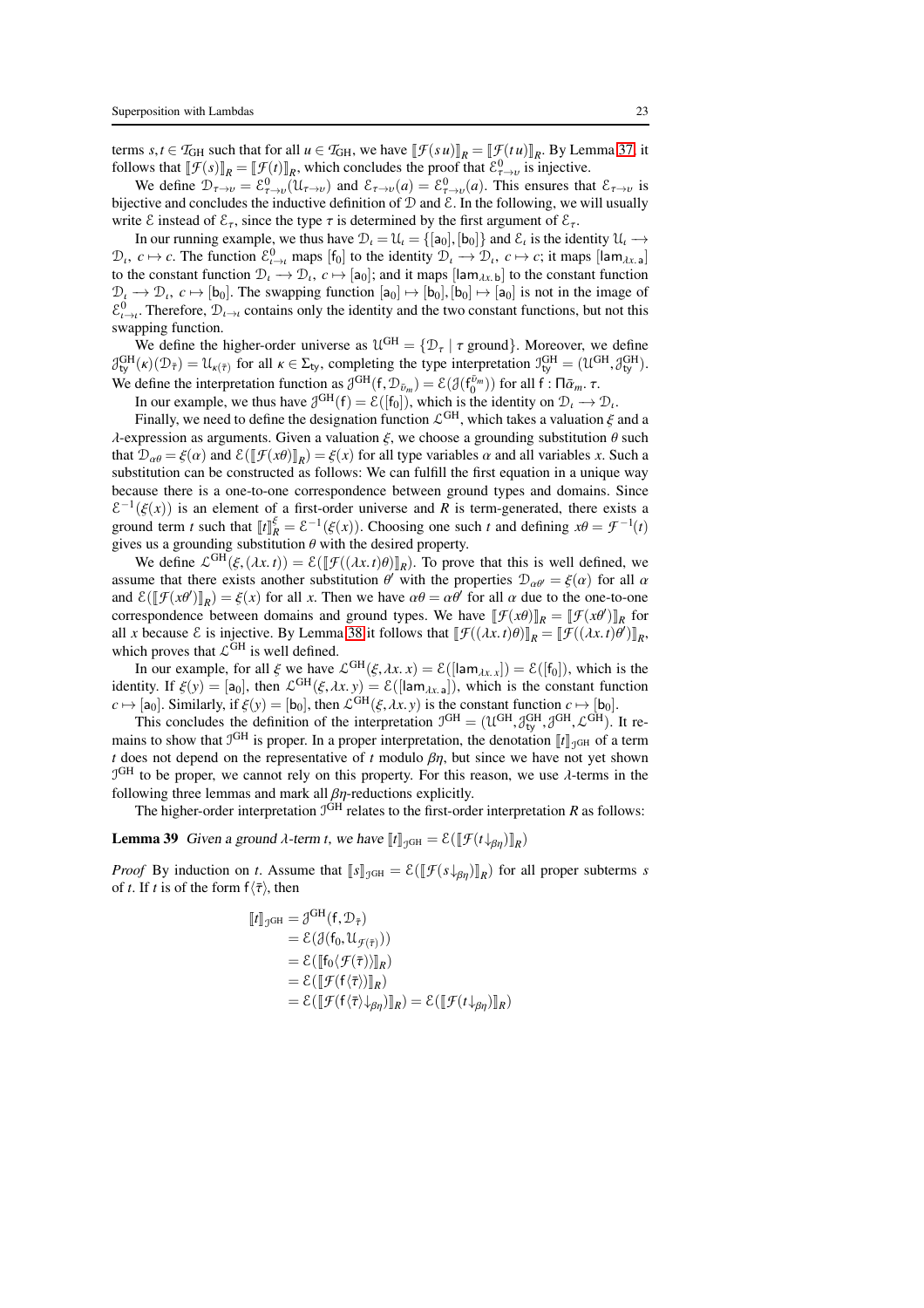If *t* is an application  $t = t_1 t_2$ , where  $t_1$  is of type  $\tau \rightarrow \nu$ , then

$$
\begin{aligned} [\![t_1 \, t_2]\!]_{\mathcal{I}^{\text{GH}}} &= [\![t_1]\!]_{\mathcal{I}^{\text{GH}}}([\![t_2]\!]_{\mathcal{I}^{\text{GH}}}) \\ &\stackrel{\text{IH}}{=} \mathcal{E}_{\tau \to \nu}([\![\mathcal{F}(t_1 \downarrow_{\beta\eta})]\!]_R) (\mathcal{E}_{\tau}([\![\mathcal{F}(t_2 \downarrow_{\beta\eta})]\!]_R)) \\ &\stackrel{\text{Def}}{=} \mathcal{E}_{\nu}([\![\mathcal{F}((t_1 \, t_2) \downarrow_{\beta\eta})]\!]_R) \end{aligned}
$$

If  $t$  is a  $\lambda$ -expression, then

$$
\llbracket \lambda x. u \rrbracket_{\mathfrak{I} \text{GH}}^{\xi} = \mathcal{L}^{\text{GH}}(\xi, (\lambda x. u))
$$
  
=  $\mathcal{E}(\llbracket \mathcal{F}((\lambda x. u) \theta \downarrow_{\beta \eta}) \rrbracket_R)$   
=  $\mathcal{E}(\llbracket \mathcal{F}((\lambda x. u) \downarrow_{\beta \eta}) \rrbracket_R)$ 

where  $\theta$  is a substitution such that  $\mathcal{D}_{\alpha\theta} = \xi(\alpha)$  and  $\mathcal{E}([\![\mathcal{F}(x\theta)]\!]_R) = \xi(x)$ .

We need to show that the interpretation  $J^{GH} = (\mathcal{U}^{GH}, \mathcal{J}^{GH}_{t}, \mathcal{J}^{GH}, \mathcal{L}^{GH})$  is proper. In the proof, we will need to employ the following lemma, which is very similar to the substitution lemma (Lemma [18\)](#page-10-0), but we must prove it here for our particular interpretation  $\mathcal{I}^{GH}$  because we have not shown that  $J<sup>GH</sup>$  is proper yet.

<span id="page-23-0"></span>**Lemma 40** (Substitution lemma)  $[\![\tau\rho]\!]_{\mathcal{I}_{\mathbb{U}}^{\mathbb{G}}}^{\mathbb{F}} = [\![\tau]\!]_{\mathcal{I}_{\mathbb{U}}^{\mathbb{G}}}^{\mathbb{F}^{\mathbb{G}}}}$  $\int_{\text{Cyl}}^{\xi'}$  and  $[\![t\rho]\!]_{\text{JGH}}^{\xi'} = [\![t]\!]_{\text{JGH}}^{\xi'}$  for all  $\lambda$ -terms *t*, all  $\tau \in T y_H$  and all grounding substitutions  $\rho$ , where  $\xi'(\alpha) = [\alpha \rho]_{y_{\text{ty}}^{\xi}}^{\xi}$  for all type variables  $\alpha$  and  $\xi'(x) = [x \rho]_{\text{JGH}}^{\xi}$  for all term variables *x*.

*Proof* We proceed by induction on the structure of  $\tau$  and t. The proof is identical to the one of Lemma [18,](#page-10-0) except for the last step, which uses properness of the interpretation, a property we cannot assume here. However, here, we have the assumption that  $\rho$  is a grounding substitution. Therefore, if  $t$  is a  $\lambda$ -expression, we argue as follows:

 $[(\lambda z. u)\rho]_{\mathcal{J}^{GH}}^{\xi} = [(\lambda z. u\rho')]_{\mathcal{J}}^{\xi}$  $\int_{\text{JGH}}^{\xi}$  where  $\rho'(z) = z$  and  $\rho'(x) = \rho(x)$  for  $x \neq z$  $=\mathcal{L}^{\mathrm{GH}}(\xi,(\lambda z.\iota\varphi')$ )) by the definition of the term denotation  $= \mathcal{E}([\![\mathcal{F}((\lambda z. u)\rho \theta \downarrow_{\beta \eta})\!]_R^{\xi}$ ) for some  $\theta$  by the definition of  $\mathcal{L}^{GH}$  $= \mathcal{E}([\![\mathcal{F}((\lambda z. u)\rho \downarrow_{\beta\eta})\!]_R^{\xi}$ because  $(\lambda z. u)\rho$  is ground  $\stackrel{*}{=}\mathcal{L}^{\mathrm{GH}}(\xi^{\prime}% \xi^{\prime})=0$  $h, \lambda z. u$  by the definition of  $\mathcal{L}^{GH}$  and Lemma [39](#page-22-0)  $=[\![\lambda z.\,u]\!]^{\xi'}_{\tau^0}$ by the definition of the term denotation

The step  $*$  is justified as follows: We have  $\mathcal{L}^{GH}(\xi', \lambda z. u) = \mathcal{E}(\llbracket \mathcal{F}((\lambda z. u)\theta' \downarrow_{\beta\eta}) \rrbracket_R^{\xi})$  by the definition of  $\mathcal{L}^{GH}$ , if  $\theta'$  is a substitution such that  $\mathcal{D}_{\alpha\theta'} = \xi'(\alpha)$  for all  $\alpha$  and  $\mathcal{E}(\llbracket \mathcal{F}(\mathbf{x}\theta' \downarrow_{\beta\eta}) \rrbracket_R^{\xi}) =$  $\xi'(x)$  for all *x*. By the definition of  $\xi'$  and by Lemma [39,](#page-22-0)  $\rho$  is such a substitution. Hence,  $\mathcal{L}^{\text{GH}}(\xi', \lambda z. u) = \mathcal{E}(\llbracket \mathcal{F}((\lambda z. u) \rho \downarrow_{\beta \eta}) \rrbracket_R^{\xi}).$ 

**Lemma 41** The interpretation  $J<sup>GH</sup>$  is proper.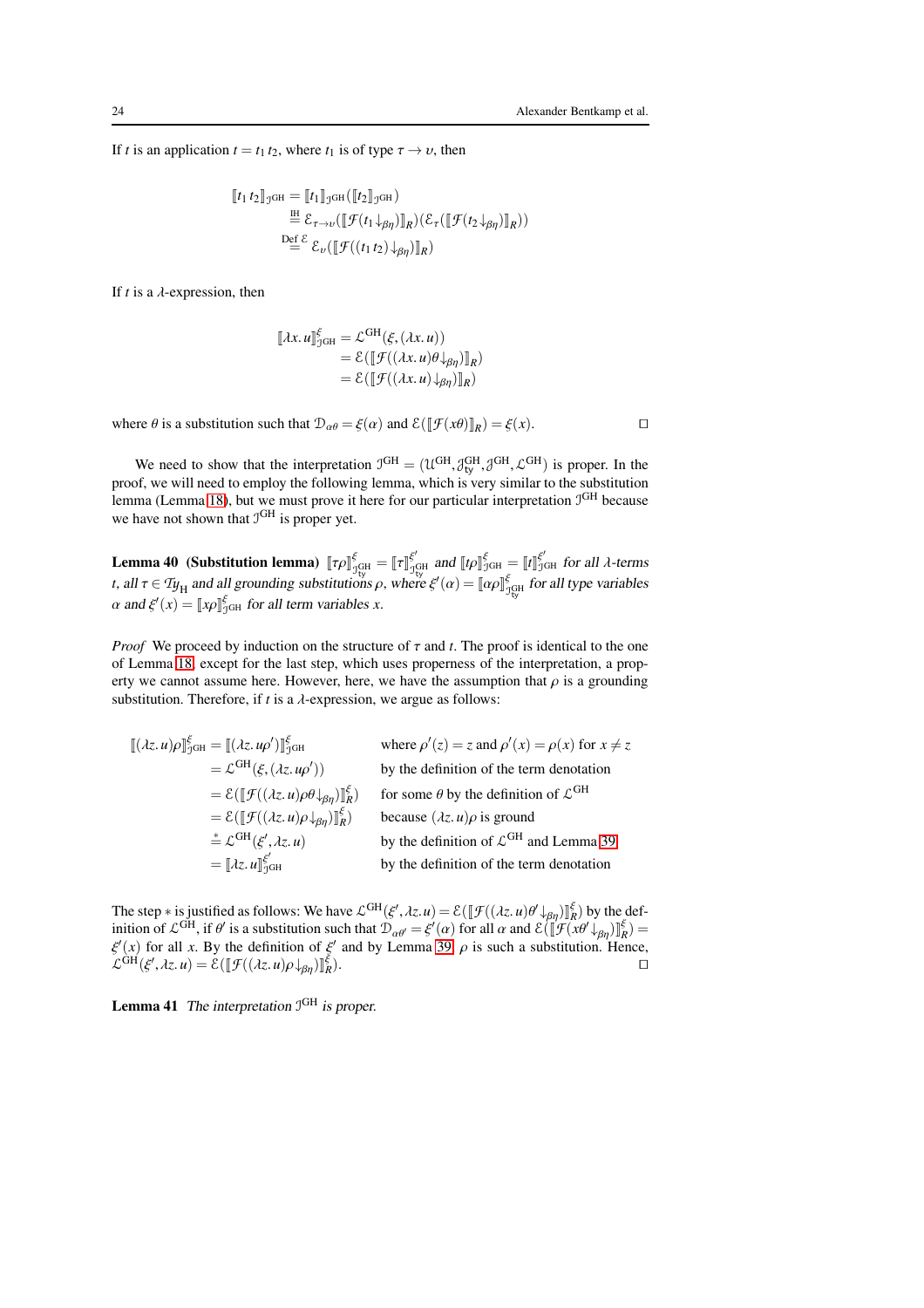*Proof* We must show that  $[(\lambda x. t)]_{\text{9GH}}^{\xi}$  (*a*) =  $[t]_{\text{9GH}}^{\xi[x\to a]}$  for all  $\lambda$ -expressions  $\lambda x. t$ , all valuations ξ, and all values *a*.

$$
\llbracket \lambda x. t \rrbracket_{\mathfrak{I}^{\mathfrak{G}_{\mathbf{H}}}}^{\varepsilon}(a) = \mathcal{L}^{\mathbf{G}\mathbf{H}}(\xi, \lambda x. t)(a) \qquad \text{by the definition of } \llbracket \rrbracket_{\mathfrak{I}^{\mathbf{G}\mathbf{H}}} \text{ for some } \theta
$$
\n
$$
= \mathcal{E}(\llbracket \mathcal{F}((\lambda x. t)\theta \downarrow_{\beta\eta}) \rrbracket_R)(a) \qquad \text{by the definition of } \mathcal{L}^{\mathbf{G}\mathbf{H}} \text{ for some } \theta
$$
\n
$$
\text{such that } \mathcal{E}(\llbracket \mathcal{F}(z\theta) \rrbracket_R) = \xi(z) \text{ for all } z
$$
\n
$$
= \mathcal{E}(\llbracket \mathcal{F}(((\lambda x. t)\theta s) \downarrow_{\beta\eta}) \rrbracket_R) \qquad \text{by the definition of } \mathcal{E}
$$
\n
$$
= \mathcal{E}(\llbracket \mathcal{F}((\theta[x \mapsto s]) \downarrow_{\beta\eta}) \rrbracket_R) \qquad \text{by } \beta\text{-reduction}
$$
\n
$$
= \llbracket t(\theta[x \mapsto s]) \rrbracket_{\mathfrak{I}^{\mathbf{G}\mathbf{H}}} \qquad \text{by Lemma 39}
$$
\n
$$
= \llbracket t \rrbracket_{\mathfrak{I}^{\mathbf{G}\mathbf{H} \to a}}^{\mathbf{G}[x \mapsto a]} \qquad \text{by Lemma 40} \qquad \square
$$

## **Lemma 42**  $\mathcal{I}^{\text{GH}}$  is a model of N.

*Proof* By Lemma [39,](#page-22-0) we have  $[\![t]\!]_{\mathcal{I}^{\text{GH}}} = \mathcal{E}([\![\mathcal{F}(t)]\!]_R)$  for all  $t \in \mathcal{T}_{\text{GH}}$ . Since  $\mathcal{E}$  is a bijection, it follows that any (dis)equation  $s \approx t \in C<sub>GH</sub>$  is true in J<sup>GH</sup> if and only if  $\mathcal{F}(s \approx t)$  is true in *R*. Hence, a clause  $C \in \mathcal{C}_{GH}$  is true in  $\mathcal{I}^{GH}$  if and only if  $\mathcal{F}(C)$  is true in *R*. By Theorem [36](#page-18-0) and the assumption that  $\perp \notin N$ , *R* is a model of  $\mathcal{F}(N)$ —that is, for all clauses  $C \in N$ ,  $\mathcal{F}(C)$ is true in *R*. Hence, all clauses  $C \in N$  are true in  $\mathcal{I}^{GH}$  and therefore  $\mathcal{I}^{GH}$  is a model of *N*. □

<span id="page-24-1"></span>We summarize the results of this subsection in the following theorem:

Theorem 43 (Ground static refutational completeness) Let *GHSel* be <sup>a</sup> selection function on  $C_{GH}$ . Then the inference system  $GHInf^{GHSel}$  is statically refutationally complete w.r.t. (*GHRed*<sub>I</sub>, *GHRed*<sub>C</sub>). In other words, if  $N \subseteq C<sub>GH</sub>$  is a clause set saturated w.r.t.  $GHInf^{GHSel}$  and  $GHRed^{GHSel}_{\mathbf{I}}$ , then  $N \models \bot$  if and only if  $\bot \in N$ .

<span id="page-24-0"></span>The construction of  $J<sup>GH</sup>$  relies on specific properties of *R*. It would not work with an arbitrary first-order interpretation. Transforming a higher-order interpretation into a firstorder interpretation is easier:

Lemma 44 Given <sup>a</sup> clausal higher-order interpretation I on GH, there exists <sup>a</sup> first-order interpretation  $J^{GF}$  on GF such that for any clause  $C \in C_{GH}$  the truth values of *C* in J and of  $\mathcal{F}(C)$  in  $\mathcal{I}^{\text{GF}}$  coincide.

*Proof* Let  $\mathcal{I} = (\mathcal{I}_{\text{ty}}, \mathcal{J}, \mathcal{L})$  be a clausal higher-order interpretation. Let  $\mathcal{U}_{\tau}^{\text{GF}} = [\![\tau]\!]_{\mathcal{I}_{\text{ty}}}$  be the first-order type universe for the ground type  $\tau$ . For a symbol  $f_j^{\bar{\nu}} \in \Sigma_{GF}$ , let  $\mathcal{J}^{GF}(f_j^{\bar{\nu}}) = [[\{\bar{\nu}\}]_g$  (up to currying). For a symbol lam $_{\lambda x.t} \in \Sigma_{GF}$ , let  $\mathcal{J}^{GF}(\text{lam}_{\lambda x.t}) = [\lambda x.t]_g$ . This defines a first-order interpretation  $\mathcal{I}^{GF} = (\mathcal{U}^{GF}, \mathcal{J}^{GF})$ .

We need to show that for any  $C \in \mathcal{C}_{GH}$ ,  $\mathcal{I} \models C$  if and only if  $\mathcal{I}^{GF} \models \mathcal{F}(C)$ . It suffices to show that  $[[t]]_{\mathcal{J}} = [[\mathcal{F}(t)]]_{\mathcal{J}^{GF}}$  for all terms  $t \in \mathcal{T}_{GH}$ . We prove this by induction on the structure of the  $\eta$ -short  $\beta$ -normal form of *t*. If *t* is a  $\lambda$ -expression, this is obvious. If *t* is of the form  $f(\bar{v})\bar{s}_j$ , then  $\mathcal{F}(t) = f_j^{\bar{v}}(\mathcal{F}(\bar{s}_j))$  and hence  $[\![\mathcal{F}(t)]\!]_{\mathcal{J}^{GF}} = \mathcal{J}^{GF}(f_j^{\bar{v}})([\![\mathcal{F}(\bar{s}_j)]\!]_{\mathcal{J}^{GF}}) =$  $\llbracket f(\bar{v}) \rrbracket_{\mathcal{J}} (\llbracket \mathcal{F}(\bar{s}_j) \rrbracket_{\mathcal{J}^{\text{GF}}}) \stackrel{\text{IH}}{=} \llbracket f(\bar{v}) \rrbracket_{\mathcal{J}} (\llbracket \bar{s}_j \rrbracket_{\mathcal{J}}) = \llbracket \bar{t} \rrbracket_{\mathcal{J}}.$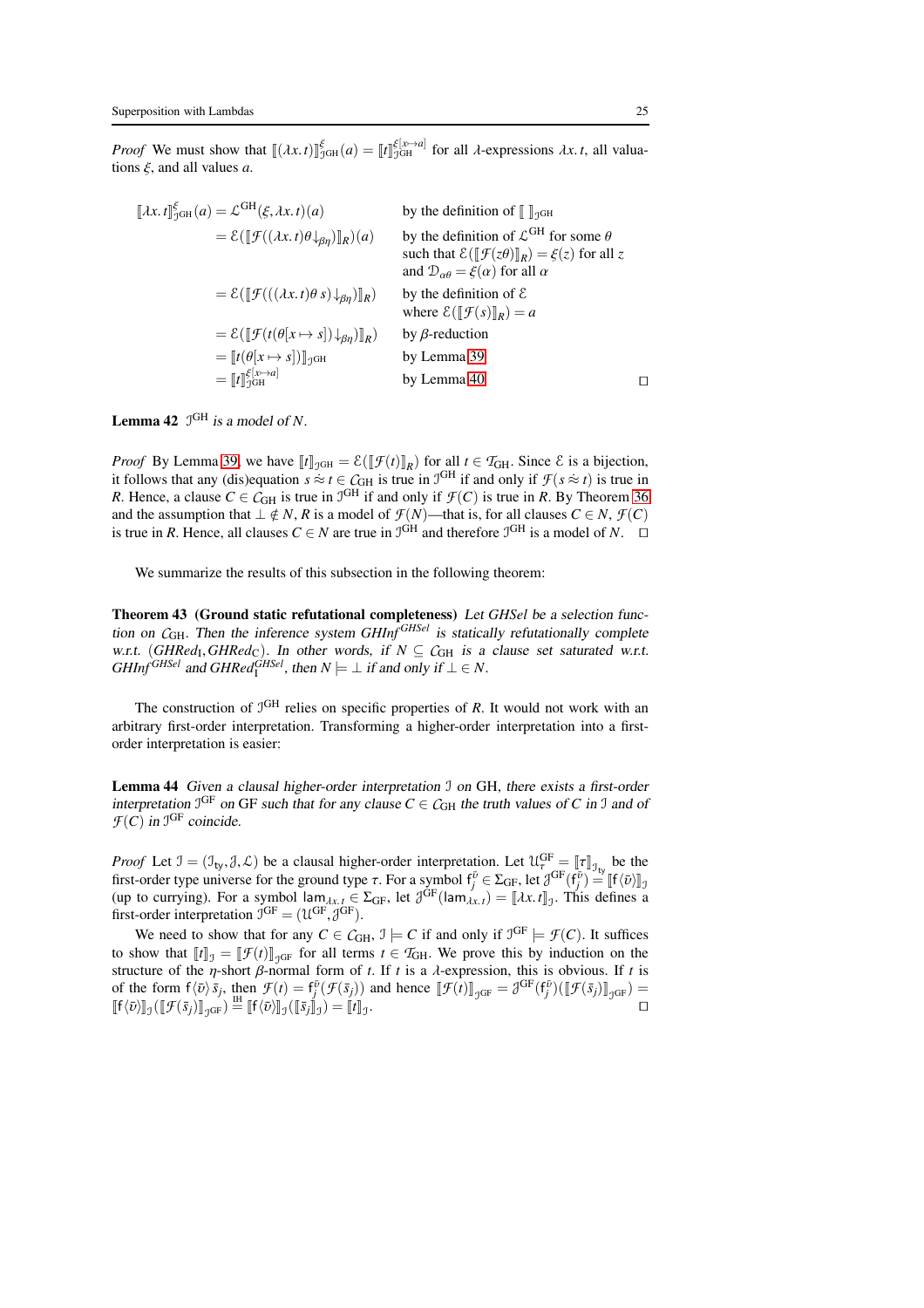## 4.4 The Nonground Higher-Order Level

To lift the result to the nonground level, we employ the saturation framework of Waldmann et al. [\[69\]](#page-44-1). It is easy to see that the entailment relation  $\models$  on GH is a consequence relation in the sense of the framework. We need to show that our redundancy criterion on GH is a redundancy criterion in the sense of the framework and that *G* is a grounding function in the sense of the framework:

<span id="page-25-0"></span>Lemma 45 The redundancy criterion for GH is <sup>a</sup> redundancy criterion in the sense of Sect. <sup>2</sup> of the saturation framework.

*Proof* We must prove the conditions (R1) to (R4) of the saturation framework. Adapted to our context, they state the following for all clause sets  $N, N' \subseteq \mathcal{C}_{GH}$ :

- (R1) if  $N \models \bot$ , then  $N \setminus \text{GHRed}_{\mathbb{C}}(N) \models \bot$ ;
- $(R2)$  if  $N \subseteq N'$ , then  $GHRed_{\mathbb{C}}(N) \subseteq GHRed_{\mathbb{C}}(N')$  and  $GHRed_{\mathbb{I}}(N) \subseteq GHRed_{\mathbb{I}}(N')$ ;
- $(K3)$  if  $N' \subseteq GHRed_{\mathbb{C}}(N)$ , then  $GHRed_{\mathbb{C}}(N) \subseteq GHRed_{\mathbb{C}}(N \setminus N')$  and  $GHRed_{\mathbb{I}}(N) \subseteq$  $GHRed<sub>I</sub>(N \setminus N')$ ;
- (R4) if  $\iota \in \mathcal{GHInf}$  and  $\mathcal{concl}(\iota) \in N$ , then  $\iota \in \mathcal{GHRed}_{\mathcal{I}}(N)$ .

The proof is analogous to the proof of Lemma 4.10 of Bentkamp et al. [\[10\]](#page-42-9), using Lemma [44.](#page-24-0) ⊓⊔

<span id="page-25-1"></span>**Lemma 46** The grounding functions  $G^{GHSel}$  for  $GHSel \in G(HSel)$  are grounding functions in the sense of Sect. <sup>3</sup> of the saturation framework.

*Proof* We must prove the conditions (G1), (G2), and (G3) of the saturation framework. Adapted to our context, they state the following:

(G1)  $G(⊥) = {⊥}$ ; (G2) for every  $C \in C_H$ , if  $\bot \in G(C)$ , then  $C = \bot$ ; (G3) for every  $\iota \in HInf$ ,  $G^{GHSel}(\iota) \subseteq GHRed^{GHSel}_{\mathbf{I}}(G(concl(\iota)))$ .

Clearly, *C* = ⊥ if and only if  $\bot \in \mathcal{G}(C)$  if and only if  $\mathcal{G}(C) = {\bot}$ , proving (G1) and (G2). For every  $\iota \in HInf$ , by the definition of  $G^{GHSel}$ , we have  $concl(G^{GHSel}(\iota)) \subseteq G(concl(\iota))$ , and thus (G3) by (R4). □

To lift the completeness result of the previous subsection to the nonground calculus *HInf*, we employ Theorem 14 of the saturation framework, which, adapted to our context, is stated as follows. The theorem uses the notation  $Inf(N)$  to denote the set of  $Inf$ -inferences whose premises are in *N*, for an inference system *Inf* and a clause set *N*. Moreover, it uses Herbrand entailment  $\models$  *G* on *C*<sub>H</sub>, which is defined so that  $N_1 \models$  *G*  $N_2$  if and only if  $G(N_1) \models G(N_2)$ .

<span id="page-25-2"></span>Theorem 47 (Lifting theorem) If *GHInf<sup>GHSel</sup>* is statically refutationally complete w.r.t.  $(GHRed<sub>I</sub>*GHSel*, *GHRed*<sub>C</sub>)$  for every  $GHSel \in \mathcal{G}(HSel)$ , and if for every  $N \subseteq \mathcal{G}_{H}$  that is saturated w.r.t. *HInf* and *HRed*<sub>I</sub> there exists a *GHSel*  $\in$  *G*(*HSel*) such that *GHInf*  $^{GHSel}(G(N))$   $\subseteq$  $G^{GHSel}(HInf(N)) \cup GHRed^{GHSel}(G(N))$ , then also *HInf* is statically refutationally complete w.r.t. (*HRed*<sub>I</sub>, *HRed*<sub>C</sub>) and  $\models$   $\epsilon$ .

*Proof* This is almost an instance of Theorem 14 of the saturation framework. We take  $C_H$ for **F**,  $C_{GH}$  for **G**, and  $G(HSel)$  for *Q*. It is easy to see that the entailment relation  $\models$  on GH is a consequence relation in the sense of the framework. By Lemma [45](#page-25-0) and [46,](#page-25-1) (*GHRed*<sup>*GHSel*</sup>,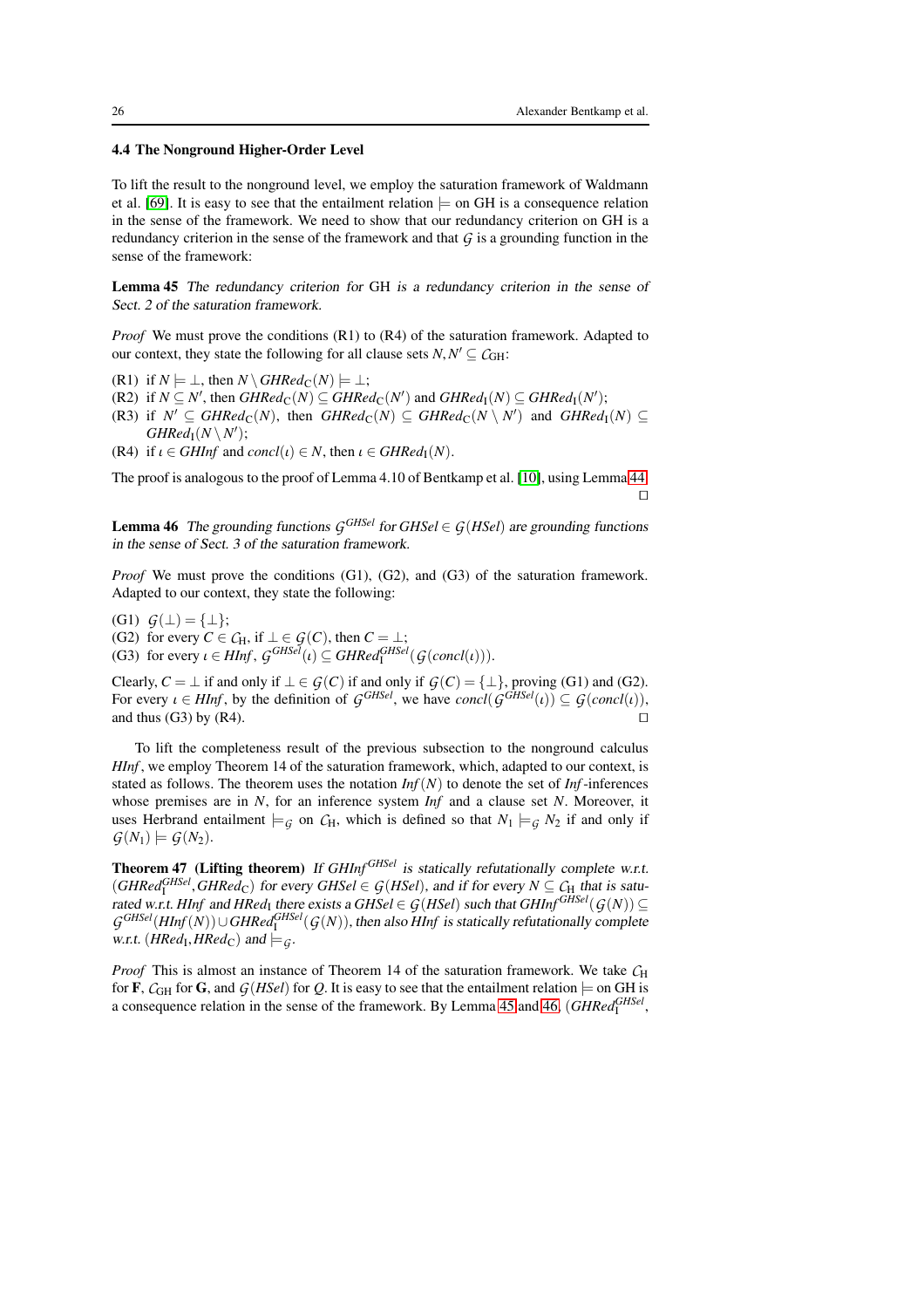*GHRed*C) is a redundancy criterion in the sense of the framework, and *G GHSel* are grounding functions in the sense of the framework, for all  $GHSel \in G(HSel)$ . The redundancy criterion (*HRed*<sub>I</sub>, *HRed*<sub>C</sub>) matches exactly the intersected lifted redundancy criterion *Red*<sup>∩,⊐</sup> of the saturation framework. Their Theorem 14 states the theorem only for  $\Box = \emptyset$ . By their Lemma 16, it also holds if  $\exists \neq \emptyset$ . □

Let  $N \subseteq C_H$  be a clause set saturated w.r.t. *HInf* and *HRed*<sub>I</sub>. We assume that *HSel* fulfills the selection restriction that a literal  $L(y)$  must not be selected if  $y \bar{u}_n$ , with  $n > 0$ , is a  $\succeq$ maximal term of the clause, as required in Definition [9.](#page-6-1) For the above theorem to apply, we need to show that there exists a selection function  $GHSel \in G(HSel)$  such that all inferences  $\iota \in \mathit{GHInf}^{\mathit{GHSel}}$  with  $\mathit{prems}(\iota) \in \mathcal{G}(N)$  are liftable or redundant. Here, for  $\iota$  to be *liftable* means that ι is a *G GHSel*-ground instance of a *HInf*-inference from *N*; for ι to be *redundant* means that  $\iota \in GHRed_{\mathrm{I}}^{GHSel}(\mathcal{G}(N)).$ 

To choose the right selection function  $GHSel \in G(HSel)$ , we observe that each ground clause  $C \in \mathcal{G}(N)$  must have at least one corresponding clause  $D \in N$  such that C is a ground instance of *D*. We choose one of them for each  $C \in \mathcal{G}(N)$ , which we denote by  $\mathcal{G}^{-1}(C)$ . Then let *GHSel* select those literals in *C* that correspond to literals selected by *HSel* in  $G^{-1}(C)$ . With respect to this selection function *GHSel*, we can show that all inferences from  $G(N)$  are liftable or redundant:

<span id="page-26-0"></span>Lemma 48 Let  $G^{-1}(C) = D \in N$  and  $D\theta = C$ . Let  $\sigma$  and  $\rho$  be substitutions such that  $x\sigma\rho =$ *x*θ for all variables *x* in *D*. Let *L* be a (strictly)  $\succeq$ -eligible literal in *C* w.r.t. *GHSel*. Then there exists a (strictly)  $\succsim$ -eligible literal *L'* in *D* w.r.t.  $\sigma$  and *HSel* such that  $L'\theta = L$ .

*Proof* If  $L \in GHSel(C)$ , then there exists  $L'$  such that  $L'\theta = L$  and  $L' \in HSel(D)$  by the definition of  $\mathcal{G}^{-1}$ . Otherwise, *L* is  $\succeq$ -maximal in *C*. Since  $C = D\sigma\rho$ , there are literals *L'* in *D* $\sigma$  such that  $L' \rho = L$ . Choose *L'* to be a  $\succsim$ -maximal among them. Then *L'* is  $\succsim$ -maximal in *D* $\sigma$  because for any literal  $L'' \in D$  with  $L'' \succeq L'$ , we have  $L'' \rho \succeq L' \rho = L$  and hence  $L'' \rho = L$ by  $\succeq$ -maximality of *L*.

If *L* is strictly  $\succeq$ -maximal in *C*, *L'* is also strictly  $\succeq$ -maximal in *D* $\sigma$  because a duplicate of *L'* in *D* $\sigma$  would imply a duplicate of *L* in *C*. □

<span id="page-26-1"></span>Lemma 49 (Lifting of ERES, EFACT, GARGCONG, and GEXT) All ERES, EFACT, GARGCONG, and GEXT inferences from *G*(*N*) are liftable.

*Proof* ERES: Let  $\iota \in \mathcal{GHInf}^{\mathcal{GHSel}}$  be an ERES inference with  $\mathit{prems}(\iota) \in \mathcal{G}(N)$ . Then  $\iota$  is of the form

$$
\frac{C\theta = C'\theta \vee s\theta \not\approx s'\theta}{C'\theta}
$$
ERes

where  $G^{-1}(C\theta) = C = C' \vee s \not\approx s'$  and the literal  $s\theta \not\approx s'\theta$  is  $\succeq$ -eligible w.r.t. *GHSel*. Since *s*θ and  $\vec{s}$ <sup>'</sup>θ are unifiable and ground, we have  $s\theta = s'\theta$ . Thus, there exists an idempotent  $\sigma \in$  $CSU(s, s')$  such that for some substitution  $\rho$  and for all variables *x* in *C*, we have  $x\sigma\rho = x\theta$ . By Lemma [48,](#page-26-0) we may assume without loss of generality that  $s \not\approx s'$  is  $\succsim$ -eligible in *C* w.r.t.  $\sigma$  and *HSel*. Hence, the following inference  $\iota' \in HInf$  is applicable:

$$
\frac{C' \vee s \not\approx s'}{C'\sigma}
$$
ERES

Then  $\iota$  is the  $\sigma \rho$ -ground instance of  $\iota'$  and is therefore liftable.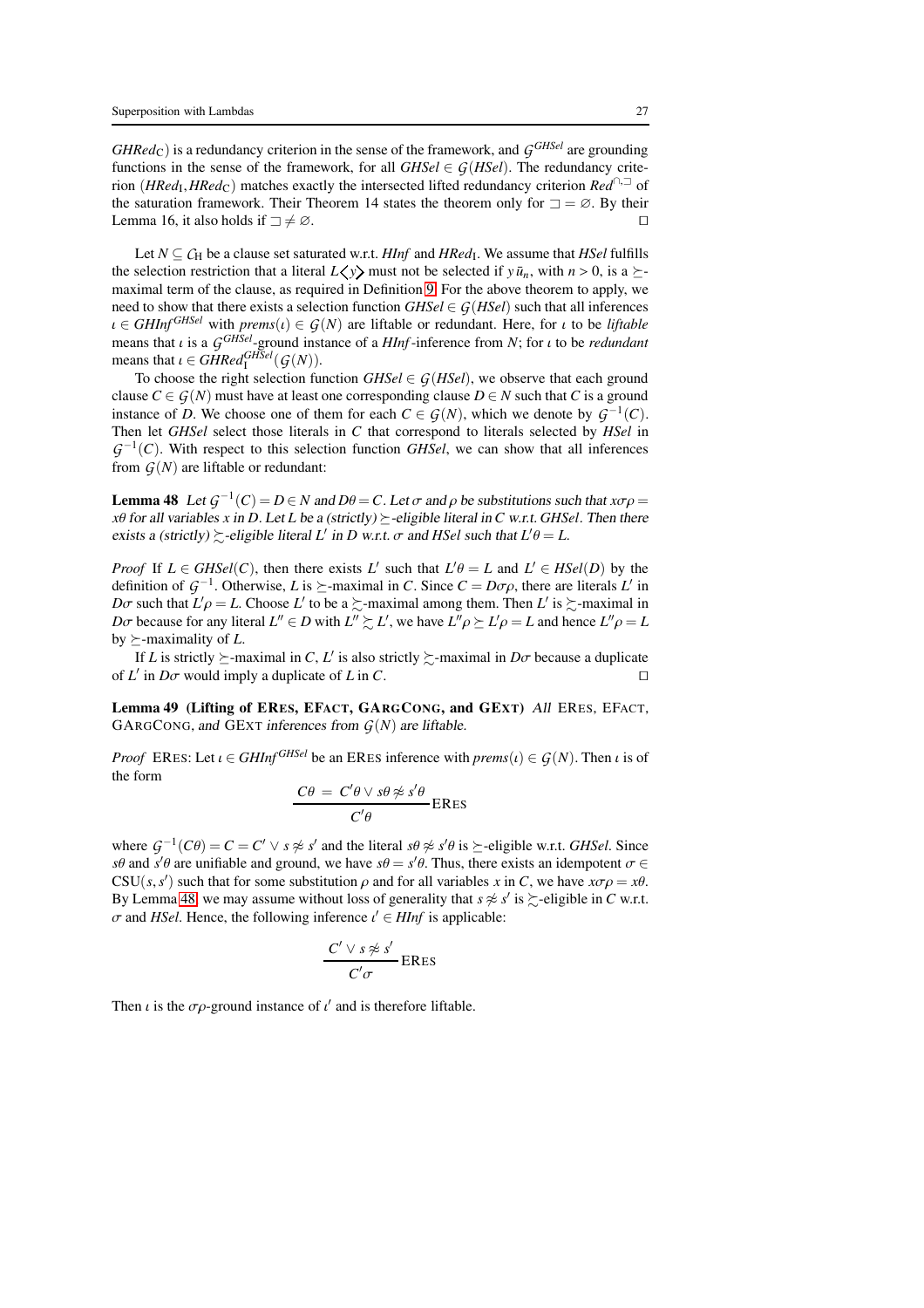EFACT: Analogously, if  $\iota \in \mathcal{GHInf}^{\mathcal{GHSel}}$  is an EFACT inference with  $\text{prems}(\iota) \in \mathcal{G}(N)$ , then  $\iota$  is of the form

$$
\frac{C\theta = C'\theta \vee s'\theta \approx t'\theta \vee s\theta \approx t\theta}{C'\theta \vee t\theta \not\approx t'\theta \vee s\theta \approx t'\theta} \text{EFACT}
$$

where  $G^{-1}(C\theta) = C = C' \vee s' \approx t' \vee s \approx t$ , the literal  $s\theta \approx t\theta$  is  $\succeq$ -eligible in *C* w.r.t. *GHSel*, and  $s\theta \nless t\theta$ . Then  $s \nless t$ . Moreover,  $s\theta$  and  $s'\theta$  are unifiable and ground. Hence,  $s\theta = s'\theta$ and there exists an idempotent  $\sigma \in CSU(s, s')$  such that for some substitution  $\rho$  and for all variables *x* in *C*, we have  $x\sigma\rho = x\theta$ . By Lemma [48,](#page-26-0) we may assume without loss of generality that  $s \approx t$  is  $\succeq$ -eligible in *C* w.r.t.  $\sigma$  and *HSel*. It follows that the following inference  $u' \in HInf$  is applicable:

$$
\frac{C' \lor s' \approx t' \lor s \approx t}{(C' \lor t \not\approx t' \lor s \approx t')\sigma} \text{EFACT}
$$

Then  $\iota$  is the  $\sigma \rho$ -ground instance of  $\iota'$  and is therefore liftable.

GARGCONG: Let  $\iota \in \mathit{GHInf}^{\mathit{GHSel}}$  be a GARGCONG inference with  $\mathit{prems}(\iota) \in \mathcal{G}(N)$ . Then  $\iota$  is of the form

$$
\frac{C\theta = C'\theta \vee s\theta \approx s'\theta}{C'\theta \vee s\theta \bar{u}_n \approx s'\theta \bar{u}_n} \text{GARGCONG}
$$

where  $G^{-1}(C\theta) = C = C' \vee s \approx s'$ , the literal  $s\theta \approx s'\theta$  is strictly  $\succeq$ -eligible w.r.t. *GHSel*, and  $s\theta$  and  $s'\theta$  are of functional type. It follows that *s* and  $s'$  have either a functional or a polymorphic type. Let  $\sigma$  be the most general substitution such that  $s\sigma$  and  $s'\sigma$  take *n* arguments. By Lemma [48,](#page-26-0) we may assume without loss of generality that  $s \not\approx s'$  is strictly  $\succsim$ -eligible in *C* w.r.t.  $\sigma$  and *HSel*. Hence the following inference  $\iota' \in HInf$  is applicable:

$$
\frac{C' \vee s \approx s'}{C'\sigma \vee s\sigma \bar{x}_n \approx s'\sigma \bar{x}_n} \text{ARGCONG}
$$

Since  $\sigma$  is the most general substitution that ensures well-typedness of the conclusion,  $\iota$  is a ground instance of  $\iota'$  and is therefore liftable.

GEXT: The conclusion of a GEXT inference in *GHInf* is by definition a ground instance of the conclusion of an EXT inference in *HInf* . Hence, the GEXT inference is a ground instance of the EXT inference. Therefore it is liftable. ⊓⊔

<span id="page-27-0"></span>Some of the SUP inferences in *GHInf* are liftable as well:

Lemma 50 (Instances of green subterms) Let *s* be a λ-term in η-short β-normal form, let σ be <sup>a</sup> substitution, and let *p* be <sup>a</sup> green position of both *s* and *s*σ↓βη. Then (*s*|*p*)σ↓βη =  $(s\sigma\downarrow_{\beta n})|_p$ .

<span id="page-27-1"></span>*Proof* By induction on *p*. If  $p = \varepsilon$ , then  $(s|_p)\sigma \downarrow_{\beta\eta} = s\sigma \downarrow_{\beta\eta} = (s\sigma \downarrow_{\beta\eta})|_p$ . If  $p = i.p'$ , then  $s = f(\overline{\tau}) s_1 ... s_n$  and  $s\sigma = f(\overline{\tau}\sigma) (s_1\sigma) ... (s_n\sigma)$ , where  $1 \le i \le n$  and  $p'$  is a green position of *s<sup>i</sup>* . Clearly, βη-normalization steps of *s*σ can take place only in proper subterms. So  $s\sigma\downarrow_{\beta\eta} = f\langle\bar{\tau}\sigma\rangle(s_1\sigma\downarrow_{\beta\eta})\dots(s_n\sigma\downarrow_{\beta\eta})$ . Since  $p = i.p'$  is a green position of  $s\sigma\downarrow_{\beta\eta}, p'$  must be a green position of  $(s_i \sigma) \downarrow_{\beta\eta}$ . By the induction hypothesis,  $(s_i|_{p'}) \sigma \downarrow_{\beta\eta} = (s_i \sigma \downarrow_{\beta\eta})|_{p'}.$ Therefore  $(s|_p)\sigma\downarrow_{\beta\eta} = (s|_{i,p'})\sigma\downarrow_{\beta\eta} = (s_i|_{p'})\sigma\downarrow_{\beta\eta} = (s_i\sigma\downarrow_{\beta\eta})|_{p'} = (s\sigma\downarrow_{\beta\eta})|_p.$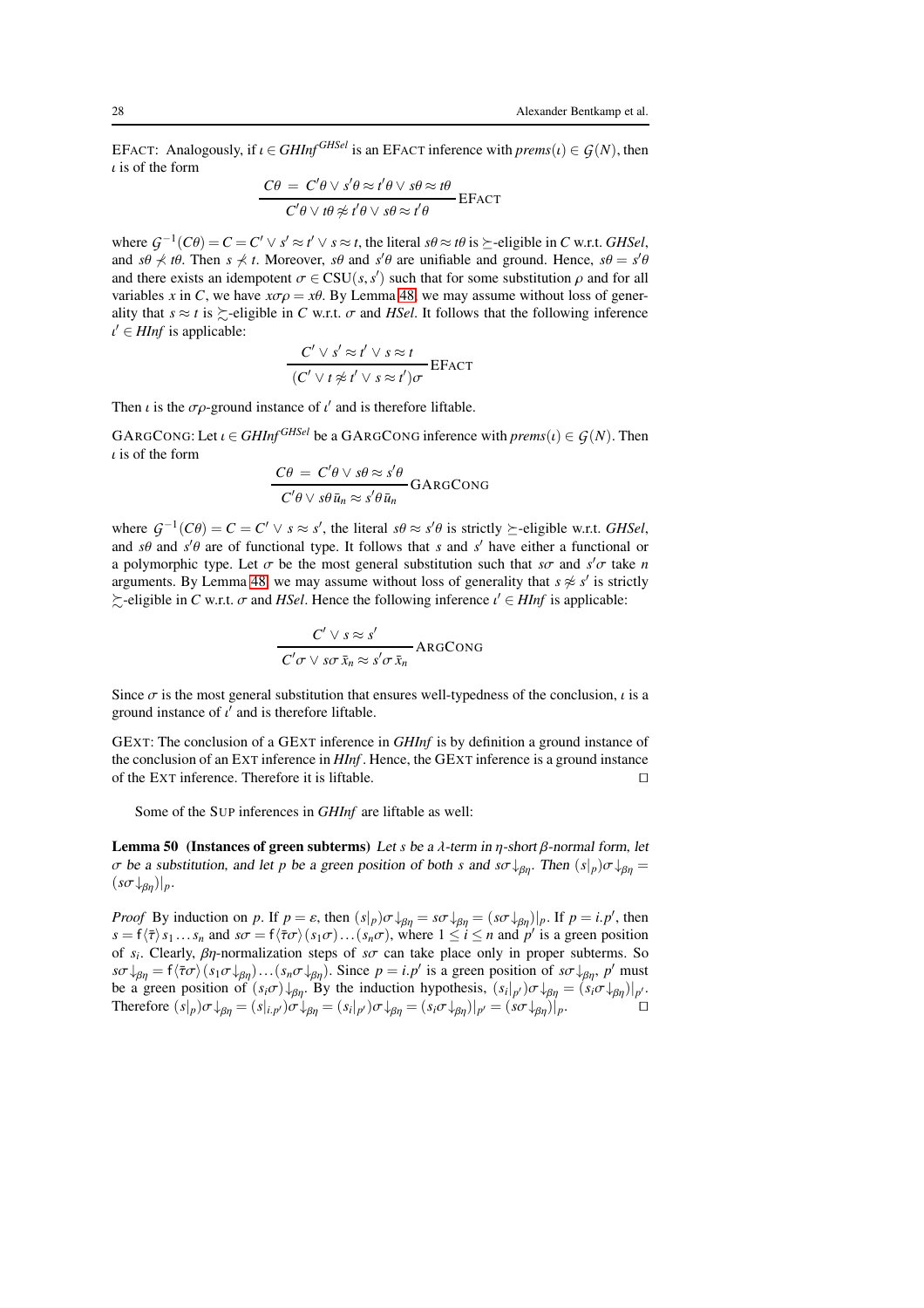**Lemma 51** (Lifting of SUP) Let  $\iota \in \text{GHInf}^{\text{GHSel}}$  be a SUP inference

$$
\frac{\overbrace{D'\theta \lor t\theta \approx t'\theta}^{D\theta} \quad \overbrace{C'\theta \lor s\theta \mathbf{\langle} t\theta \mathbf{\rangle}_p \approx s'\theta}^{C\theta}}{D'\theta \lor C'\theta \lor s\theta \mathbf{\langle} t'\theta \mathbf{\rangle}_p \approx s'\theta} \text{SUP}
$$

where  $G^{-1}(D\theta) = D = D' \vee t \approx t' \in N$ ,  $s\theta = s\theta \langle t\theta \rangle_p$ , and  $G^{-1}(C\theta) = C = C' \vee s \approx s' \in N$ . We assume that *s*, *t*, *s* $\theta$ , and *t* $\theta$  are represented by  $\lambda$ -terms in  $\eta$ -short  $\beta$ -normal form. Let  $p'$ be the longest prefix of *p* that is a green position of *s*. Since  $\varepsilon$  is a green position of *s*, the longest prefix always exists. Let  $u = s|_{p'}$ . Suppose one of the following conditions applies: (i) *u* is a deeply occurring variable in  $\dot{C}$ ; (ii)  $p = p'$  and the variable condition holds for *D* and *C*; or (iii)  $p \neq p'$  and *u* is not a variable. Then *u* is liftable.

*Proof* The SUP inference conditions for *ι* are that  $t\theta \approx t'\theta$  is strictly  $\succeq$ -eligible,  $s\theta \approx s'\theta$ is strictly  $\succeq$ -eligible if positive and  $\succeq$ -eligible if negative, *D*θ  $\succeq$  *Cθ*, *tθ*  $\preceq$  *t'θ*, and *sθ*  $\preceq$  *s'θ*. We assume that *s*, *t*, *s*θ, and *t*θ are represented by  $\lambda$ -terms in  $\eta$ -short  $\beta$ -normal form. By Lemma [50,](#page-27-0)  $u\theta$  agrees with  $s\theta|_{p'}$  (considering both as terms rather than as  $\lambda$ -terms).

CASE 1: We have (a)  $p = p'$ , (b) *u* is not fluid, and (c) *u* is not a variable deeply occurring in *C*. Then  $u\theta = s\theta|_{p'} = s\theta|_p = t\theta$ . Since  $\theta$  is a unifier of *u* and *t*, there exists an idempotent  $\sigma \in \text{CSU}(t, u)$  such that for some substitution  $\rho$  and for all variables *x* occurring in *D* and *C*, we have  $x\sigma\rho = x\theta$ . The inference conditions can be lifted: (Strict) eligibility of  $t\theta \approx t'\theta$ and  $s\theta \approx s'\theta$  w.r.t. *GHSel* implies (strict) eligibility of  $t \approx t'$  and  $s \approx s'$  w.r.t.  $\sigma$  and *HSel*;  $D\theta \not\subset C\theta$  implies  $D \not\subset C$ ;  $t\theta \not\subset t'\theta$  implies  $t \not\subset t'$ ; and  $s\theta \not\subset s'\theta$  implies  $s \not\subset s'$ . Moreover, by (a) and (c), condition (ii) must hold and thus the variable condition holds for *D* and *C*. Hence there is the following SUP inference  $\iota' \in HInf$ :

$$
\frac{D' \vee t \approx t' \quad C' \vee s \langle u \rangle_p \approx s'}{(D' \vee C' \vee s \langle t' \rangle_p \approx s')\sigma} \text{Sup}
$$

Then  $\iota$  is the  $\sigma \rho$ -ground instance of  $\iota'$  and therefore liftable.

CASE 2: We have (a)  $p \neq p'$ , or (b) *u* is fluid, or (c) *u* is a variable deeply occurring in *C*. We will first show that (a) implies (b) or (c). Suppose (a) holds but neither (b) nor (c) holds. Then condition (iii) must hold—i.e., *u* is not a variable. Moreover, since (b) does not hold, *u* cannot have the form  $y \bar{u}_n$  for a variable *y* and  $n \ge 1$ . If *u* were of the form  $f(\bar{\tau}) s_1 ... s_n$  with  $n \geq 0$ , *u*θ would have the form  $f(\overline{\tau}\theta)(s_1\theta)...(s_n\theta)$ , but then there is some  $1 \leq i \leq n$  such that  $p'$  *i* is a prefix of p and  $s|_{p'j}$  is a green subterm of *s*, contradicting the maximality of *p*<sup>'</sup>. So *u* must be a λ-expression, but since *t*θ is a proper green subterm of *uθ*, *uθ* cannot be a λ-expression, yielding a contradiction. We may thus assume that (b) or (c) holds.

Let  $p = p'.p''$ . Let *z* be a fresh variable. Define a substitution  $\theta'$  that maps this variable *z* to  $\lambda y. (s\theta|_{p'}) \langle y \rangle_{p''}$  and any other variable *w* to *w* $\theta$ . Clearly,  $(zt)\theta' = (s\theta|_{p'}) \langle t\theta \rangle_{p''} = s\theta|_{p'} =$  $u\theta = u\theta'$ . Since  $\theta'$  is a unifier of *u* and *zt*, there exists an idempotent  $\sigma \in CSU(zt, u)$  such that for some substitution  $\rho$ , for  $x = z$ , and for all variables x in C and D, we have  $x\sigma\rho = x\theta'$ . As in case 1, (strict) eligibility of the ground literals implies (strict) eligibility of the nonground literals. Moreover, by construction of  $\theta'$ ,  $t\theta' = t\theta \neq t'\theta = t'\theta'$  implies  $(zt)\theta' \neq (zt')\theta'$ , and thus  $(zt)\sigma \neq (zt')\sigma$ . Since we also have (b) or (c), there is the following inference  $t'$ :

$$
\frac{D' \vee t \approx t' \quad C' \vee s \langle u \rangle_{p'} \approx s'}{(D' \vee C' \vee s \langle z \rangle_{p'} \approx s')\sigma} \text{FLUIDSup}
$$

Then *i* is the  $\sigma \rho$ -ground instance of *i'* and therefore liftable.  $□$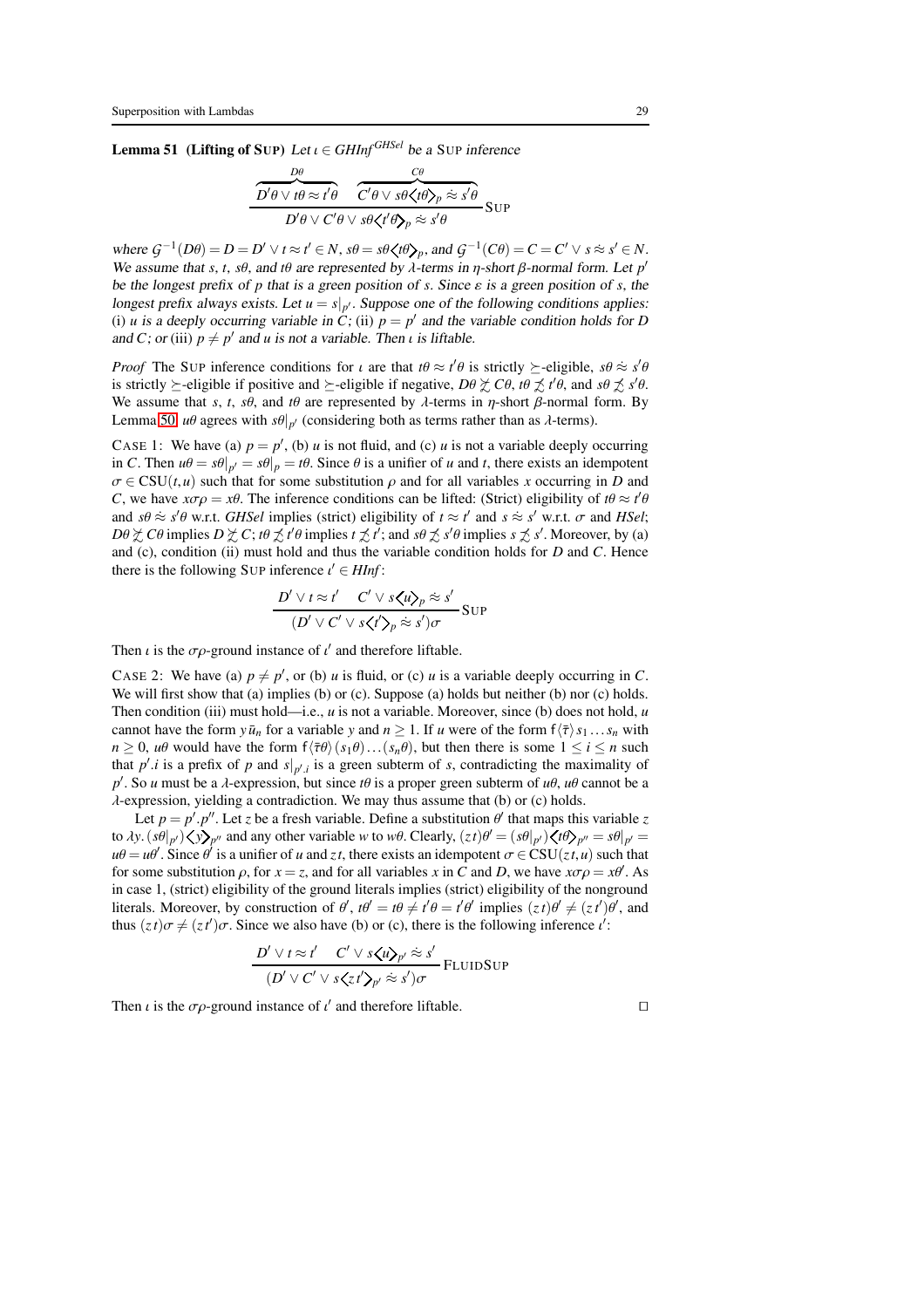<span id="page-29-1"></span>The other SUP inferences might not be liftable, but they are redundant:

**Lemma 52** Let  $\iota \in \mathcal{GHInf}^{\mathcal{GHSel}}$  be a SUP inference from  $G(N)$  not covered by Lemma [51.](#page-27-1) Then  $\iota \in GHRed_{\mathrm{I}}^{GHSel}(\mathcal{G}(N)).$ 

*Proof* Let  $C\theta = C'\theta \vee s\theta \approx s'\theta$  and  $D\theta = D'\theta \vee t\theta \approx t'\theta$  be the premises of *ι*, where  $s\theta \approx s'\theta$ and  $t\theta \approx t'\theta$  are the literals involved in the inference,  $s\theta > s'\theta$ ,  $t\theta > t'\theta$ , and *C'*, *D'*, *s*, *s'*, *t*, *t'* are the respective subclauses and terms in  $C = G^{-1}(C\theta)$  and  $D = G^{-1}(D\theta)$ . Then the inference  $\iota$  has the form

$$
\frac{D'\theta \vee t\theta \approx t'\theta \quad C'\theta \vee s\theta \langle t\theta \rangle \approx s'\theta}{D'\theta \vee C'\theta \vee s\theta \langle t'\theta \rangle \approx s'\theta} \text{SUP}
$$

To show that  $\iota \in \mathit{GHRed}_{\mathrm{I}}^{\mathit{GHSel}}(\mathcal{G}(N))$ , it suffices to show  $\{D \in \mathcal{F}(\mathcal{G}(N)) \mid D \prec \mathcal{F}(C\theta)\} \models$ *F*(*concl*(*ι*)). To this end, let J be an interpretation in GF such that  $\mathcal{I} \models \{D \in \mathcal{F}(\mathcal{G}(N)) \mid \mathcal{F}(\mathcal{G}(N))\}$  $D \prec \mathcal{F}(C\theta)$ . We need to show that  $\mathcal{I} \models \mathcal{F}(concl(\iota))$ . If  $\mathcal{F}(D'\theta)$  is true in  $\mathcal{I}$ , then obviously  $\mathcal{I} \models \mathcal{F}(concl(\iota))$ . So we assume that  $\mathcal{F}(D'\theta)$  is false in *J*. Since  $C\theta \succ D\theta$  by the SUP order conditions, it follows that  $\mathcal{I} \models \mathcal{F}(t\theta \approx t'\theta)$ . Therefore, it suffices to show  $\mathcal{I} \models \mathcal{F}(C\theta)$ .

Let *p* be the position in  $s\theta$  where *i* takes place and  $p'$  be the longest prefix of *p* that is a green subterm of *s*. Let  $u = s|_{p'}$ . Since Lemma [51](#page-27-1) does not apply to *i*, *u* is not a deeply occurring variable; if  $p = p'$ , the variable condition does not hold for *D* and *C*; and if  $p \neq p'$ , *u* is a variable. This means either the position *p* does not exist in *s*, because it is below an unapplied variable that does not occur deeply in *C*, or  $s|_p$  is an unapplied variable that does not occur deeply in *C* and for which the variable condition does not hold.

CASE 1: The position *p* does not exist in *s* because it is below a variable *x* that does not occur deeply in *C*. Then *t* $\theta$  is a green subterm of  $x\theta$  and hence a green subterm of  $x\theta \bar{w}$ for any arguments  $\bar{w}$ . Let *v* be the term that we obtain by replacing *t*θ by  $t'$ θ in  $x$ θ at the relevant position. Since  $\mathcal{I} \models \mathcal{F}(t\theta \approx t'\theta)$ , by congruence,  $\mathcal{I} \models \mathcal{F}(x\theta \bar{w} \approx v\bar{w})$  for any arguments  $\bar{w}$ . Hence,  $\mathcal{I} \models \mathcal{F}(C\theta)$  if and only if  $\mathcal{I} \models \mathcal{F}(C\{x \mapsto v\}\theta)$  by congruence. Here, it is crucial that the variable does not occur deeply in *C* because congruence does not hold in *F*-encoded terms below  $\lambda$ -binders. By the inference conditions, we have  $t\theta \succ t'\theta$ , which implies  $\mathcal{F}(C\theta) \succ \mathcal{F}(C\{x \mapsto v\}\theta)$  by compatibility with green contexts. Therefore, by the assumption about J, we have  $\mathcal{I} \models \mathcal{F}(C\{x \mapsto v\} \theta)$  and hence  $\mathcal{I} \models \mathcal{F}(C\theta)$ .

CASE 2: The term  $s|_p$  is a variable x that does not occur deeply in C and for which the variable condition does not hold. From this, we know that  $C\theta \succeq C''\theta$ , where  $C'' = C\{x \mapsto$ *t*<sup> $\prime$ </sup>}. We cannot have  $C\theta = C''\theta$  because  $x\theta = t\theta \neq t'\theta$  and *x* occurs in *C*. Hence, we have  $C\theta \succ C''\theta$ . By the definition of  $\theta$ ,  $C\theta \succ C''\theta$  implies  $\theta \models \mathcal{F}(C''\theta)$ . We will use equalities that are true in J to rewrite  $\mathcal{F}(C\theta)$  into  $\mathcal{F}(C''\theta)$ , which implies  $\mathcal{I} \models \mathcal{F}(C\theta)$  by congruence.

By saturation, every ARGCONG inference  $\iota'$  from *D* is in *HRed*<sub>I</sub>(*N*)—i.e.,  $G(concl(\iota'))$  $\subseteq$   $G(N) \cup$  *GHRed*<sub>C</sub>( $G(N)$ ). Hence,  $D' \theta \vee \theta \overline{u} \approx t' \theta \overline{u}$  is in  $G(N) \cup$  *GHRed*<sub>C</sub>( $G(N)$ ) for any ground arguments  $\bar{u}$ .

We observe that whenever  $t\theta \bar{u}$  and  $t'\theta \bar{u}$  are smaller than the  $\succeq$ -maximal term of  $C\theta$  for some arguments  $\bar{u}$ , we have

<span id="page-29-0"></span>
$$
\mathcal{I} \models \mathcal{F}(t\theta \bar{u}) \approx \mathcal{F}(t'\theta \bar{u}) \tag{*}
$$

To show this, we assume that  $t\theta \bar{u}$  and  $t'\theta \bar{u}$  are smaller than the  $\succeq$ -maximal term of *C* $\theta$  and we distinguish two cases: If  $t\theta$  is smaller than the  $\succeq$ -maximal term of  $C\theta$ , all terms in  $D'\theta$ are smaller than the  $\succeq$ -maximal term of *C* $\theta$  and hence  $D'\theta \vee t\theta \bar{u} \approx t'\theta \bar{u} \prec C\theta$ . If, on the other hand, *t* $\theta$  is equal to the  $\succeq$ -maximal term of *C* $\theta$ , then *t* $\theta$ *u*̃ and *t*<sup> $\theta$ </sup>*u*̃ are smaller than *t* $\theta$ . Hence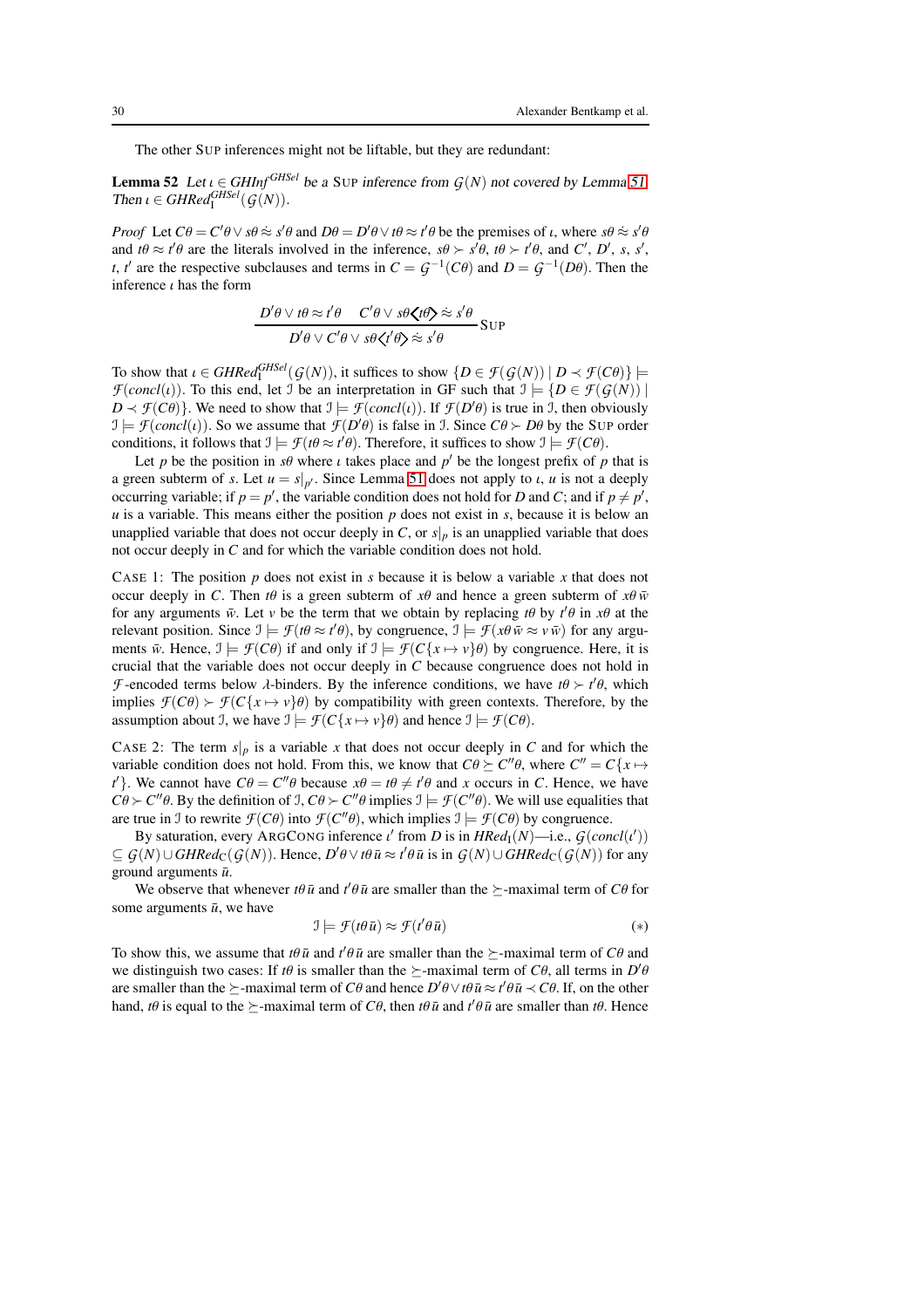$t\theta \bar{u} \approx t'\theta \bar{u} \prec t\theta \approx t'\theta$  and  $D'\theta \vee t\theta \bar{u} \approx t'\theta \bar{u} \prec D\theta \prec C\theta$ . In both cases, since  $D'\theta$  is false in  $\mathcal{I}$ , by the definition of  $\mathcal{I}$ , we have  $(*)$ .

Next, we show the equivalence of  $C\theta$  and  $C''\theta$  via rewriting with equations of the form (\*) where  $t\theta \bar{u}$  and  $t'\theta \bar{u}$  are smaller than the  $\succeq$ -maximal term of *C* $\theta$ . Since *x* does not occur deeply in *C*, every occurrence of *x* in *C* is not inside a  $\lambda$ -expression and not inside an argument of an applied variable. Therefore, all occurrences of *x* in *C* are in a green subterm of the form  $x \bar{v}$  for some terms  $\bar{v}$  that do not contain x. Hence, every occurrence of *x* in *C* corresponds to a subterm  $\mathcal{F}((x\bar{v})\theta) = \mathcal{F}(t\theta\bar{v}\theta)$  in  $\mathcal{F}(C\theta)$  and to a subterm  $\mathcal{F}((x\bar{v})\{x \mapsto t'\}\theta) = \mathcal{F}(t'\theta\bar{v}\{x \mapsto t'\}\theta) = \mathcal{F}(t'\theta\bar{v}\theta)$  in  $\mathcal{F}(C''\theta)$ . These are the only positions where  $C\theta$  and  $C''\theta$  differ.

To justify the necessary rewrite steps from  $\mathcal{F}(t\theta \bar{v}\theta)$  into  $\mathcal{F}(t'\theta \bar{v}\theta)$  using (\*), we must show that  $\mathcal{F}(t\theta \bar{v}\theta)$  and  $\mathcal{F}(t'\theta \bar{v}\theta)$  are smaller than the  $\succeq$ -maximal term in  $\mathcal{F}(C\theta)$  for the relevant  $\bar{v}$ . If  $\bar{v}$  is the empty tuple, we do not need to show this because  $\mathcal{I} \models \mathcal{F}(t\theta \approx t'\theta)$  follows from  $\mathcal{F}(D\theta)$ 's being true and  $\mathcal{F}(D'\theta)$ 's being false. If  $\bar{v}$  is nonempty, it suffices to show that *x*  $\bar{v}$  is not a  $\succeq$ -maximal term in *C*. Then  $\mathcal{F}(t\theta \bar{v}\theta)$  and  $\mathcal{F}(t'\theta \bar{v}\theta)$ , which correspond to the term  $x\bar{v}$  in *C*, cannot be  $\succeq$ -maximal in  $\mathcal{F}(C\theta)$  and  $\mathcal{F}(C''\theta)$ . Hence they must be smaller than the  $\succeq$ -maximal term in  $\mathcal{F}(C\theta)$  because they are subterms of  $\mathcal{F}(C\theta)$  and  $\mathcal{F}(C''\theta) \prec \mathcal{F}(C\theta)$ , respectively.

To show that  $x \overline{v}$  is not a  $\succeq$ -maximal term in *C*, we make a case distinction on whether  $s\theta \approx s'\theta$  is selected in *C* $\theta$  or *s* $\theta$  is the  $\succeq$ -maximal term in *C* $\theta$ . One of these must hold because  $s\theta \approx s'\theta$  is  $\succeq$ -eligible in *C*θ. If it is selected, by the selection restrictions, *x* cannot be the head of a  $\succeq$ -maximal term of *C*. If *s* $\theta$  is the  $\succeq$ -maximal term in *C* $\theta$ , we can argue that *x* is a green subterm of *s* and, since *x* does not occur deeply, *s* cannot be of the form  $x\bar{y}$  for a nonempty  $\bar{v}$ . This justifies the necessary rewrites between  $\mathcal{F}(C\theta)$  and  $\mathcal{F}(C''\theta)$  and it follows that  $\mathcal{I} \models \mathcal{F}(C\theta)$ . □

With these properties of our inference systems in place, Theorem [47](#page-25-2) guarantees static and dynamic refutational completeness of *HInf* w.r.t. *HRed*<sub>I</sub>. However, this theorem gives us refutational completeness w.r.t. the Herbrand entailment  $\models_G$ , defined as  $N_1 \models_G N_2$  if  $G(N_1) \models G(N_2)$ , whereas our semantics is Tarski entailment  $\models$ , defined as  $N_1 \models N_2$  if any model of *N*<sup>1</sup> is a model of *N*2. To repair this mismatch, we use the following lemma, which can be proved along the lines of Lemma 4.16 of Bentkamp et al. [\[10\]](#page-42-9), using Lemma [18](#page-10-0) and Lemma [19.](#page-10-1)

<span id="page-30-0"></span>**Lemma 53** For  $N \subseteq C_H$ , we have  $N \models G \bot$  if and only if  $N \models \bot$ .

<span id="page-30-1"></span>Theorem 54 (Static refutational completeness) The inference system *HInf* is statically refutationally complete w.r.t.  $(HRed_l, HRed_C)$ . In other words, if  $N \subseteq C_H$  is a clause set saturated w.r.t. *HInf* and *HRed*<sub>I</sub>, then we have  $N \models \bot$  if and only if  $\bot \in N$ .

*Proof* We apply Theorem [47.](#page-25-2) By Theorem [43,](#page-24-1) *GHInf GHSel* is statically refutationally complete for all *GHSel*  $\in G(HSel)$ . By Lemmas [49,](#page-26-1) [51,](#page-27-1) and [52,](#page-29-1) for every saturated  $N \subseteq C_H$ , there exists a selection function *GHSel*  $\in G(HSel)$  such that all inferences  $\iota \in GHInf^{GHSel}$  with *prems*( $\iota$ )  $\in$  *G*(*N*) either are *G*<sup>*GHSel*</sup>-ground instances of *HInf*-inferences from *N* or belong to  $GHRed_{\mathrm{I}}^{GHSel}(\mathcal{G}(N)).$ 

Theorem [47](#page-25-2) implies that if  $N \subseteq C_H$  is a clause set saturated w.r.t. *HInf* and *HRed*<sub>I</sub>, then *N*  $\models$  *G* ⊥ if and only if ⊥ ∈ *N*. By Lemma [53,](#page-30-0) this also holds for the Tarski entailment  $\models$ . That is, if  $N \subseteq C_H$  is a clause set saturated w.r.t. *HInf* and *HRed*<sub>I</sub>, then  $N \models \bot$  if and only if  $\bot \in N$ . □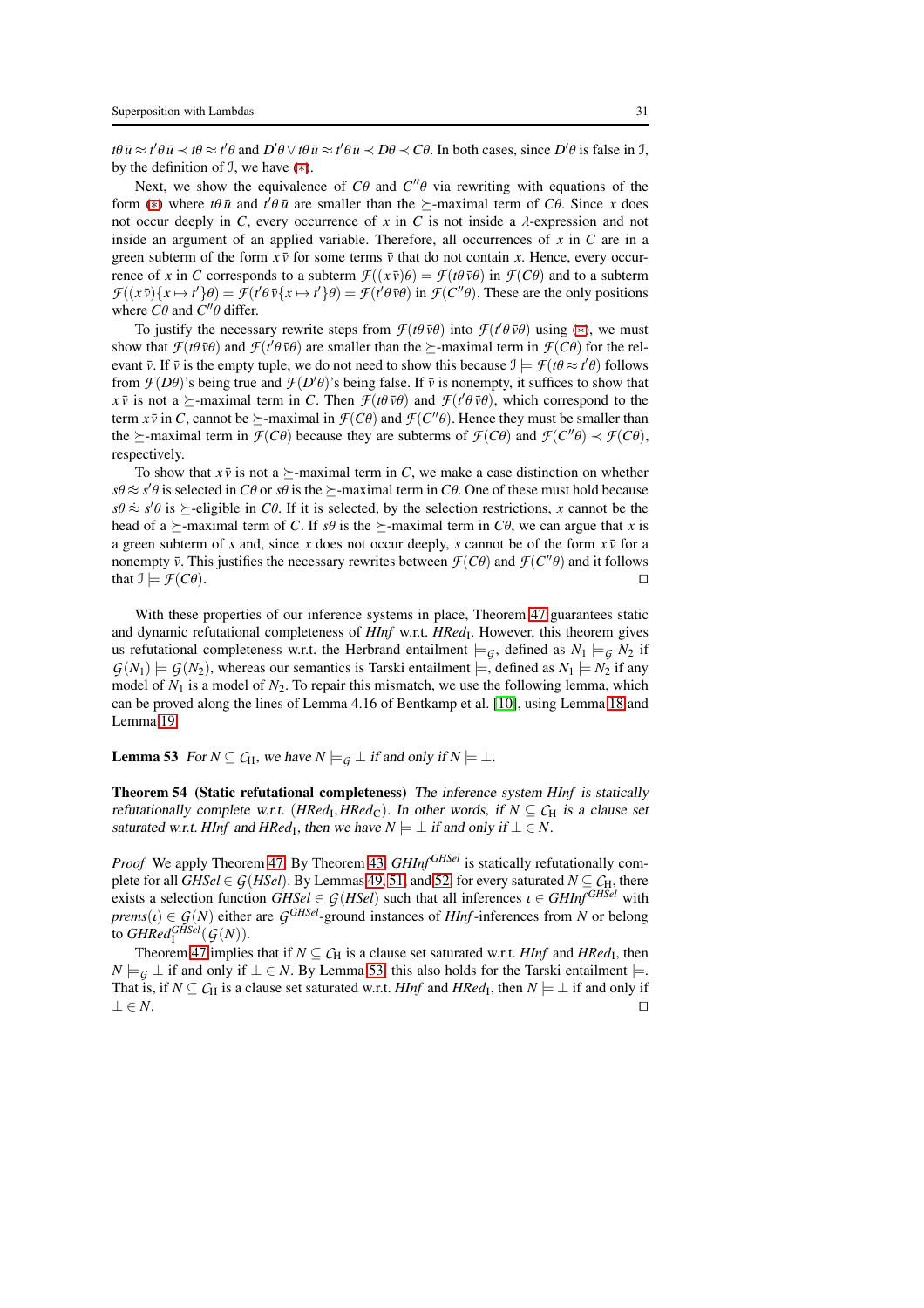From static refutational completeness, we can easily derive dynamic refutational completeness.

Theorem 55 (Dynamic refutational completeness) The inference system *HInf* is dynam-ically refutationally complete w.r.t. (HRed<sub>I</sub>, HRed<sub>C</sub>), as defined in Definition [33.](#page-16-1)

*Proof* By Theorem 17 of the saturation framework, this follows from Theorem [54](#page-30-1) and Lemma [53.](#page-30-0)  $□$ 

#### <span id="page-31-0"></span>5 Extensions

The core calculus can be extended with various optional rules. Although these are not necessary for refutational completeness, they can allow the prover to find more direct proofs. Most of these rules are concerned with the areas covered by the FLUIDSUP rule and the extensionality axiom.

Two of the optional rules below rely on the notion of "orange subterms."

**Definition 56** A  $\lambda$ -term *t* is an *orange subterm* of a  $\lambda$ -term *s* if  $s = t$ ; or if  $s = f\langle \overline{\tau} \rangle \overline{s}$  and *t* is an orange subterm of  $s_i$  for some *i*; or if  $s = x\bar{s}$  and *t* is an orange subterm of  $s_i$  for some *i*; or if  $s = (\lambda x. u)$  and *t* is an orange subterm of *u*.

For example, in the term  $f(g a) (y b) (\lambda x h c (g x))$ , the orange subterms are all the green subterms—a, g a, y b,  $\lambda x$ . h c (g x) and the whole term—and in addition b, c, x, g x, and h c (g *x*). Following Convention [1,](#page-3-0) this notion is lifted to  $\beta$ η-equivalence classes via representatives in  $\eta$ -short  $\beta$ -normal form. We write  $t = s \langle \langle \bar{x}_n, u \rangle \rangle$  to indicate that *u* is an orange subterm of *t*, where  $\bar{x}_n$  are the variables bound in the *orange context* around *u*, from outermost to innermost. If  $n = 0$ , we simply write  $t = s \langle u \rangle$ .

Once a term  $s \ll \bar{x}_n$ . *u* $\gg$  has been introduced, we write  $s \ll \bar{x}_n$ . *u*' $\gg_{\eta}$  to denote the same context with a different subterm  $u'$  at that position. The  $\eta$  subscript is a reminder that  $u'$  is not necessarily an orange subterm of  $s \ll \bar{x}_n$ . *u*' $\gg_\eta$  due to potential applications of *η*-reduction. For example, if  $s \ll x$ .  $g x x \gg \gg 1$  h a  $(\lambda x. g x x)$ , then  $s \ll x. f x \gg \gg 1$  h a  $(\lambda x. f x) = h a f$ .

Demodulation, which destructively rewrites using an equality  $t \approx t'$ , is available at green positions. In addition, a variant of demodulation rewrites in orange contexts:

$$
\frac{t \approx t' \quad C \langle s \langle \bar{x}, t \sigma \rangle \rangle}{t \approx t' \quad C \langle s \langle \bar{x}, t' \sigma \rangle \rangle_{\eta} \rangle \quad s \langle \langle \bar{x}, t \sigma \rangle \rangle \approx s \langle \langle \bar{x}, t' \sigma \rangle \rangle_{\eta}} \text{ADemODEXT}
$$

where the term  $t\sigma$  may refer to the bound variables  $\bar{x}$ . The following side conditions apply:

1. *s*  $\langle \langle \bar{x}, t\sigma \rangle \rangle \psi_{\beta\eta}$  is a *λ*-expression or a term of the form  $y \bar{u}_n$  with  $n > 0$ ; 2.  $s \ll \bar{x} \cdot t \sigma \gg s \ll \bar{x} \cdot t' \sigma \gg u;$  $\langle \sigma \rangle$ <sub>η</sub>; 3. *C*  $\langle s \langle \langle \bar{x} \rangle t \sigma \rangle$  >  $s \langle \langle \bar{x} \rangle t \sigma \rangle$   $\approx$   $s \langle \langle \bar{x} \rangle t \sigma \rangle$ 

Condition 3 ensures that the second premise is redundant w.r.t. the conclusions and may be removed. The double bar indicates that the conclusions collectively make the premises redundant and can replace them.

The third conclusion, which is entailed by  $t \approx t'$  and (EXT), could be safely omitted if the corresponding (EXT) instance is smaller than the second premise. But in general, the third conclusion is necessary for the proof, and the variant of λDEMODEXT that omits it—let us call it λDEMOD—might not preserve refutational completeness.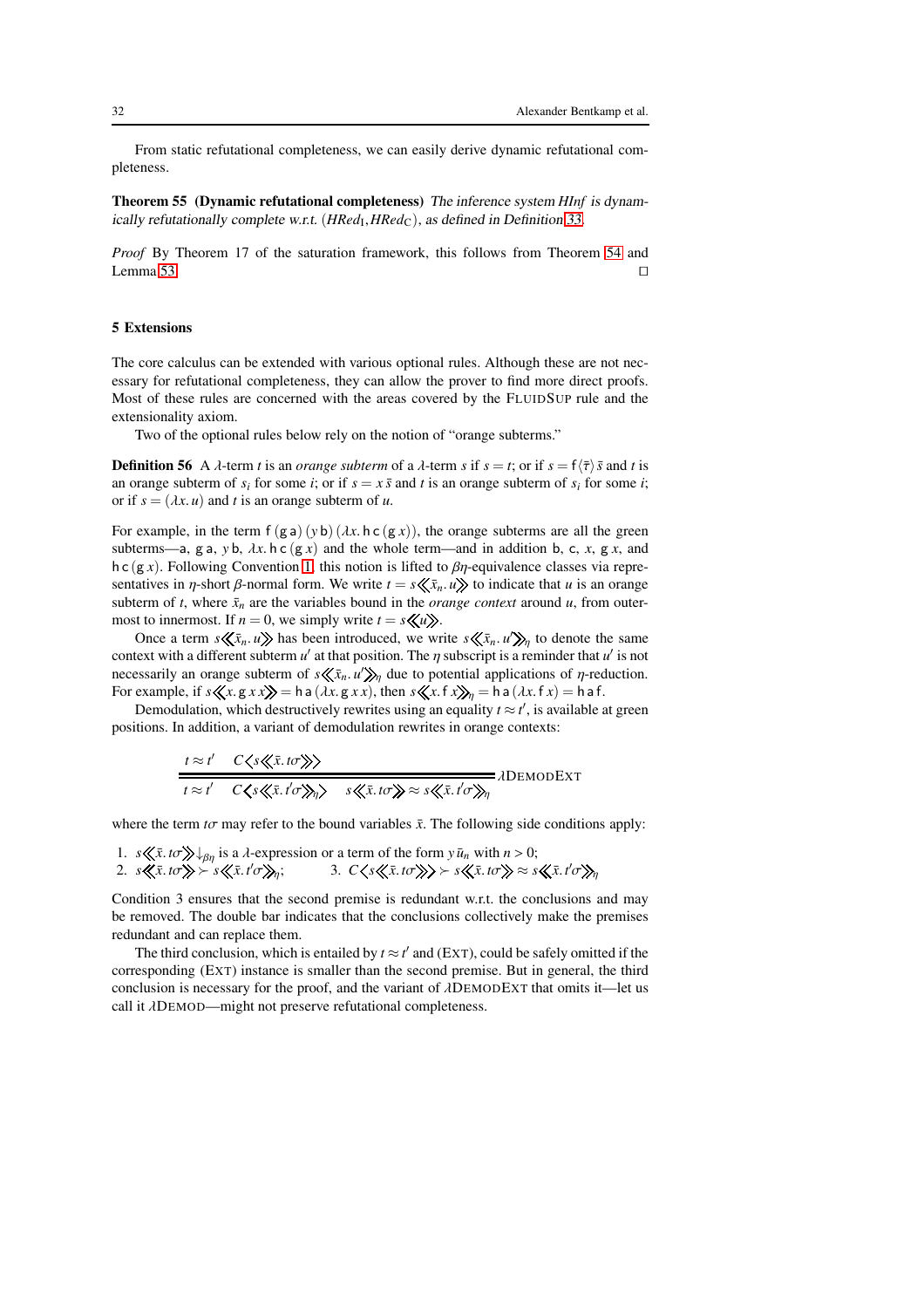An instance of λDEMODEXT, where g *z* is rewritten to f *z z* under a λ-binder, follows:

$$
\frac{g x \approx f x x \quad k(\lambda z. h(gz)) \approx c}{g x \approx f x x \quad k(\lambda z. h(fz z)) \approx c \quad (\lambda z. h(gz)) \approx (\lambda z. h(fz z))}
$$
 *ab*abobext

Lemma 57 λDEMODEXT is sound and preserves refutational completeness of the calculus.

*Proof* Soundness of the first conclusion is obvious. Soundness of the second and third conclusion follows from congruence and extensionality using the premises. Preservation of completeness is justified by redundancy. Specifically, we justify the deletion of the second premise by showing that it is redundant w.r.t. the conclusions. By definition, it is redundant if for every ground instance  $C \langle s \langle \langle \bar{x}, t \sigma \rangle \rangle \rangle \theta \in \mathcal{G}(C \langle s \langle \langle \bar{x}, t \sigma \rangle \rangle)$ , its encoding  $\mathcal{F}(C\langle s\langle \langle \bar{x}, t\sigma \rangle \rangle)$  is entailed by  $\mathcal{F}(G(N))$ , where *N* are the conclusions of *λ*DEMODEXT. The first conclusion cannot help us prove redundancy because  $s \ll \bar{x}$ . *to*  $\gg \theta \downarrow_{\beta\eta}$  might be a λ-expression and then  $\mathcal{F}(s\mathcal{L}\bar{x}.\iota\sigma\mathcal{D}\theta)$  is a symbol that is unrelated to  $\mathcal{F}(t\sigma\theta)$ . Instead, we use the  $\theta$ -instances of the last two conclusions. By Lemma [23,](#page-12-0)  $\mathcal{F}(C \leq \mathcal{K} \bar{x}, t' \sigma)$  has *F*( $s \ll \bar{x}$ . *t* $\sigma \gg \eta$  $\theta$ ) as a subterm. If this subterm is replaced by *F*( $s \ll \bar{x}$ . *to* $\gg \theta$ ), we obtain  $F(C \leq s \leq \bar{x} \cdot t \sigma)$ . Hence, the *F*-encodings of the *θ*-instances of the last two conclusions entail the *F*-encoding of the  $\theta$ -instance of the second premise by congruence. Due to the side condition that the second premise is larger than the second and third conclusion, by stability under grounding substitutions, the  $\theta$ -instances of the last two conclusions must be smaller than the  $\theta$ -instance of the second premise. Thus, the second premise is redundant.

⊓⊔

The next simplification rule can be used to prune arguments of applied variables if the arguments can be expressed as functions of the remaining arguments. For example, the clause  $C[yab(fba), ybd(fdb)],$  in which *y* occurs twice, can be simplified to  $C[y'ab, y'bd].$ Here, for each occurrence of *y*, the third argument can be computed by applying f to the second and first arguments. The rule can also be used to remove the repeated arguments in *y* b b  $\approx$  *y* a a, the static argument a in *y* a c  $\approx$  *y* a b, and all four arguments in *y* a b  $\approx$  *z* b d. It is stated as

$$
\frac{C}{C\sigma} \text{PRUNEARG}
$$

where the following conditions apply:

1.  $\sigma = \{y \mapsto \lambda \bar{x}_j, y' \bar{x}_{j-1}\};$  2. *y*  $\prime$  is a fresh variable; 3.  $C \sqsupset C\sigma$ ;

- 4. the minimum number  $k$  of arguments passed to any occurrence of  $y$  in the clause  $C$  is at least *j*;
- 5. there exists a term *t* containing no variables bound in the clause such that for all terms of the form *y*  $\bar{s}_k$  occurring in the clause we have  $s_j = t \bar{s}_{j-1} s_{j+1} \dots s_k$ .

Clauses with a static argument correspond to the case  $t := (\lambda \bar{x}_{j-1} x_{j+1} \dots x_k u)$ , where *u* is the static argument (containing no variables bound in *t*) and *j* is its index in *y*'s argument list. The repeated argument case corresponds to  $t := (\lambda \bar{x}_{i-1} x_{i+1} \dots x_k, x_i)$ , where *i* is the index of the repeated argument's mate.

Lemma 58 PRUNEARG is sound and preserves refutational completeness of the calculus.

*Proof* The rule is sound because it simply applies a substitution to *C*. It preserves completeness because the premise *C* is redundant w.r.t. the conclusion  $C\sigma$ . This is because the sets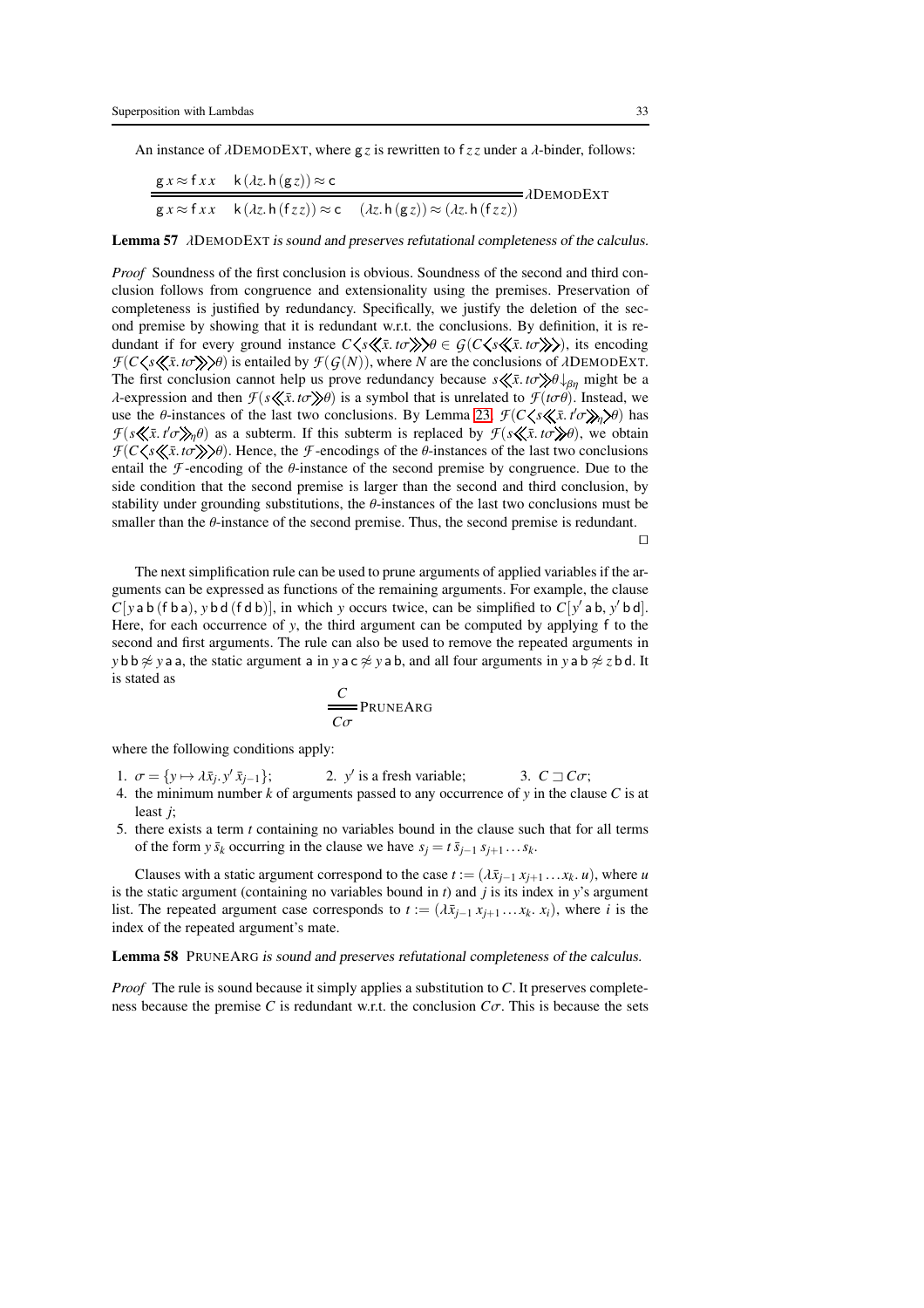of ground instances of *C* and  $C\sigma$  are the same and  $C\sqsupseteq C\sigma$ . Clearly  $C\sigma$  is an instance of *C*. We will show the inverse: that *C* is an instance of *C* $\sigma$ . Let  $\rho = \{y' \mapsto \lambda \bar{x}_{j-1} x_{j+1} \dots x_k, y \bar{x}_{j-1}\}$  $(t \bar{x}_{j-1} x_{j+1} \ldots x_k) x_{j+1} \ldots x_k$ . We show  $C \sigma \rho = C$ . Consider an occurrence of *y* in *C*. By the side conditions, it will have the form  $y \bar{s}_k \bar{u}$ , where  $s_j = t \bar{s}_{j-1} s_{j+1} \dots s_k$ . Hence,  $(y \bar{s}_k) \sigma \rho =$  $(y' \bar{s}_{j-1} s_{j+1} ... s_k) \rho = y \bar{s}_{j-1} (t \bar{s}_{j-1} s_{j+1} ... s_k) s_{j+1} ... s_k = y \bar{s}_k$ . Thus,  $C \sigma \rho = C$ .

We designed an algorithm that efficiently computes the subterm  $u$  of the term  $t =$  $(\lambda x_1 \ldots x_{i-1} x_{i+1} \ldots x_k \ldots u)$  occurring in the side conditions of PRUNEARG. The algorithm is incomplete, but our tests suggest that it discovers most cases of prunable arguments that occur in practice. The algorithm works by maintaining a mapping of pairs  $(y, i)$  of functional variables *y* and indices *i* of their arguments to a set of candidate terms for *u*. For an occurrence  $y \bar{s}_n$  of  $y$  and for an argument  $s_j$ , the algorithm approximates this set by computing all possible ways in which subterms of  $s_j$  that are equal to any other  $s_i$  can be replaced with the variable *x<sup>i</sup>* corresponding to the *i*th argument of *y*. The candidate sets for all occurrences of *y* are then intersected. An arbitrary element of the final intersection is returned as the term *u*.

For example, suppose that *y* a (f a) b and  $yz(fz)$  b are the only occurrences of *y* in the clause *C*. The initial mapping is  $\{1 \mapsto T_H, 2 \mapsto T_H, 3 \mapsto T_H\}$ . After computing the ways in which each argument can be expressed using the remaining ones for the first occurrence and intersecting the sets, we get  $\{1 \mapsto \{a\}, 2 \mapsto \{fa, fx_1\}, 3 \mapsto \{b\}\}\)$ , where  $x_1$  represents *y*'s first argument. Finally, after computing the corresponding sets for the second occurrence of *y* and intersecting them with the previous candidate sets, we get  $\{1 \mapsto \emptyset, 2 \mapsto \{f x_1\}, 3 \mapsto \{b\}\}\.$  The final mapping shows that we can remove the second argument, since it can be expressed as a function of the first argument:  $t = (\lambda x_1 x_3, f x_1 x_3)$ . We can also remove the third argument, since its value is fixed:  $t = (\lambda x_1 x_3)$ . An example where our procedure fails is the pair of occurrences  $y(\lambda x. a)$  (f a) c and  $y(\lambda x. b)$  (f b) d. PRUNEARG can be used to eliminate the second argument by taking  $t := (\lambda x_1 x_3)$ ,  $f(x_1 x_3)$ , but our algorithm will not detect this.

Following the literature [\[34,](#page-43-4) [62\]](#page-44-7), we provide a rule for negative extensionality:

$$
\frac{C' \vee s \not\approx s'}{C' \vee s \left(\text{sk}\langle \bar{\alpha} \rangle \bar{y}\right) \not\approx s' \left(\text{sk}\langle \bar{\alpha} \rangle \bar{y}\right)} \text{NEGEXT}
$$

where the following conditions apply:

1. sk is a fresh Skolem symbol; ' is  $\succeq$ -eligible in the premise;

3.  $\bar{\alpha}$  and  $\bar{y}$  are the type and term variables occurring free in the literal  $s \not\approx s'$ .

Negative extensionality can be applied as an inference rule at any time or as a simplification rule during preprocessing of the initial problem. The rule uses Skolem terms  $sk\bar{v}$  rather than diff *s s*′ because they tend to be more compact.

**Lemma 59** (NEGEXT's satisfiability preservation) Let  $N \subseteq C_H$  and let *E* be the conclusion of a NEGEXT inference from *N*. If  $N \cup \{(\text{EXT})\}$  is satisfiable, then  $N \cup \{(\text{EXT}), E\}$  is satisfiable.

*Proof* Let J be a model of  $N \cup \{ (EXT) \}$ . We need to construct a model of  $N \cup \{ (EXT), E \}$ . Since (EXT) holds in J, so does its instance  $s$  (diff  $s s'$ )  $\approx s'$  (diff  $s s'$ )  $\vee s \approx s'$ . We extend the model J to a model J', interpreting sk such that  $J' \models sk \langle \bar{\alpha} \rangle \bar{y} \approx diff \ s \ s'$ . The Skolem symbol sk takes the free type and term variables of  $s \not\approx s'$  as arguments, which include all the free variables of diff  $s s'$ , allowing us to extend  $\mathcal I$  in this way.

By assumption, the premise  $C' \vee s \not\approx s'$  is true in J and hence in J'. Since the above instance of (EXT) holds in J, it also holds in J'. Hence, the conclusion  $C' \vee s(\mathsf{sk}\langle \bar{\alpha}_m \rangle \bar{y}_n) \not\approx$  $s'$  (sk $\langle \bar{\alpha}_m \rangle \bar{y}_n$ ) also holds, which can be seen by resolving the premise against the (EXT) instance and unfolding the defining equation of sk. ⊓⊔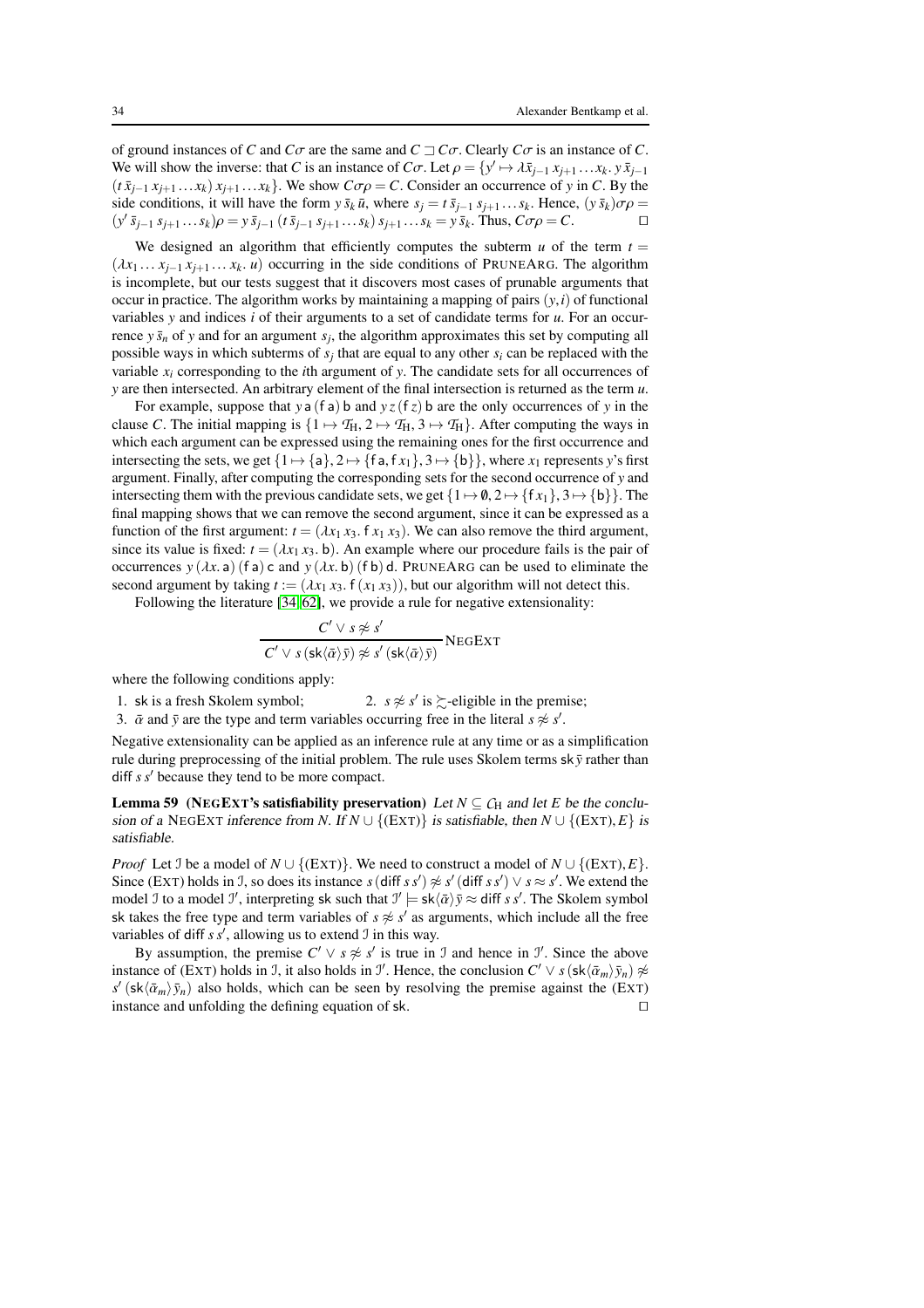One reason why the extensionality axiom is so prolific is that both sides of its maximal literal, *y* (diff *yz*)  $\frac{\partial z}{\partial x}$  *z*(diff *yz*), are fluid. As a pragmatic alternative to the axiom, we introduce the "abstracting" rules ABSSUP, ABSERES, and ABSEFACT with the same premises as the core SUP, ERES, and EFACT, respectively. We call these rules collectively ABS. Each new rule shares all the side conditions of the corresponding core rule except that of the form  $\sigma \in CSU(s,t)$ . Instead, it lets  $\sigma$  be the most general unifier of *s* and *t*'s types and adds this condition: Let  $v \langle s_1,...,s_n \rangle = s\sigma$  and  $v \langle t_1,...,t_n \rangle = t\sigma$ , where  $v \langle \rangle$  is the largest common green context of  $s\sigma$  and  $t\sigma$ . If any  $s_i$  is of functional type and the core rule has conclusion *E*σ, the new rule has conclusion  $E\sigma \vee s_1 \not\approx t_1 \vee \cdots \vee s_n \not\approx t_n$ . The NEGEXT rule can then be applied to those literals  $s_i \not\approx t_i$  whose sides have functional type. Essentially the same idea was proposed by Bhayat and Reger as *unification with abstraction* in the context of combinatory superposition [\[19,](#page-42-12) Sect. 3.1]. The approach regrettably does not fully eliminate the need for axiom (EXT), as Visa Nummelin demonstrated via the following example.

**Example 60** Consider the unsatisfiable clause set consisting of  $h x \approx f x$ , k  $h \approx k g$ , and k g  $\frac{4}{5}$  k f, where k takes at most one argument and h  $\succ$  g  $\succ$  f. The only nonredundant ABS inference applicable is ABSERES on the third clause, resulting in  $g \approx f$ . Applying EXTNEG further produces g sk  $\approx$  f sk. The set consisting of all five clauses is saturated.

A different approach is to instantiate the extensionality axiom with arbitrary terms *s*,*s* ′ of the same functional type:

$$
s\left(\text{diff } s\,s'\right) \not\approx s'\left(\text{diff } s\,s'\right) \vee s \approx s'\, \text{EXTI}\text{NST}
$$

We would typically choose  $s$ ,  $s'$  among the green subterms occurring in the current clause set. Intuitively, if we think in terms of eligibility, EXTINST demands  $s$  (diff  $ss'$ )  $\approx s'$  (diff  $ss'$ ) to be proved before  $s \approx s'$  can be used. This can be advantageous because simplifying inferences (based on matching) will often be able to rewrite the applied terms *s*(diff *s s*′ ) and  $s'$  (diff *s s'*). In contrast, ABS assume  $s \approx s'$  and delay the proof obligation that  $s$  (diff *s s'*)  $\approx$ *s* ′ (diff *s s*′ ). This can create many long clauses, which will be subject to expensive generating inferences (based on full unification).

Superposition can be generalized to orange subterms as follows:

$$
\frac{D' \lor t \approx t'}{(D' \lor C' \lor s \ll \bar{x}.u) \approx s'} \land \text{SUP}
$$
  

$$
\frac{(D' \lor C' \lor s \ll \bar{x}.t') \land \gamma \approx s'}{\land \gamma \lor \gamma \ll s' \land \gamma \lor \gamma}
$$

where the substitution  $\rho$  is defined as follows: Let  $P_y = \{y\}$  for all type and term variables  $y \notin \bar{x}$ . For each *i*, let  $P_{x_i}$  be recursively defined as the union of all  $P_y$  such that *y* occurs free in the  $\lambda$ -expression that binds  $x_i$  in  $s \ll \bar{x}$ .  $u \gg \sigma$  or that occurs free in the corresponding subterm of  $s \langle \langle \bar{x}, t' \rangle \rangle_{\eta} \sigma$ . Then  $\rho$  is defined as  $\{x_i \mapsto sk_i \langle \bar{\alpha}_i \rangle \bar{y}_i$  for each  $i\}$ , where  $\bar{y}_i$  are the term variables in  $P_{x_i}$  and  $\bar{\alpha}_i$  are the type variables in  $P_{x_i}$  and the type variables occurring in the type of the  $\lambda$ -expression binding  $x_i$ . In addition, SUP's side conditions and the following conditions apply:

10. 
$$
\bar{x}
$$
 has length  $n > 0$ ; 11.  $\bar{x}\sigma = \bar{x}$ ; 12, the variable  $\bar{x}$  is not equal to  $\bar{x}$ .

12. the variables  $\bar{x}$  do not occur in *yo* for all variables *y* in *u*.

The substitution  $\rho$  introduces Skolem terms to represent bound variables that would otherwise escape their binders. The rule can be justified in terms of paramodulation and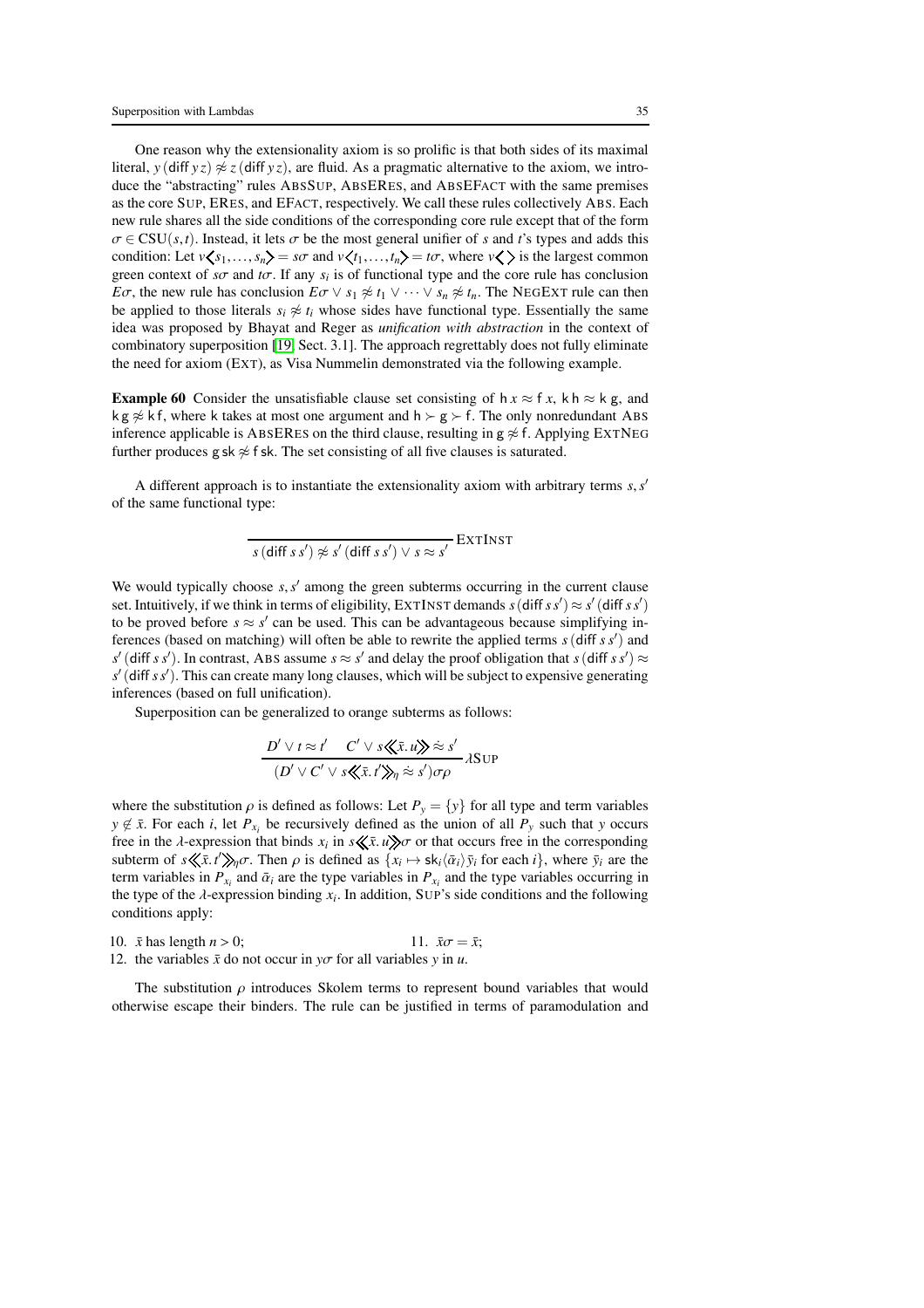extensionality, with the Skolem terms standing for diff terms. We can shorten the derivation of Example [17](#page-8-0) by applying this rule to the clauses  $C_{div}$  and  $C_{conj}$  as follows:

$$
n \approx \text{zero} \lor \text{div } n \, n \approx \text{one} \quad \text{prod } K \ ( \lambda k \text{. div } (\text{succ } k) \ (\text{succ } k)) \not\approx \text{one}
$$
\n
$$
\text{succ sk} \approx \text{zero} \lor \text{prod } K \ ( \lambda k \text{. one} ) \not\approx \text{one}
$$
\n
$$
\lambda \text{SUP}
$$

From this conclusion,  $\perp$  can be derived using only SUP and EQRES inferences. We thus avoid both FLUIDSUP and (EXT).

**Lemma 61** ( $\lambda$ SUP's satisfiability preservation) Let  $N \subseteq C_H$  and let *E* be the conclusion of a  $\lambda$ SUP inference from *N*. If  $N \cup \{ (EXT) \}$  is satisfiable, then  $N \cup \{ (EXT), E \}$  is satisfiable.

*Proof* Let J be a model of  $N \cup \{ (EXT) \}$ . We need to construct a model of  $N \cup \{ (EXT)$ ,  $E \}$ . For each *i*, let  $v_i$  be the  $\lambda$ -expression binding  $x_i$  in the term  $s \ll \bar{x}$ .  $u \gg \sigma$  in the rule. Let  $v_i'$ be the variant of  $v_i$  in which the relevant occurrence of  $u\sigma$  is replaced by  $t'\sigma$ . We define a substitution  $\pi$  recursively by  $x_i\pi = \text{diff}(v_i\pi)(v'_i\pi)$  for all *i*. This definition is well founded because the variables  $x_j$  with  $j \ge i$  do not occur freely in  $v_i$  and  $v'_i$ . We extend the model J to a model  $\mathcal{I}'$ , interpreting  $sk_i$  such that  $\mathcal{I}' \models sk_i \langle \bar{\alpha}_i \rangle \bar{y}_i \approx \text{diff}(v_i \pi)(v'_i \pi)$  for each *i*. Since the free type and term variables of any  $x_i \pi$  are necessarily contained in  $P_{x_i}$ , the arguments of  $sk_i$ include the free variables of diff  $(v_i \pi)(v'_i \pi)$ , allowing us to extend J in this way.

By assumption, the premises of the  $\lambda$ SUP inference are true in J and hence in  $\mathcal{I}$ . We need to show that the conclusion  $(D' \vee C' \vee s \langle \langle \bar{x}, t' \rangle \rangle_{\eta} \approx s') \sigma \rho$  is also true in J'. Let  $\xi$  be a valuation. If  $\mathcal{I}'$ ,  $\xi \models (D' \lor C')\sigma\rho$ , we are done. So we assume that  $D'\sigma\rho$  and  $C'\sigma\rho$  are false in  $\mathcal{I}'$  under  $\xi$ . In the following, we omit  $\mathcal{I}', \xi \models'$ , but all equations  $(\approx)$  are meant to be true in  $\mathcal{I}'$  under  $\xi$ . Assuming  $D' \sigma \rho$  and  $C' \sigma \rho$  are false, we will show inductively that  $v_i \pi \approx v'_i \pi$  for all  $i = k, ..., 1$ . By this assumption, the premises imply that  $t \sigma \rho \approx t' \sigma \rho$  and  $s \ll \bar{x}$ . *u*)  $\sigma \rho \approx s' \sigma \rho$ . Due to the way we constructed *J'*, we have  $w\pi \approx w\rho$  for any term *w*. Hence, we have  $t\sigma\pi \approx t'\sigma\pi$ . The terms  $v_k\pi$  (diff  $(v_k\pi)(v'_k\pi)$ ) and  $v'_k\pi$  (diff  $(v_k\pi)(v'_k\pi)$ ) are the respective result of applying  $\pi$  to the body of the  $\lambda$ -expressions  $v_k$  and  $v'_k$ . Therefore, by  $\text{congruence, } t \sigma \pi \approx t' \sigma \pi \text{ and } t \sigma = u \sigma \text{ imply that } v_k \pi (\text{diff}(v_k \pi)(v'_k \pi)) \approx v'_k \pi (\text{diff}(v_k \pi)(v'_k \pi)).$ The extensionality axiom then implies  $v_k \pi \approx v'_k \pi$ .

It follows directly from the definition of  $\pi$  that for all *i*,  $v_i\pi$  (diff $(v_i\pi)(v'_i\pi) = s_i \langle v_{i+1}\pi$ and  $v'_i\pi$  (diff  $(v_i\pi)(v'_i\pi) = s_i \langle v'_i\rangle + \pi \rangle$  for some context  $s_i \langle v \rangle$ . The subterms  $v_{i+1}\pi$  of  $s_i \langle \!\langle v_{i+1} | \pi \rangle \!\rangle$  and  $v'_{i+1} \pi$  of  $s_i \langle \!\langle v'_{i+1} | \pi \rangle \!\rangle$  may be below applied variables but not below  $\lambda$ s. Since substitutions avoid capture, in  $v_i$  and  $v'_i$ ,  $\pi$  only substitutes  $x_j$  with  $j < i$ , but in  $v_{i+1}$  and  $v'_{i+1}$ , it substitutes all  $x_j$  with  $j \leq i$ . By an induction using these equations, congruence, and the extensionality axiom, we can derive from  $v_k \pi \approx v'_k \pi$  that  $v_1 \pi \approx v'_1 \pi$ . Since  $\mathcal{I}' \models w \pi \approx w \rho$  for any term *w*, we have  $v_1 \rho \approx v_1' \rho$ . By congruence, it follows that  $s \ll \bar{x}$ .  $u \gg \sigma \rho \approx s \ll \bar{x}$ .  $t' \gg \rho \sigma \rho$ . With  $s \ll \bar{x}$ . *u*) $\sigma \rho \approx s' \sigma \rho$ , it follows that  $(s \ll \bar{x} \cdot t') \sim \rho$ . Hence, the conclusion of the  $\lambda$ SUP inference is true in  $\mathcal{I}'$ . ⊓⊔

The next rule, *duplicating flex subterm superposition*, is a lightweight alternative to FLUIDSUP:  $\overline{a}$  $\mathcal{L} = \mathcal{L}$ 

$$
\frac{D' \vee t \approx t' \quad C' \vee s \langle y \bar{u}_n \rangle \approx s'}{(D' \vee C' \vee s \langle z \bar{u}_n t' \rangle \approx s')\rho\sigma}
$$
DupSUP

where  $n > 0$ ,  $\rho = \{y \mapsto \lambda \bar{x}_n \cdot z \bar{x}_n (w \bar{x}_n)\}$ , and  $\sigma \in \text{CSU}(t, w(\bar{u}_n \rho))$  for fresh variables *w*, *z*. The order and eligibility restrictions are as for SUP. The rule can be understood as the composition of an inference that applies the substitution  $\rho$  and of a paramodulation inference into the subterm  $w(\bar{u}_n \rho)$  of  $s \langle z(\bar{u}_n \rho) (w(\bar{u}_n \rho)) \rangle$ . DUPSUP is general enough to replace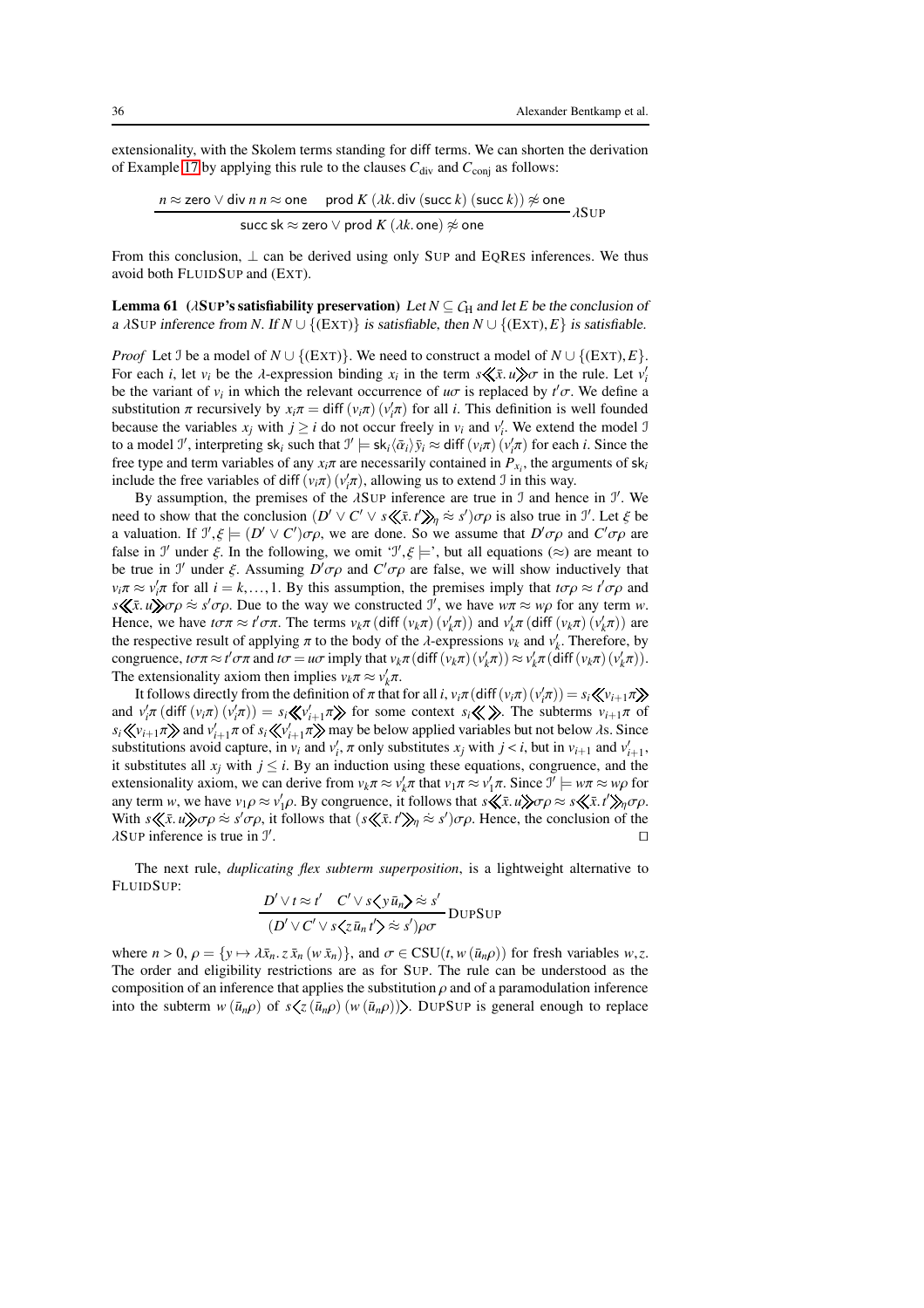FLUIDSUP in Examples [13](#page-8-1) and [14](#page-8-2) but not in Example [15.](#page-8-3) On the other hand, FLUIDSUP's unification problem is usually a flex–flex pair, whereas DUPSUP yields a less explosive flex–rigid pair unless *t* is variable-headed.

The last rule, *flex subterm superposition*, is an even more lightweight alternative to FLUIDSUP:

$$
\frac{D' \vee t \approx t' \quad C' \vee s \langle y \bar{u}_n \rangle \approx s'}{(D' \vee C' \vee s \langle t' \rangle \approx s')\sigma} \text{FLEXSup}
$$

where  $n > 0$  and  $\sigma \in \text{CSU}(t, y\bar{u}_n)$ . The order and eligibility restrictions are as for SUP.

## <span id="page-36-0"></span>6 Implementation

Zipperposition  $[27,28]$  $[27,28]$  is an open source superposition prover written in OCaml.<sup>[1](#page-36-1)</sup> Originally designed for polymorphic first-order logic (TF1 [\[21\]](#page-42-13)), it was later extended with an incomplete higher-order mode based on pattern unification [\[53\]](#page-43-18). Bentkamp et al. [\[12\]](#page-42-1) extended it further with a complete  $\lambda$ -free clausal higher-order mode. We have now implemented a clausal higher-order mode based on our calculus. We use the order  $\succ_{\lambda}$  (Sect. [3.6\)](#page-14-0) derived from the Knuth–Bendix order [\[45\]](#page-43-14) and the lexicographic path order [\[43\]](#page-43-15). We currently use the corresponding nonstrict order  $\succeq_{\lambda}$  as  $\succeq$ .

Except for FLUIDSUP, the core calculus rules already existed in Zipperposition in a similar form. To improve efficiency, we extended the prover to use a higher-order generalization [\[66\]](#page-44-6) of fingerprint indices [\[58\]](#page-44-8) to find inference partners for all new binary inference rules. To speed up the computation of the SUP conditions, we omit the condition  $C\sigma \not\preceq D\sigma$ in the implementation, at the cost of performing some additional inferences. Among the optional rules, we implemented  $\lambda$ DEMOD, PRUNEARG, NEGEXT, ABS, EXTINST,  $\lambda$ SUP, DUPSUP, and FLEXSUP. For λDEMOD and λSUP, demodulation, subsumption, and other standard simplification rules (as implemented in E [\[59\]](#page-44-0)), we use pattern unification. For generating inference rules that require enumerations of complete sets of unifiers, we use the complete procedure of Vukmirović et al. [\[66\]](#page-44-6). It has better termination behavior, produces fewer redundant unifiers, and can be implemented more efficiently than procedures such as Jensen and Pietrzykowski's [\[38\]](#page-43-12) and Snyder and Gallier's [\[61\]](#page-44-5). The set of fluid terms is overapproximated in the implementation by the set of terms that are either nonground  $\lambda$ expressions or terms of the form  $y\bar{u}_n$  with  $n > 0$ . To efficiently retrieve candidates for ABS inferences without slowing down superposition term indexing structures, we implemented dedicated indexing for clauses that are eligible for ABS inferences [\[68,](#page-44-4) Sect. 3.3].

Zipperposition implements a DISCOUNT-style given clause procedure [\[5\]](#page-42-14). The proof state is represented by a set *A* of active clauses and a set *P* of passive clauses. To interleave nonterminating unification with other computation, we added a set *T* containing possibly infinite sequences of scheduled inferences. These sequences are stored as finite instructions of how to compute the inferences. Initially, all clauses are in *P*. At each iteration of the main loop, the prover heuristically selects a *given clause C* from *P*. If *P* is empty, sequences from *T* are evaluated to generate more clauses into *P*; if no clause can be produced in this way, *A* is saturated and the prover stops. Assuming a given clause *C* could be selected, it is first simplified using *A*. Clauses in *A* are then simplified w.r.t. *C*, and any simplified clause is moved to *P*. Then *C* is added to *A* and all sequences representing nonredundant inferences

<span id="page-36-1"></span><https://github.com/sneeuwballen/zipperposition>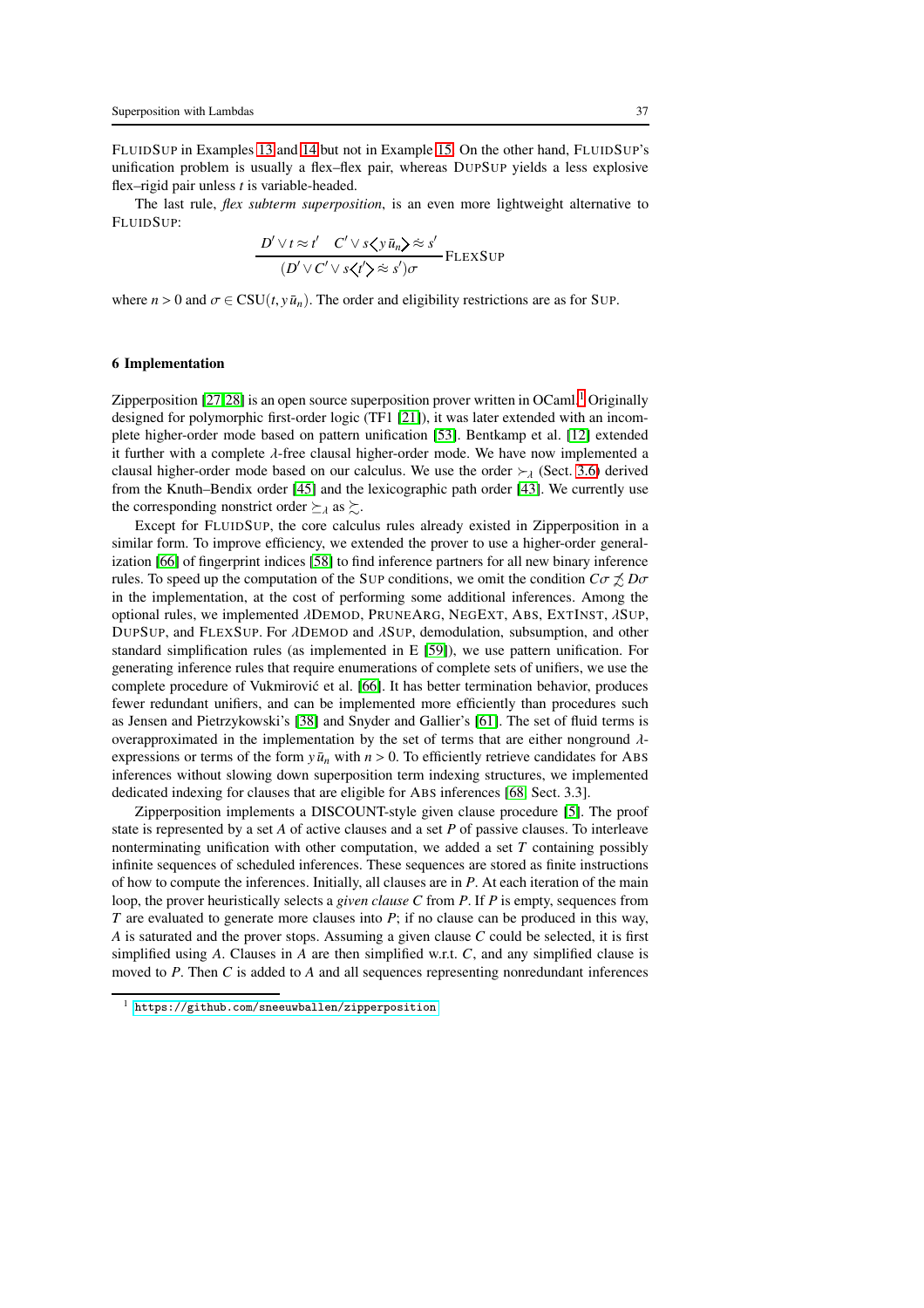between *C* and *A* are added to *T*. This maintains the invariant that all nonredundant inferences between clauses in *A* have been scheduled or performed. Then some of the scheduled inferences in *T* are performed and the conclusions are put into *P*.

We can view the above loop as an instance of the abstract Zipperposition loop prover ZL of Waldmann et al. [\[69,](#page-44-1) Example 34]. Their Theorem 32 allows us to obtain dynamic completeness for this prover architecture from our static completeness result (Theorem 54). This requires that the sequences in *T* are visited fairly, that clauses in *P* are chosen fairly, and that simplification terminates, all of which are guaranteed by our implementation.

The unification procedure we use returns a sequence of either singleton sets containing the unifier or an empty set signaling that a unifier is still not found. Empty sets are returned to give back control to the caller of unification procedure and avoid getting stuck on nonterminating problems. These sequences of unifier subsingletons are converted into sequences containing subsingletons of clauses representing inference conclusions.

## <span id="page-37-0"></span>7 Evaluation

We evaluated our prototype implementation of the calculus in Zipperposition with other higher-order provers and with Zipperposition's modes for less expressive logics. All of the experiments were performed on StarExec nodes equipped with Intel Xeon E5-2609 0 CPUs clocked at [2](#page-37-1).40 GHz. Following CASC 2019,<sup>2</sup> we use 180 s as the CPU time limit.

We used both standard TPTP benchmarks [\[63\]](#page-44-2) and Sledgehammer-generated benchmarks [\[52\]](#page-43-3). From the TPTP, version 7.2.0, we used 1000 randomly selected first-order (FO) problems in CNF, FOF, or TFF syntax without arithmetic and all 499 monomorphic higher-order theorems in TH0 syntax without interpreted Booleans and arithmetic. We partitioned the TH0 problems into those containing no  $\lambda$ -expressions (TH0 $\lambda$ f, 452 problems) and those containing  $\lambda$ -expressions (TH0 $\lambda$ , 47 problems). The Sledgehammer benchmarks, corresponding to Isabelle's Judgment Day suite [\[23\]](#page-42-4), were regenerated to target clausal higher-order logic. They comprise 2506 problems, divided in two groups:  $SH-\lambda$  preserves λ-expressions, whereas SH-ll encodes them as λ-lifted supercombinators [\[52\]](#page-43-3) to make the problems accessible to  $\lambda$ -free clausal higher-order provers. Each group of problems is gen-erated from 256 Isabelle facts (definitions and lemmas). Our results are publicly available.<sup>[3](#page-37-2)</sup>

Evaluation of Extensions To assess the usefulness of the extensions described in Sect. [5,](#page-31-0) we fixed a *base* configuration of Zipperposition parameters. For each extension, we then changed the corresponding parameters and observed the effect on the success rate. The base configuration uses the complete variant of the unification procedure of Vukmirovic et al. ´ [\[66\]](#page-44-6). It also includes the optional rules NEGEXT and PRUNEARG, substitutes FLEXSUP for the highly explosive FLUIDSUP, and excludes axiom (EXT). The base configuration is not refutationally complete.

The rules NEGEXT (NE) and PRUNEARG (PA) were added to the base configuration because our informal experiments showed that they usually help. Fig. [1](#page-38-0) confirms this, although the effect is small. In all tables,  $+R$  denotes the inclusion of a rule  $R$  not present in the base, and −*R* denotes the exclusion of a rule *R* present in the base. Numbers given in parentheses denote the number of problems that are solved only by the given configuration and no other configuration in the same table.

<sup>2</sup> <http://tptp.cs.miami.edu/CASC/27/>

<span id="page-37-2"></span><span id="page-37-1"></span> $3$  <https://doi.org/10.5281/zenodo.4032969>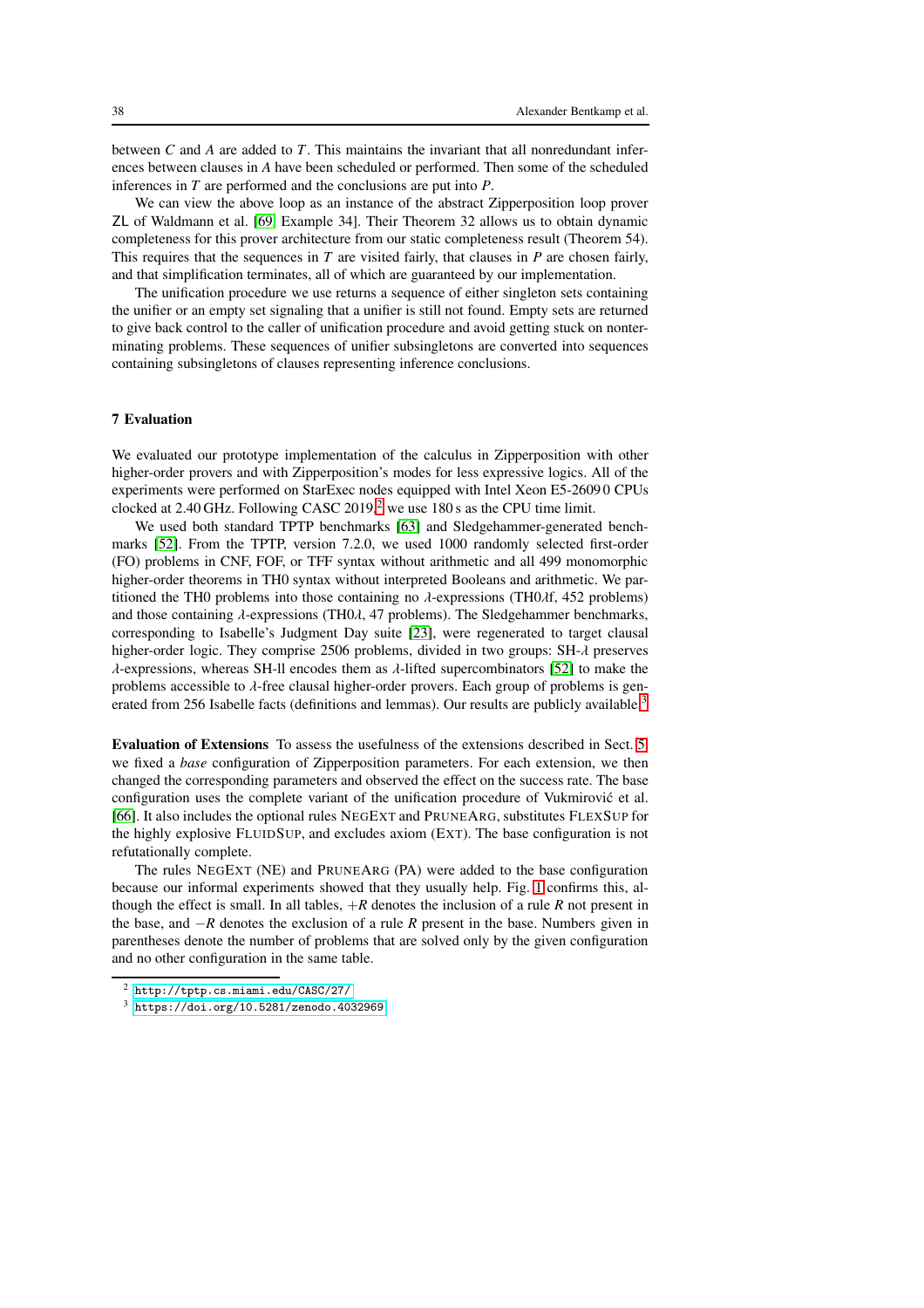Superposition with Lambdas 39

|                 | $-NE. - PA$ | $-NE$  | -PA     | Base    |
|-----------------|-------------|--------|---------|---------|
| TH <sub>0</sub> | 446 (0)     | 446(0) | 447 (0) | 447 (0) |
| $SH-\lambda$    | 431 (0)     | 433(0) | 433(0)  | 436(1)  |

<span id="page-38-0"></span>Fig. 1 Number of problems proved without rules included in the base configuration

|                 | Base    | $+\lambda D$ | $+\lambda$ SO | $+\lambda$ S1 | $+\lambda$ S2 | $+\lambda$ S4 | $+\lambda$ S8 | $+\lambda$ S1024 |
|-----------------|---------|--------------|---------------|---------------|---------------|---------------|---------------|------------------|
| TH <sub>0</sub> | 447 (0) | 448 (0)      | 449 (0)       | 449 (0)       | 449 (0)       | 449 (0)       | 449 (0)       | 449 (0)          |
| $SH-\lambda$    | 436(1)  | 435(4)       | 430(1)        | 429 (0)       | 429 (0)       | 429 (0)       | 429(0)        | 429(0)           |

<span id="page-38-1"></span>Fig. 2 Number of problems proved using rules that perform rewriting under  $\lambda$ -binders

|                 | Base     | $+$ ABS  | $+$ EXTINST | $+(EXT)$           |
|-----------------|----------|----------|-------------|--------------------|
| TH <sub>0</sub> | 447 (0)  | 450(1)   | 450(1)      | 376 <sub>(0)</sub> |
| $SH-\lambda$    | 436 (11) | 430 (11) | 402(1)      | 365(2)             |

<span id="page-38-2"></span>Fig. 3 Number of problems proved using rules that perform extensionality reasoning

|                 | $-$ FLEXSUP | Base    | $-FLEXSUP.+DUPSUP$ | $-FLEXSUP, +FLUIDSUP$ |
|-----------------|-------------|---------|--------------------|-----------------------|
| TH <sub>0</sub> | 446 (0)     | 447 (0) | 448(1)             | 447 (0)               |
| $SH-\lambda$    | 469 (10)    | 436(4)  | 451(3)             | 461(7)                |

<span id="page-38-3"></span>Fig. 4 Number of problems proved with rules that perform superposition into fluid terms

The rules  $\lambda$ DEMOD ( $\lambda$ D) and  $\lambda$ SUP extend the calculus to perform some rewriting under  $\lambda$ -binders. While experimenting with the calculus, we noticed that, in some configurations, λSUP performs better when the number of fresh Skolem symbols it introduces overall is bounded by some parameter *n*. As Fig. [2](#page-38-1) shows, inclusion of these rules has different effect on the two benchmark sets. Different choices of *n* for λSUP (denoted by λS*n*) do not seem to influence the success rate much.

The evaluation of the ABS and EXTINST rules and axiom (EXT), presented in Fig. [3,](#page-38-2) confirms our intuition that including the extensionality axiom is severely detrimental to performance. The  $+(EXT)$  configuration solved two unique problems on SH- $\lambda$  benchmarks, but the success of the  $+(EXT)$  configuration on these problems appears to be due to a coincidental influence of the axiom on heuristics—the axiom is not referenced in the generated proofs.

The FLEXSUP rule included in the base configuration did not perform as well as we expected. Even the FLUIDSUP and DUPSUP rules outperformed FLEXSUP, as shown in Fig. [4.](#page-38-3) This effect is especially visible on  $SH-\lambda$  benchmarks. On TPTP, the differences are negligible.

Most of the extensions had a stronger effect on  $SH-\lambda$  than on TH0. A possible explanation is that the Boolean-free TH0 benchmark subset consists mostly of problems that are simple to solve using most prover parameters. On the other hand,  $SH-\lambda$  benchmarks are of varying difficulty and can thus benefit more from changing prover parameters.

Main Evaluation We selected all contenders in the THF division of CASC 2019 as representatives of the state of the art: CVC4 1.8 prerelease [\[9\]](#page-42-15), Leo-III 1.4 [\[62\]](#page-44-7), Satallax 3.4 [\[24\]](#page-42-16), and Vampire 4.4 [\[18\]](#page-42-17). We also included Ehoh [\[67\]](#page-44-9), the  $\lambda$ -free clausal higher-order mode of E 2.4. Leo-III and Satallax are cooperative higher-order provers that can be set up to regularly invoke first-order provers as terminal proof procedures. To assess the performance of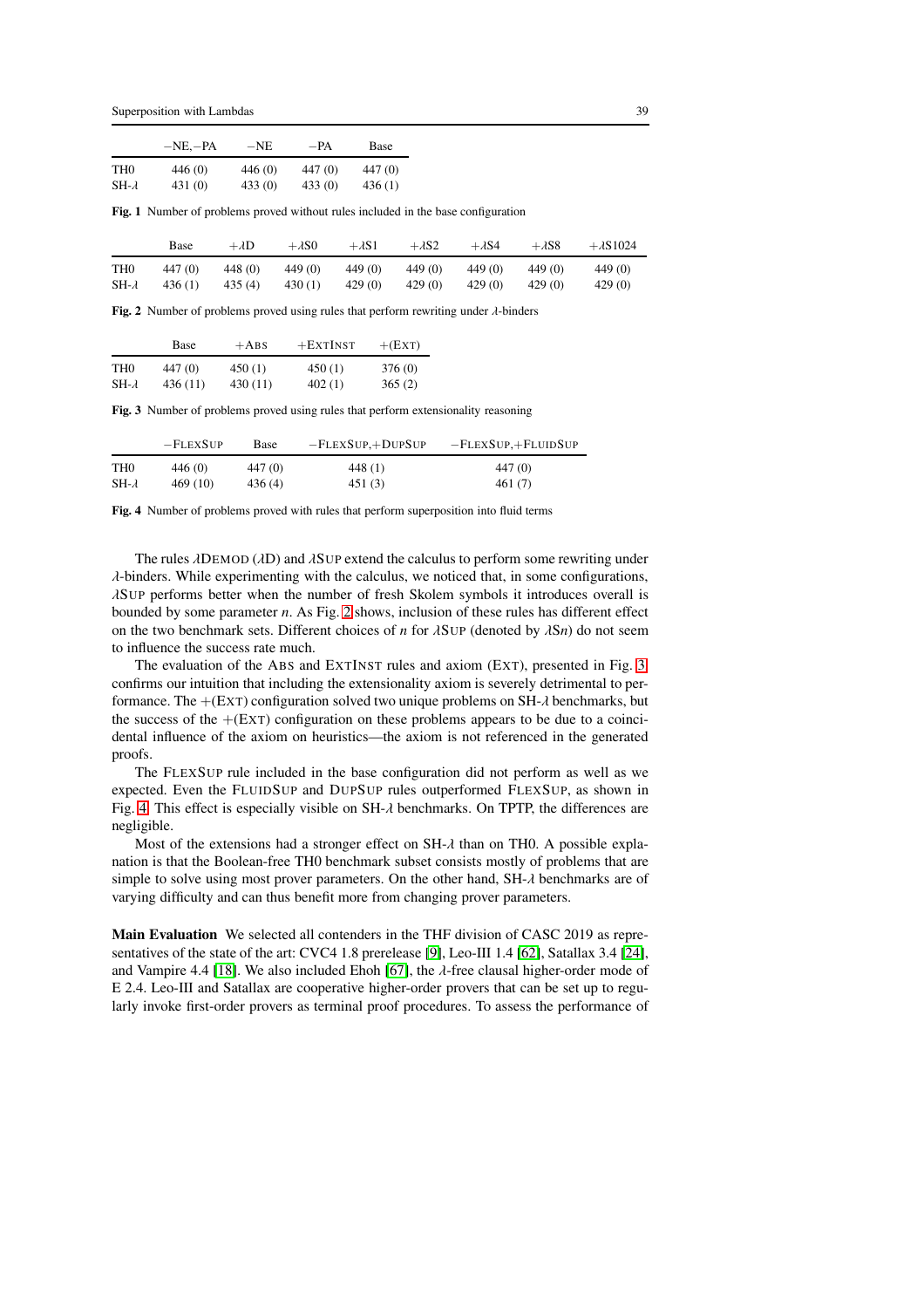their core calculi, we evaluated them with first-order backends disabled. We denote these "uncooperative" configurations by Leo-III-uncoop and Satallax-uncoop respectively, as opposed to the standard versions Leo-III-coop and Satallax-coop.

To evaluate the overhead our calculus incurs on first-order or  $\lambda$ -free higher-order problems, we ran Zipperposition in first-order (FOZip) and  $\lambda$ -free ( $\lambda$ freeZip) modes, as well as in a mode that encodes curried applications using a distinguished binary symbol @ before using first-order Zipperposition (@+FOZip). We evaluated the implementation of our calculus in Zipperposition (λZip) in three configurations: base, pragmatic, and full. Pragmatic builds on base by disabling FLEXSUP and replacing complete unification with the pragmatic variant procedure  $pv_{1121}^2$  of Vukmirović et al. Full is a refutationally complete extension of base that substitutes FLUIDSUP for FLEXSUP and includes axiom (EXT). Finally, we evaluated Zipperposition in a portfolio mode that runs the prover in various configurations (Zip-uncoop). We also evaluated a cooperative version of the portfolio which, in some configurations, after a predefined time invokes Ehoh as backend on higher-order problems (Zip-coop). In this version, Zipperposition encodes heuristically selected clauses from the current proof state to lambda-free higher-order logic supported by Ehoh [\[67\]](#page-44-9). On first-order problems, we ran Ehoh, Vampire, and Zip-uncoop using the provers' respective first-order modes.

A summary of these experiments is presented in Fig. [5.](#page-39-0) In the pragmatic configuration, our calculus outperformed λfreeZip on TH0λf problems and incurred less than 1% overhead compared with FOZip, but fell behind λfreeZip on SH-ll problems. The full configuration suffers greatly from the explosive extensionality axiom and FLUIDSUP rule.

Except on TH0 $\lambda$  problems, both base and pragmatic configurations outperformed Leo-III-uncoop, which runs a fixed configuration, by a substantial margin. Zip-uncoop outperformed Satallax-uncoop, which uses a portfolio. Our most competitive configuration, Zipcoop, emerges as the winner on both problem sets containing  $\lambda$ -expressions.

On higher-order TPTP benchmarks this configuration does not solve any problems that no other (cooperative) higher-order prover solves. By contrast, on SH-ll benchmarks Zipcoop solves 21 problems no other higher-order prover solves, and on SH-λ benchmarks, it uniquely solves 27 problems.

|                         | FO  | TH <sub>0</sub> xf | TH <sub>0</sub> | $SH-II$ | $SH-\lambda$ |
|-------------------------|-----|--------------------|-----------------|---------|--------------|
| CVC <sub>4</sub>        | 539 | 424                | 31              | 696     | 650          |
| Ehoh                    | 681 | 418                |                 | 691     |              |
| Leo-III-uncoop          | 198 | 389                | 42              | 226     | 234          |
| Leo-III-coop            | 582 | 438                | 43              | 683     | 674          |
| Satallax-uncoop         |     | 398                | 43              | 489     | 507          |
| Satallax-coop           |     | 432                | 43              | 602     | 616          |
| Vampire                 | 729 | 432                | 42              | 718     | 707          |
| FOZip                   | 399 |                    |                 |         |              |
| $@+FOZip$               | 363 | 400                |                 | 478     |              |
| $\lambda$ freeZip       | 395 | 398                |                 | 538     |              |
| $\lambda$ Zip-base      | 388 | 408                | 39              | 420     | 436          |
| $\lambda$ Zip-pragmatic | 396 | 411                | 33              | 496     | 503          |
| $\lambda$ Zip-full      | 177 | 339                | 34              | 353     | 361          |
| Zip-uncoop              | 514 | 426                | 46              | 661     | 677          |
| Zip-coop                | 625 | 434                | 46              | 710     | 717          |

<span id="page-39-0"></span>Fig. 5 Number of problems proved by the different provers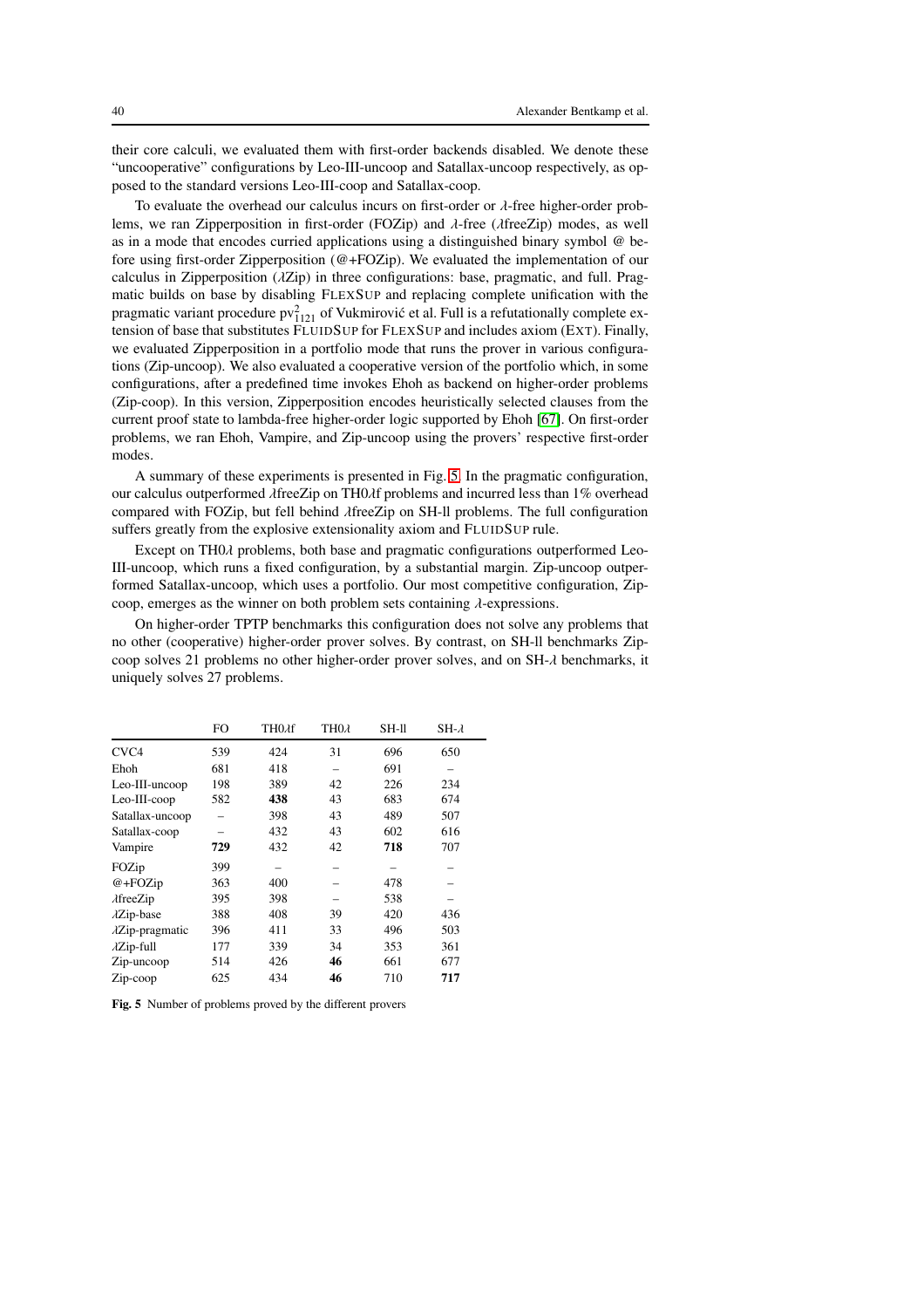## <span id="page-40-0"></span>8 Discussion and Related Work

Bentkamp et al. [\[12\]](#page-42-1) introduced four calculi for  $\lambda$ -free clausal higher-order logic organized along two axes: *intensional* versus *extensional*, and *nonpurifying* versus *purifying*. The purifying calculi flatten the clauses containing applied variables, thereby eliminating the need for superposition into variables. As we extended their work to support  $\lambda$ -expressions, we found the purification approach problematic and gave it up because it needs *x* to be smaller than *x t*, which is impossible to achieve with a term order on  $\beta$ *η*-equivalence classes. We also quickly gave up our attempt at supporting intensional higher-order logic. Extensionality is the norm for higher-order unification [\[30\]](#page-43-19) and is mandated by the TPTP THF format [\[64\]](#page-44-3) and in proof assistants such as HOL4, HOL Light, Isabelle/HOL, Lean, Nuprl, and PVS.

Bentkamp et al. viewed their approach as "a stepping stone towards full higher-order logic." It already included a notion analogous to green subterms and an ARGCONG rule, which help cope with the complications occasioned by  $\beta$ -reduction.

Our Boolean-free  $\lambda$ -superposition calculus joins the family of proof systems for higherorder logic. It is related to Andrews's higher-order resolution [\[1\]](#page-42-18), Huet's constrained resolution [\[36\]](#page-43-20), Jensen and Pietrzykowski's ω-resolution [\[38\]](#page-43-12), Snyder's higher-order *E*-resolution [\[60\]](#page-44-10), Benzmüller and Kohlhase's extensional higher-order resolution [\[14\]](#page-42-3), Benzmüller's higher-order unordered paramodulation and RUE resolution [\[13\]](#page-42-19), and Bhayat and Reger's combinatory superposition [\[19\]](#page-42-12). A noteworthy variant of higher-order unordered paramodulation is Steen and Benzmüller's higher-order ordered paramodulation [\[62\]](#page-44-7), whose order restrictions undermine refutational completeness but yield better empirical results. Other approaches are based on analytic tableaux [\[8,](#page-42-20) [46,](#page-43-21) [47,](#page-43-22) [55\]](#page-43-23), connections [\[2\]](#page-42-21), sequents [\[50\]](#page-43-24), and satisfiability modulo theories (SMT) [\[9\]](#page-42-15). Andrews [\[3\]](#page-42-22) and Benzmüller and Miller [\[15\]](#page-42-7) provide excellent surveys of higher-order automation.

Combinatory superposition was developed shortly after  $\lambda$ -superposition and is closely related. It is modeled on the intensional nonpurifying calculus by Bentkamp et al. and targets extensional polymorphic clausal higher-order logic. Both combinatory and  $\lambda$ -superposition gracefully generalize the highly successful first-order superposition rules without sacrificing refutational completeness, and both are equipped with a redundancy criterion, which earlier refutationally complete higher-order calculi lack. In particular, PRUNEARG is a versatile simplification rule that could be useful in other provers. Combinatory superposition's distinguishing feature is that it uses SKBCI combinators to represent  $\lambda$ -expressions. Combinators can be implemented more easily starting from a first-order prover;  $\beta$ -reduction amounts to demodulation. However, according to its developers [\[19\]](#page-42-12), "Narrowing terms with combinator axioms is still explosive and results in redundant clauses. It is also never likely to be competitive with higher-order unification in finding complex unifiers." Among the drawbacks of  $\lambda$ -superposition are the need to solve flex–flex pairs eagerly and the explosion caused by the extensionality axiom. We believe that this is a reasonable trade-off, especially for large problems with a substantial first-order component.

Our prototype Zipperposition joins the league of automatic theorem provers for higherorder logic. We list some of its rivals. TPS [\[4\]](#page-42-23) is based on the connection method and expansion proofs. LEO [\[14\]](#page-42-3) and LEO-II [\[17\]](#page-42-24) implement variants of RUE resolution. Leo-III [\[62\]](#page-44-7) is based on higher-order paramodulation. Satallax [\[24\]](#page-42-16) implements a higher-order tableau calculus guided by a SAT solver. LEO-II, Leo-III, and Satallax integrate first-order provers as terminal procedures. AgsyHOL [\[50\]](#page-43-24) is based on a focused sequent calculus guided by narrowing. The SMT solvers CVC4 and veriT have recently been extended to higher-order logic [\[9\]](#page-42-15). Vampire now implements both combinatory superposition and a version of stan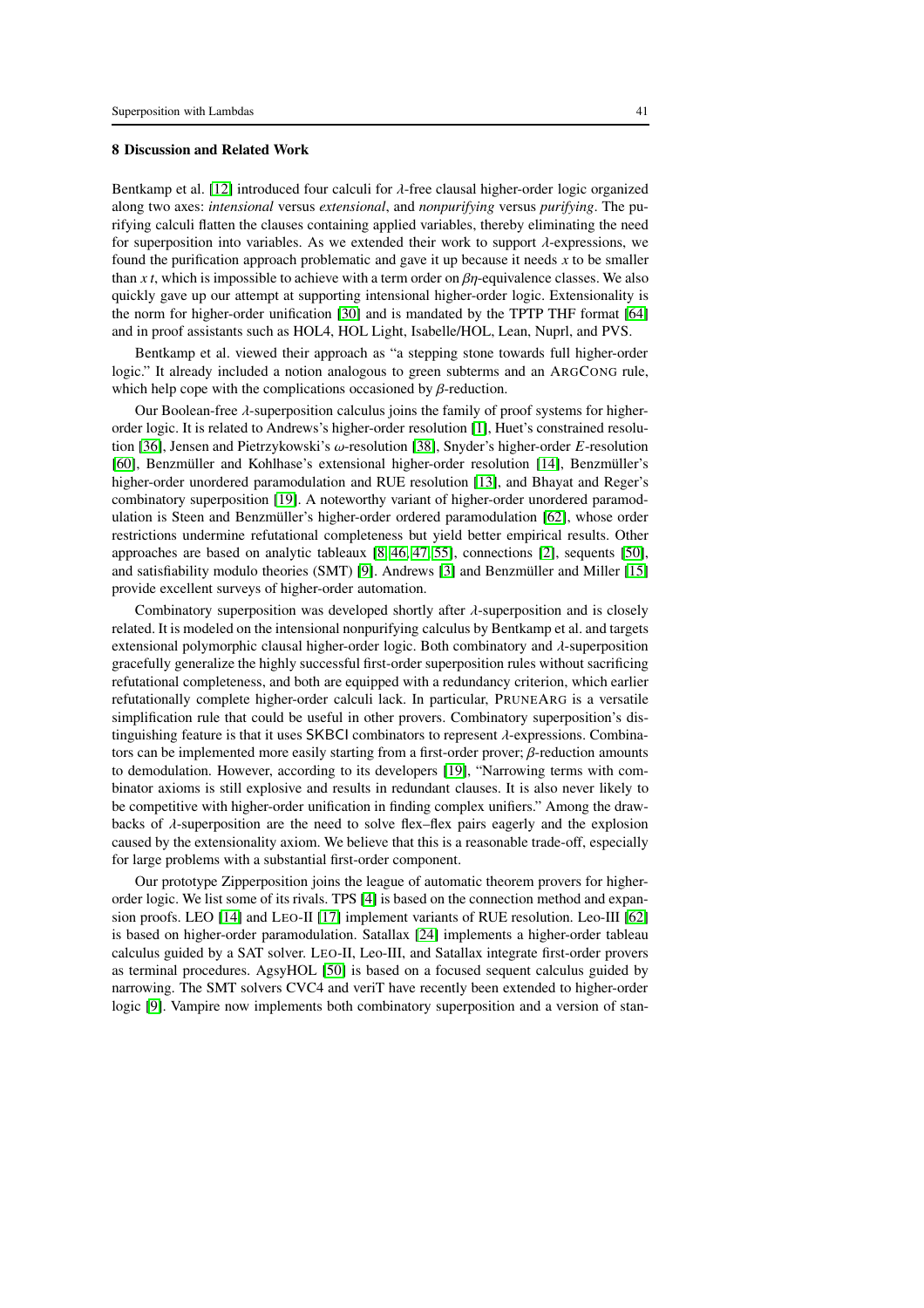dard superposition with first-order unification replaced by restricted combinatory unification [\[18\]](#page-42-17).

Half a century ago, Robinson [\[56\]](#page-43-25) proposed to reduce higher-order logic to first-order logic via a translation. "Hammer" tools such as Sledgehammer [\[54\]](#page-43-26), MizAR [\[65\]](#page-44-11), HOLy-Hammer [\[42\]](#page-43-27), and CoqHammer [\[29\]](#page-43-28) have since popularized this approach in proof assistants. The translation must eliminate the  $\lambda$ -expressions, typically using SKBCI combinators or  $\lambda$ -lifting [\[52\]](#page-43-3), and encode typing information [\[20\]](#page-42-25).

## 9 Conclusion

We presented the Boolean-free λ-superposition calculus, which targets a clausal fragment of extensional polymorphic higher-order logic. With the exception of a functional extensionality axiom, it gracefully generalizes standard superposition. Our prototype prover Zipperposition shows promising results on TPTP and Isabelle benchmarks. In future work, we plan to pursue five main avenues of investigation.

We first plan to *extend the calculus to support Booleans and Hilbert choice.* Booleans are notoriously explosive. We want to experiment with both axiomatizations and native support in the calculus. Native support would likely take the form of a primitive substitution rule that enumerates predicate instantiations [\[2\]](#page-42-21), delayed clausification rules [\[32\]](#page-43-29), and rules for reasoning about Hilbert choice.

We want to investigate techniques to *curb the explosion caused by functional extensionality.* The extensionality axiom reintroduces the search space explosion that the calculus's order restrictions aim at avoiding. Maybe we can replace it by more restricted inference rules without compromising refutational completeness.

We will also look into approaches to *curb the explosion caused by higher-order unification.* Our calculus suffers from the need to solve flex–flex pairs. Existing procedures [\[38,](#page-43-12)[61,](#page-44-5) [67\]](#page-44-9) enumerate redundant unifiers. This can probably be avoided to some extent. It could also be useful to investigate unification procedures that would delay imitation/projection choices via special schematic variables, inspired by Libal's representation of regular unifiers [\[49\]](#page-43-30).

We clearly need to *fine-tune and develop heuristics.* We expect heuristics to be a fruitful area for future research in higher-order reasoning. Proof assistants are an inexhaustible source of easy-looking benchmarks that are beyond the power of today's provers. Whereas "hard higher-order" may remain forever out of reach, we believe that there is a substantial "easy higher-order" fragment that awaits automation.

Finally, we plan to *implement the calculus in a state-of-the-art prover.* A suitable basis for an optimized implementation of the calculus would be Ehoh, the  $\lambda$ -free clausal higherorder version of E developed by Vukmirovic, Blanchette, Cruanes, and Schulz [\[67\]](#page-44-9). ´

Acknowledgment Simon Cruanes patiently explained Zipperposition's internals and allowed us to continue the development of his prover. Christoph Benzmüller and Alexander Steen shared insights and examples with us, guiding us through the literature and clarifying how the Leos work. Maria Paola Bonacina and Nicolas Peltier gave us some ideas on how to treat the extensionality axiom as a theory axiom, ideas we have yet to explore. Mathias Fleury helped us set up regression tests for Zipperposition. Ahmed Bhayat, Tomer Libal, and Enrico Tassi shared their insights on higher-order unification. Andrei Popescu and Dmitriy Traytel explained the terminology surrounding the λ-calculus. Haniel Barbosa, Daniel El Ouraoui, Pascal Fontaine, Visa Nummelin, and Hans-Jörg Schurr were involved in many stimulating discussions. Christoph Weidenbach made this collaboration possible. Ahmed Bhayat, Wan Fokkink, Mark Summerfield, and the anonymous reviewers suggested several textual improvements. The maintainers of StarExec let us use their service for the evaluation. We thank them all.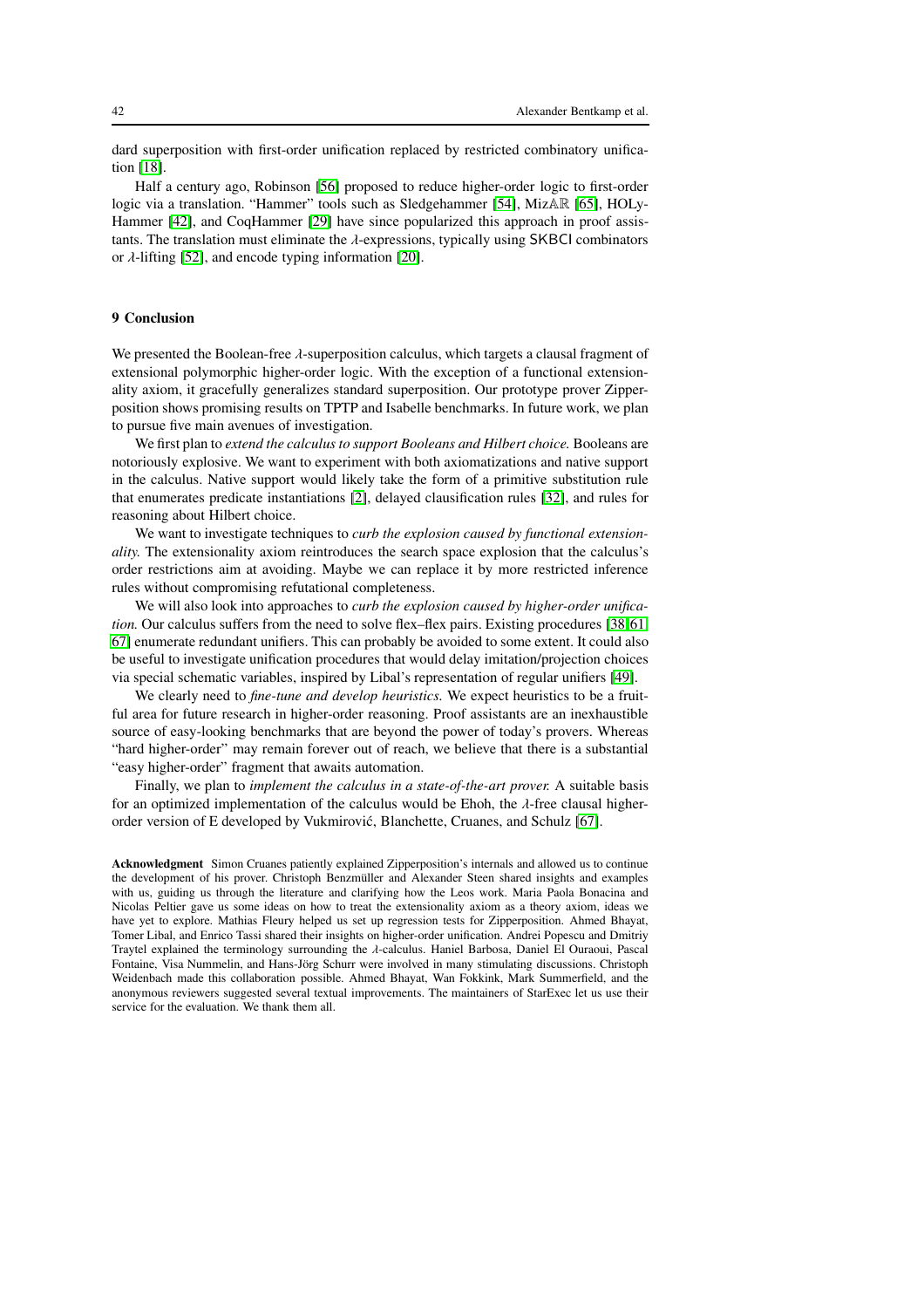Bentkamp, Blanchette, and Vukmirović's research has received funding from the European Research Council (ERC) under the European Union's Horizon 2020 research and innovation program (grant agreement No. 713999, Matryoshka). Bentkamp and Blanchette also benefited from the Netherlands Organization for Scientific Research (NWO) Incidental Financial Support scheme. Blanchette has received funding from the NWO under the Vidi program (project No. 016.Vidi.189.037, Lean Forward).

## References

- <span id="page-42-21"></span><span id="page-42-18"></span>1. Andrews, P.B.: Resolution in type theory. J. Symb. Log. 36(3), 414–432 (1971)
- <span id="page-42-22"></span>2. Andrews, P.B.: On connections and higher-order logic. J. Autom. Reason. 5(3), 257–291 (1989)
- 3. Andrews, P.B.: Classical type theory. In: J.A. Robinson, A. Voronkov (eds.) Handbook of Automated Reasoning, vol. II, pp. 965–1007. Elsevier and MIT Press (2001)
- <span id="page-42-23"></span>4. Andrews, P.B., Bishop, M., Issar, S., Nesmith, D., Pfenning, F., Xi, H.: TPS: A theorem-proving system for classical type theory. J. Autom. Reason. 16(3), 321–353 (1996)
- <span id="page-42-14"></span>5. Avenhaus, J., Denzinger, J., Fuchs, M.: DISCOUNT: A system for distributed equational deduction. In: J. Hsiang (ed.) RTA-95, *LNCS*, vol. 914, pp. 397–402. Springer (1995)
- <span id="page-42-0"></span>6. Bachmair, L., Ganzinger, H.: Rewrite-based equational theorem proving with selection and simplification. J. Log. Comput. 4(3), 217–247 (1994)
- <span id="page-42-11"></span>7. Bachmair, L., Ganzinger, H.: Resolution theorem proving. In: J.A. Robinson, A. Voronkov (eds.) Handbook of Automated Reasoning, vol. I, pp. 19–99. Elsevier and MIT Press (2001)
- <span id="page-42-20"></span>8. Backes, J., Brown, C.E.: Analytic tableaux for higher-order logic with choice. J. Autom. Reason. 47(4), 451–479 (2011)
- <span id="page-42-15"></span>9. Barbosa, H., Reynolds, A., Ouraoui, D.E., Tinelli, C., Barrett, C.W.: Extending SMT solvers to higherorder logic. In: P. Fontaine (ed.) CADE-27, *LNCS*, vol. 11716, pp. 35–54. Springer (2019)
- <span id="page-42-9"></span>10. Bentkamp, A., Blanchette, J., Cruanes, S., Waldmann, U.: Superposition for lambda-free higher-order logic. arXiv preprint arXiv:2005.02094v1 (2020). <https://arxiv.org/abs/2005.02094v1>
- <span id="page-42-5"></span>11. Bentkamp, A., Blanchette, J., Tourret, S., Vukmirovic, P., Waldmann, U.: Superposition with lambdas. ´ In: P. Fontaine (ed.) CADE-27, *LNCS*, vol. 11716, pp. 55–73. Springer (2019)
- <span id="page-42-1"></span>12. Bentkamp, A., Blanchette, J.C., Cruanes, S., Waldmann, U.: Superposition for lambda-free higher-order logic. In: D. Galmiche, S. Schulz, R. Sebastiani (eds.) IJCAR 2018, *LNCS*, vol. 10900, pp. 28–46. Springer (2018)
- <span id="page-42-19"></span>13. Benzmüller, C.: Extensional higher-order paramodulation and RUE-resolution. In: H. Ganzinger (ed.) CADE-16, *LNCS*, vol. 1632, pp. 399–413. Springer (1999)
- <span id="page-42-3"></span>14. Benzmüller, C., Kohlhase, M.: Extensional higher-order resolution. In: C. Kirchner, H. Kirchner (eds.) CADE-15, *LNCS*, vol. 1421, pp. 56–71. Springer (1998)
- <span id="page-42-7"></span>15. Benzmüller, C., Miller, D.: Automation of higher-order logic. In: J.H. Siekmann (ed.) Computational Logic, *Handbook of the History of Logic*, vol. 9, pp. 215–254. Elsevier (2014)
- <span id="page-42-6"></span>16. Benzmüller, C., Paulson, L.C.: Multimodal and intuitionistic logics in simple type theory. Log. J. IGPL 18(6), 881–892 (2010)
- <span id="page-42-24"></span>17. Benzmüller, C., Sultana, N., Paulson, L.C., Theiss, F.: The higher-order prover LEO-II. J. Autom. Reason. 55(4), 389–404 (2015)
- <span id="page-42-17"></span>18. Bhayat, A., Reger, G.: Restricted combinatory unification. In: P. Fontaine (ed.) CADE-27, *LNCS*, vol. 11716, pp. 74–93. Springer (2019)
- <span id="page-42-12"></span>19. Bhayat, A., Reger, G.: A combinator-based superposition calculus for higher-order logic. In: N. Peltier, V. Sofronie-Stokkermans (eds.) IJCAR 2020, Part I, *LNCS*, vol. 12166, pp. 278–296. Springer (2020)
- <span id="page-42-25"></span>20. Blanchette, J.C., Böhme, S., Popescu, A., Smallbone, N.: Encoding monomorphic and polymorphic types. Log. Meth. Comput. Sci. 12(4) (2016)
- <span id="page-42-13"></span>21. Blanchette, J.C., Paskevich, A.: TFF1: The TPTP typed first-order form with rank-1 polymorphism. In: M.P. Bonacina (ed.) CADE-24, *LNCS*, vol. 7898, pp. 414–420. Springer (2013)
- <span id="page-42-2"></span>22. Blanqui, F., Jouannaud, J.P., Rubio, A.: The computability path ordering. Log. Meth. Comput. Sci. 11(4) (2015)
- <span id="page-42-4"></span>23. Böhme, S., Nipkow, T.: Sledgehammer: Judgement Day. In: J. Giesl, R. Hähnle (eds.) IJCAR 2010, *LNCS*, vol. 6173, pp. 107–121. Springer (2010)
- <span id="page-42-16"></span>24. Brown, C.E.: Satallax: An automatic higher-order prover. In: B. Gramlich, D. Miller, U. Sattler (eds.) IJCAR 2012, *LNCS*, vol. 7364, pp. 111–117. Springer (2012)
- <span id="page-42-10"></span>25. de Bruijn, N.G.: Lambda calculus notation with nameless dummies, a tool for automatic formula manipulation, with application to the Church–Rosser theorem. Indag. Math 75(5), 381–392 (1972)
- <span id="page-42-8"></span>26. Cervesato, I., Pfenning, F.: A linear spine calculus. J. Log. Comput. 13(5), 639–688 (2003)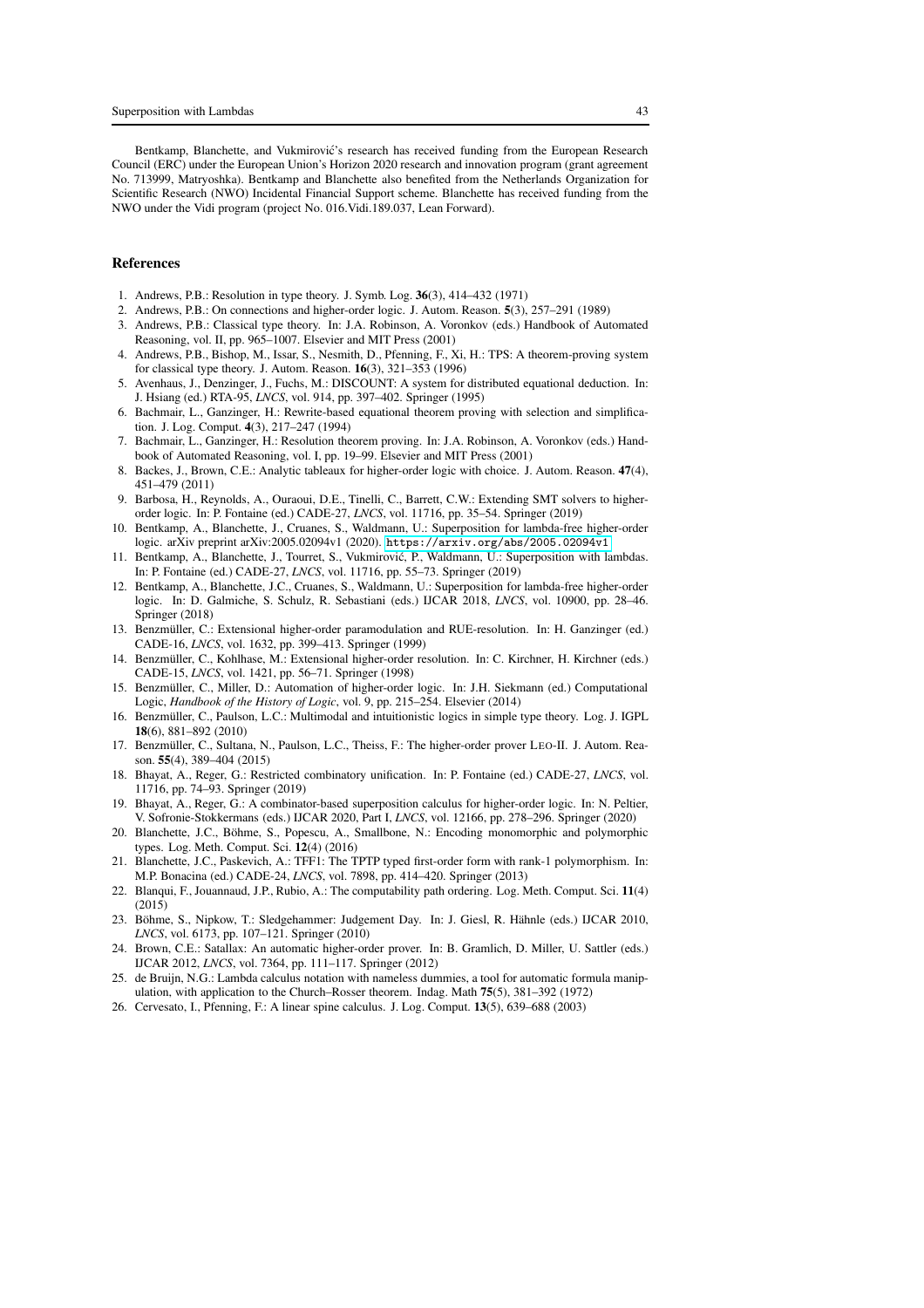- <span id="page-43-17"></span>27. Cruanes, S.: Extending superposition with integer arithmetic, structural induction, and beyond. Ph.D. thesis, École polytechnique (2015)
- <span id="page-43-5"></span>28. Cruanes, S.: Superposition with structural induction. In: C. Dixon, M. Finger (eds.) FroCoS 2017, *LNCS*, vol. 10483, pp. 172–188. Springer (2017)
- <span id="page-43-28"></span>29. Czajka, Ł., Kaliszyk, C.: Hammer for Coq: Automation for dependent type theory. J. Autom. Reason. 61(1-4), 423–453 (2018)
- <span id="page-43-19"></span>30. Dowek, G.: Higher-order unification and matching. In: J.A. Robinson, A. Voronkov (eds.) Handbook of Automated Reasoning, vol. II, pp. 1009–1062. Elsevier and MIT Press (2001)
- <span id="page-43-29"></span><span id="page-43-8"></span>31. Fitting, M.: Types, Tableaus, and Gödel's God. Kluwer (2002)
- 32. Ganzinger, H., Stuber, J.: Superposition with equivalence reasoning and delayed clause normal form transformation. Information and Computation 199(1–2), 3–23 (2005)
- <span id="page-43-10"></span>33. Gordon, M.J.C., Melham, T.F. (eds.): Introduction to HOL: A Theorem Proving Environment for Higher Order Logic. Cambridge University Press (1993)
- <span id="page-43-4"></span>34. Gupta, A., Kovács, L., Kragl, B., Voronkov, A.: Extensional crisis and proving identity. In: F. Cassez, J. Raskin (eds.) ATVA 2014, *LNCS*, vol. 8837, pp. 185–200. Springer (2014)
- <span id="page-43-20"></span><span id="page-43-9"></span>35. Henkin, L.: Completeness in the theory of types. J. Symb. Log. 15(2), 81–91 (1950)
- 36. Huet, G.P.: A mechanization of type theory. In: N.J. Nilsson (ed.) IJCAI-73, pp. 139–146. William Kaufmann (1973)
- <span id="page-43-12"></span><span id="page-43-2"></span>37. Huet, G.P.: A unification algorithm for typed lambda-calculus. Theor. Comput. Sci. 1(1), 27–57 (1975)
- 38. Jensen, D.C., Pietrzykowski, T.: Mechanizing ω-order type theory through unification. Theor. Comput. Sci. 3(2), 123–171 (1976)
- <span id="page-43-1"></span>39. Jouannaud, J.P., Rubio, A.: Rewrite orderings for higher-order terms in eta-long beta-normal form and recursive path ordering. Theor. Comput. Sci. 208(1–2), 33–58 (1998)
- <span id="page-43-0"></span>40. Jouannaud, J.P., Rubio, A.: Polymorphic higher-order recursive path orderings. J. ACM 54(1), 2:1–2:48 (2007)
- <span id="page-43-7"></span>41. Kaliszyk, C., Sutcliffe, G., Rabe, F.: TH1: The TPTP typed higher-order form with rank-1 polymorphism. In: P. Fontaine, S. Schulz, J. Urban (eds.) PAAR-2016, *CEUR Workshop Proceedings*, vol. 1635, pp. 41– 55. CEUR-WS.org (2016)
- <span id="page-43-27"></span>42. Kaliszyk, C., Urban, J.: HOL(y)Hammer: Online ATP service for HOL Light. Math. Comput. Sci. 9(1), 5–22 (2015)
- <span id="page-43-15"></span>43. Kamin, S., Lévy, J.J.: Two generalizations of the recursive path ordering. Unpublished manuscript, University of Illinois (1980)
- <span id="page-43-16"></span>44. Kőnig, D.: Über eine Schlussweise aus dem Endlichen ins Unendliche. Acta Sci. Math. (Szeged) 3499/ 2009(3:2–3), 121–130 (1927)
- <span id="page-43-14"></span>45. Knuth, D.E., Bendix, P.B.: Simple word problems in universal algebras. In: J. Leech (ed.) Computational Problems in Abstract Algebra, pp. 263–297. Pergamon Press (1970)
- <span id="page-43-21"></span>46. Kohlhase, M.: Higher-order tableaux. In: P. Baumgartner, R. Hähnle, J. Posegga (eds.) TABLEAUX '95, *LNCS*, vol. 918, pp. 294–309. Springer (1995)
- <span id="page-43-22"></span>47. Konrad, K.: HOT: A concurrent automated theorem prover based on higher-order tableaux. In: J. Grundy, M.C. Newey (eds.) TPHOLs '98, *LNCS*, vol. 1479, pp. 245–261. Springer (1998)
- <span id="page-43-6"></span>48. Kovács, L., Voronkov, A.: First-order theorem proving and Vampire. In: N. Sharygina, H. Veith (eds.) CAV 2013, *LNCS*, vol. 8044, pp. 1–35. Springer (2013)
- <span id="page-43-30"></span>49. Libal, T.: Regular patterns in second-order unification. In: A.P. Felty, A. Middeldorp (eds.) CADE-25, *LNCS*, vol. 9195, pp. 557–571. Springer (2015)
- <span id="page-43-24"></span>50. Lindblad, F.: A focused sequent calculus for higher-order logic. In: S. Demri, D. Kapur, C. Weidenbach (eds.) IJCAR 2014, *LNCS*, vol. 8562, pp. 61–75. Springer (2014)
- <span id="page-43-11"></span>51. Mayr, R., Nipkow, T.: Higher-order rewrite systems and their confluence. Theor. Comput. Sci. 192(1), 3–29 (1998)
- <span id="page-43-3"></span>52. Meng, J., Paulson, L.C.: Translating higher-order clauses to first-order clauses. J. Autom. Reason. 40(1), 35–60 (2008)
- <span id="page-43-18"></span>53. Miller, D.: A logic programming language with lambda-abstraction, function variables, and simple unification. J. Log. Comput. 1(4), 497–536 (1991)
- <span id="page-43-26"></span>54. Paulson, L.C., Blanchette, J.C.: Three years of experience with Sledgehammer, a practical link between automatic and interactive theorem provers. In: G. Sutcliffe, S. Schulz, E. Ternovska (eds.) IWIL-2010, *EPiC*, vol. 2, pp. 1–11. EasyChair (2012)
- <span id="page-43-23"></span>55. Robinson, J.: Mechanizing higher order logic. In: B. Meltzer, D. Michie (eds.) Machine Intelligence, vol. 4, pp. 151–170. Edinburgh University Press (1969)
- <span id="page-43-25"></span>56. Robinson, J.: A note on mechanizing higher order logic. In: B. Meltzer, D. Michie (eds.) Machine Intelligence, vol. 5, pp. 121–135. Edinburgh University Press (1970)
- <span id="page-43-13"></span>57. Schulz, S.: E - a brainiac theorem prover. AI Commun. 15(2-3), 111–126 (2002)